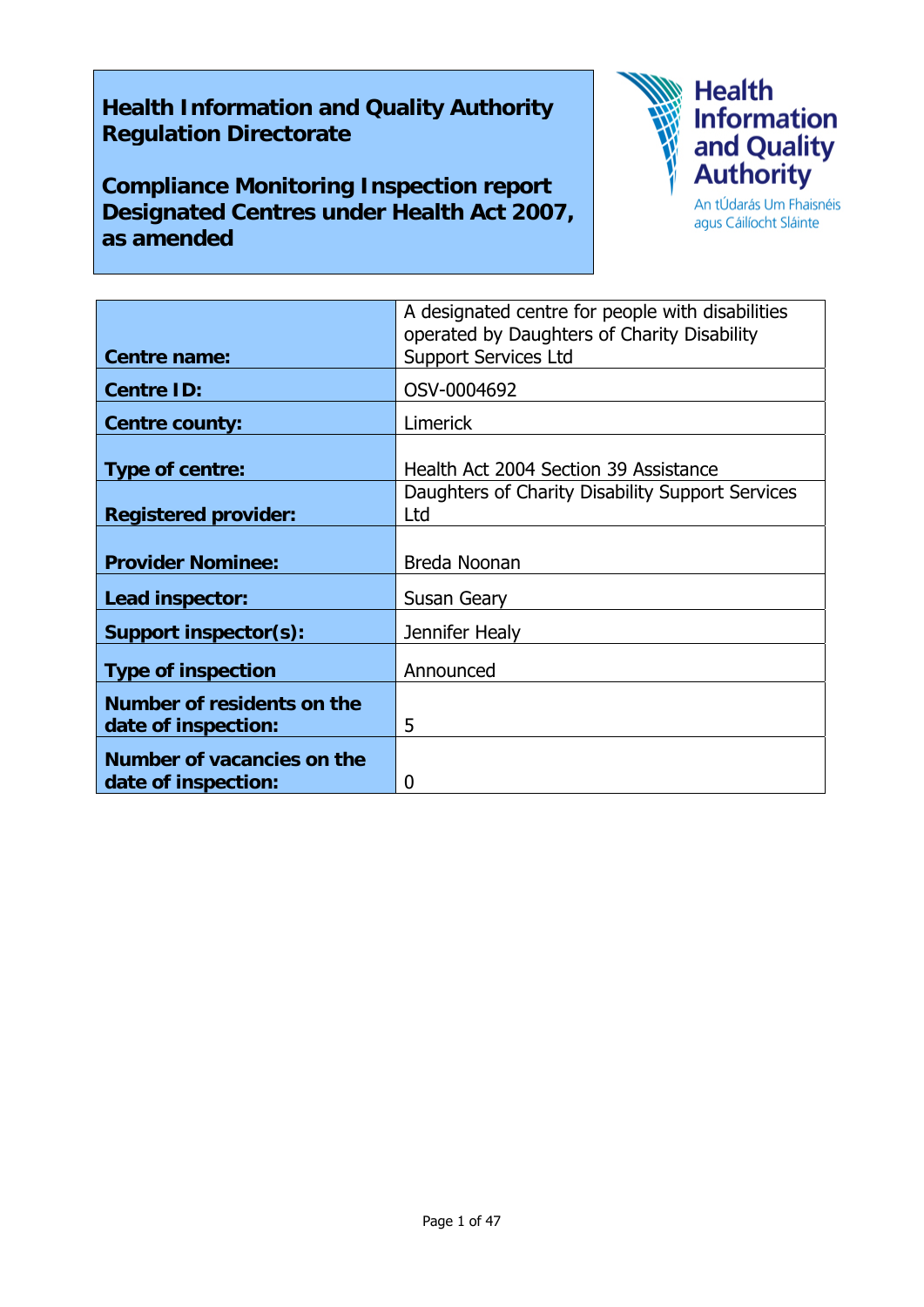#### **About monitoring of compliance**

The purpose of regulation in relation to designated centres is to safeguard vulnerable people of any age who are receiving residential care services. Regulation provides assurance to the public that people living in a designated centre are receiving a service that meets the requirements of quality standards which are underpinned by regulations. This process also seeks to ensure that the health, wellbeing and quality of life of people in residential care is promoted and protected. Regulation also has an important role in driving continuous improvement so that residents have better, safer lives.

The Health Information and Quality Authority has, among its functions under law, responsibility to regulate the quality of service provided in designated centres for children, dependent people and people with disabilities.

Regulation has two aspects:

• Registration: under Section 46(1) of the Health Act 2007 any person carrying on the business of a designated centre can only do so if the centre is registered under this Act and the person is its registered provider.

▪ Monitoring of compliance: the purpose of monitoring is to gather evidence on which to make judgments about the ongoing fitness of the registered provider and the provider's compliance with the requirements and conditions of his/her registration.

Monitoring inspections take place to assess continuing compliance with the regulations and standards. They can be announced or unannounced, at any time of day or night, and take place:

▪ to monitor compliance with regulations and standards

▪ following a change in circumstances; for example, following a notification to the Health Information and Quality Authority's Regulation Directorate that a provider has appointed a new person in charge

▪ arising from a number of events including information affecting the safety or wellbeing of residents

The findings of all monitoring inspections are set out under a maximum of 18 outcome statements. The outcomes inspected against are dependent on the purpose of the inspection. Where a monitoring inspection is to inform a decision to register or to renew the registration of a designated centre, all 18 outcomes are inspected.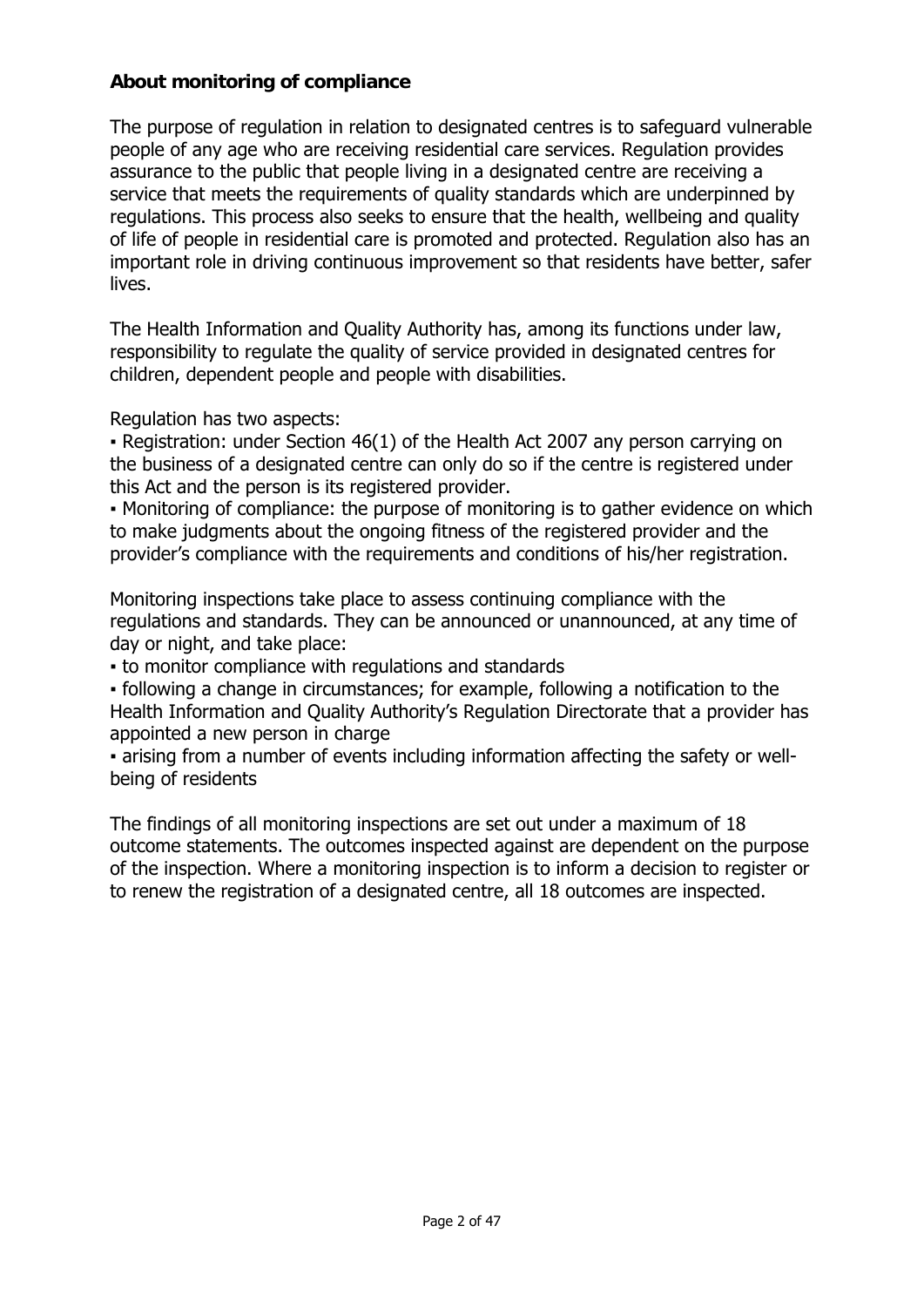**Compliance with the Health Act 2007 (Care and Support of Residents in Designated Centres for Persons (Children and Adults) with Disabilities) Regulations 2013, Health Act 2007 (Registration of Designated Centres for Persons (Children and Adults with Disabilities) Regulations 2013 and the National Standards for Residential Services for Children and Adults with Disabilities.**

This inspection report sets out the findings of a monitoring inspection, the purpose of which was to inform a registration decision. This monitoring inspection was announced and took place over 2 day(s).

#### **The inspection took place over the following dates and times**

| From:                | To:                  |
|----------------------|----------------------|
| 05 August 2015 09:30 | 05 August 2015 18:30 |
| 06 August 2015 08:30 | 06 August 2015 16:45 |

The table below sets out the outcomes that were inspected against on this inspection.

| Outcome 01: Residents Rights, Dignity and Consultation                     |  |  |
|----------------------------------------------------------------------------|--|--|
| Outcome 02: Communication                                                  |  |  |
| Outcome 03: Family and personal relationships and links with the community |  |  |
| Outcome 04: Admissions and Contract for the Provision of Services          |  |  |
| <b>Outcome 05: Social Care Needs</b>                                       |  |  |
| Outcome 06: Safe and suitable premises                                     |  |  |
| Outcome 07: Health and Safety and Risk Management                          |  |  |
| Outcome 08: Safeguarding and Safety                                        |  |  |
| Outcome 09: Notification of Incidents                                      |  |  |
| Outcome 10. General Welfare and Development                                |  |  |
| Outcome 11. Healthcare Needs                                               |  |  |
| Outcome 12. Medication Management                                          |  |  |
| Outcome 13: Statement of Purpose                                           |  |  |
| Outcome 14: Governance and Management                                      |  |  |
| Outcome 15: Absence of the person in charge                                |  |  |
| Outcome 16: Use of Resources                                               |  |  |
| Outcome 17: Workforce                                                      |  |  |
| Outcome 18: Records and documentation                                      |  |  |

#### **Summary of findings from this inspection**

This was the second inspection of the centre by the Authority. The purpose of this inspection was to inform a decision to register the centre.

This community based centre was located in a bungalow on a busy road on the outskirts of a city. The centre provided a respite service for boys and girls aged from 0-18 years with mild to profound intellectual disabilities, physical disabilities, communication needs and specific medical or social needs. The centre had capacity for five children to stay overnight but because one of the bedrooms was a twin room, four children generally stayed overnight and the centre also provided day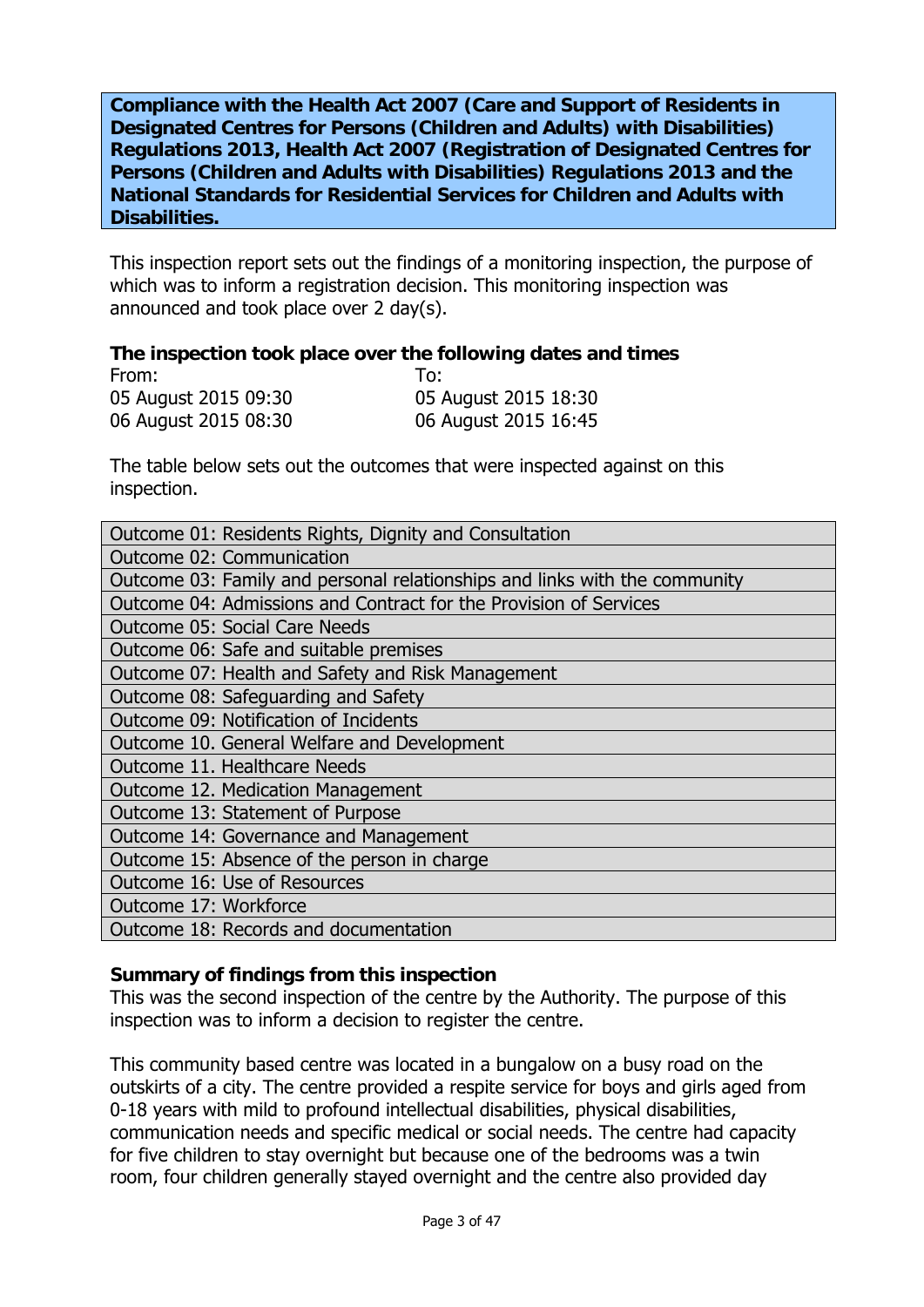respite.

The centre comprised a sitting room, kitchen/dining area, a small staff office and five bedrooms, one of which was used by staff only. Two of the children's bedrooms were en-suite and children also had access to a main bathroom containing a fully accessible bath and shower. Minimal parking facilities were available to the front of the house and to the rear was a fully enclosed back yard.

During this inspection, the clinical nurse manager 2 (CNM2) who was the person in charge, staff, children and three sets of parents/carers were met by inspectors. The clinical nurse manager 1 (CNM1) who participated in the management of the centre was interviewed following the inspection as well as the provider nominee/designated liaison person (CNM3). Two children were interviewed and eight children in total were observed in the centre during inspection.

All interactions observed by inspectors between children and staff were notably positive. Staff were at all times kind and considerate and they interacted with children in a warm and sensitive manner. Children appeared relaxed and content in the centre and those interviewed expressed satisfaction with the service. Parents/carers told inspectors that they were happy with the service provided. In general they found staff to be professional and pleasant to deal with.

Significant work had been done in relation to personal planning since the previous inspection and all children had child friendly copies of their personal plans. There was also evidence of good consultation with children and their representatives. Children's rights were generally promoted however, some practices required improvement to ensure the protection of children's dignity and privacy. Further work was also required in relation to comprehensive assessments of need, goal setting and monitoring progress.

Other aspects of care in need of attention related to transitions, behaviour and intimate care planning. Improvements were necessary in areas related to food and nutrition; social care; safeguarding; records, documentation and admissions.

As part of this inspection a number of issues with the service were identified that were impacting on the quality of care provided to children. These concerns related primarily to premises, the admissions process and the management of risk in the centre. Inspectors had concerns about the number and high needs of children staying overnight in the centre with only two members of staff on duty to evacuate children in the event of a fire. An immediate action plan was issued in relation to this and an acceptable response was subsequently received.

The Action plan at the end of this report identifies where a number of improvements are required to meet the requirements of the Health Act 2007 Care and Support of Residents in Designated Centres for Persons (Children and Adults with Disabilities) Regulations 2013. In addition, at the time of this inspection the provider had not submitted evidence of planning compliance in line with the Health Act 2007 (Registration of Designated Centres for Persons (Children and Adults) with Disabilities) Regulations 2013, which is required for registration.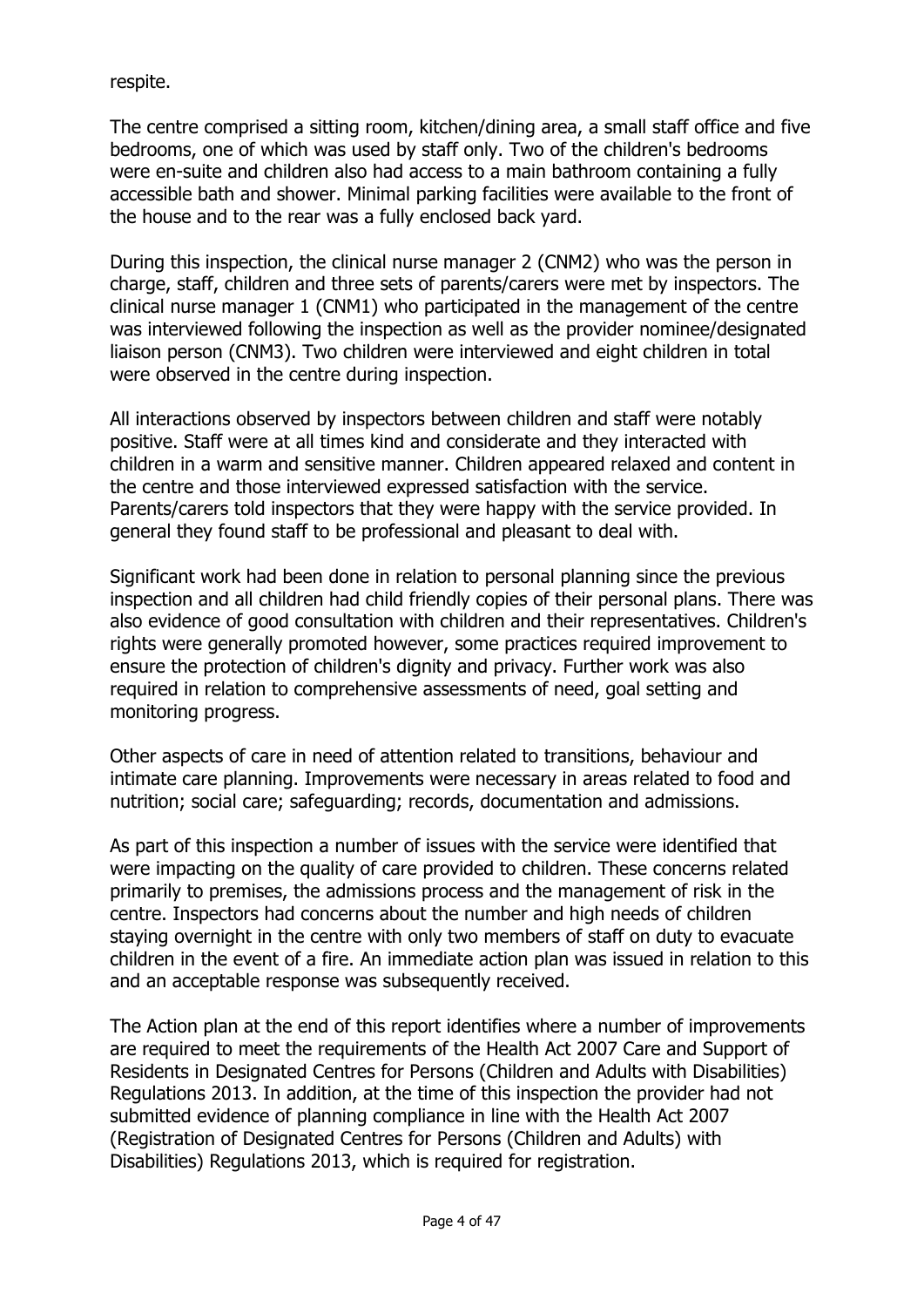**Section 41(1)(c) of the Health Act 2007. Compliance with the Health Act 2007 (Care and Support of Residents in Designated Centres for Persons (Children And Adults) With Disabilities) Regulations 2013, Health Act 2007 (Registration of Designated Centres for Persons (Children and Adults with Disabilities) Regulations 2013 and the National Standards for Residential Services for Children and Adults with Disabilities.** 

#### **Outcome 01: Residents Rights, Dignity and Consultation**

Residents are consulted with and participate in decisions about their care and about the organisation of the centre. Residents have access to advocacy services and information about their rights. Each resident's privacy and dignity is respected. Each resident is enabled to exercise choice and control over his/her life in accordance with his/her preferences and to maximise his/her independence. The complaints of each resident, his/her family, advocate or representative, and visitors are listened to and acted upon and there is an effective appeals procedure.

**Theme:** 

Individualised Supports and Care

## **Outstanding requirement(s) from previous inspection(s):**

No actions were required from the previous inspection.

## **Findings:**

Children's rights were generally respected and promoted however, some practices were in need of review to ensure the protection of children's privacy and dignity. There was good consultation with children around personal planning. Children's views and opinions were regularly sought however, information on access to advocacy services was not provided within the centre.

Children and their representatives were consulted on admission to discuss children's personal plans. Children were encouraged to exercise choice whenever possible in relation to where they slept, what they ate and what activities they participated in. Child friendly menu and activity boards were displayed and regularly updated in the kitchen/dining area.

While a significant amount of work had been done in relation to personal planning since the previous inspection, deficits remained in relation to other aspects of care planning. Inspectors found that some children did not have adequate intimate care plans which could impact negatively on children's rights to privacy and dignity.

Where some instructions were included on children's files in relation to personal and intimate care they were insufficiently detailed to ensure that children received individualised and appropriate levels of support and supervision. In some cases instructions stated that 'full support' was required but this did not provide staff with sufficient guidance in relation to how that support was to be provided, or the child's wishes and needs in this area.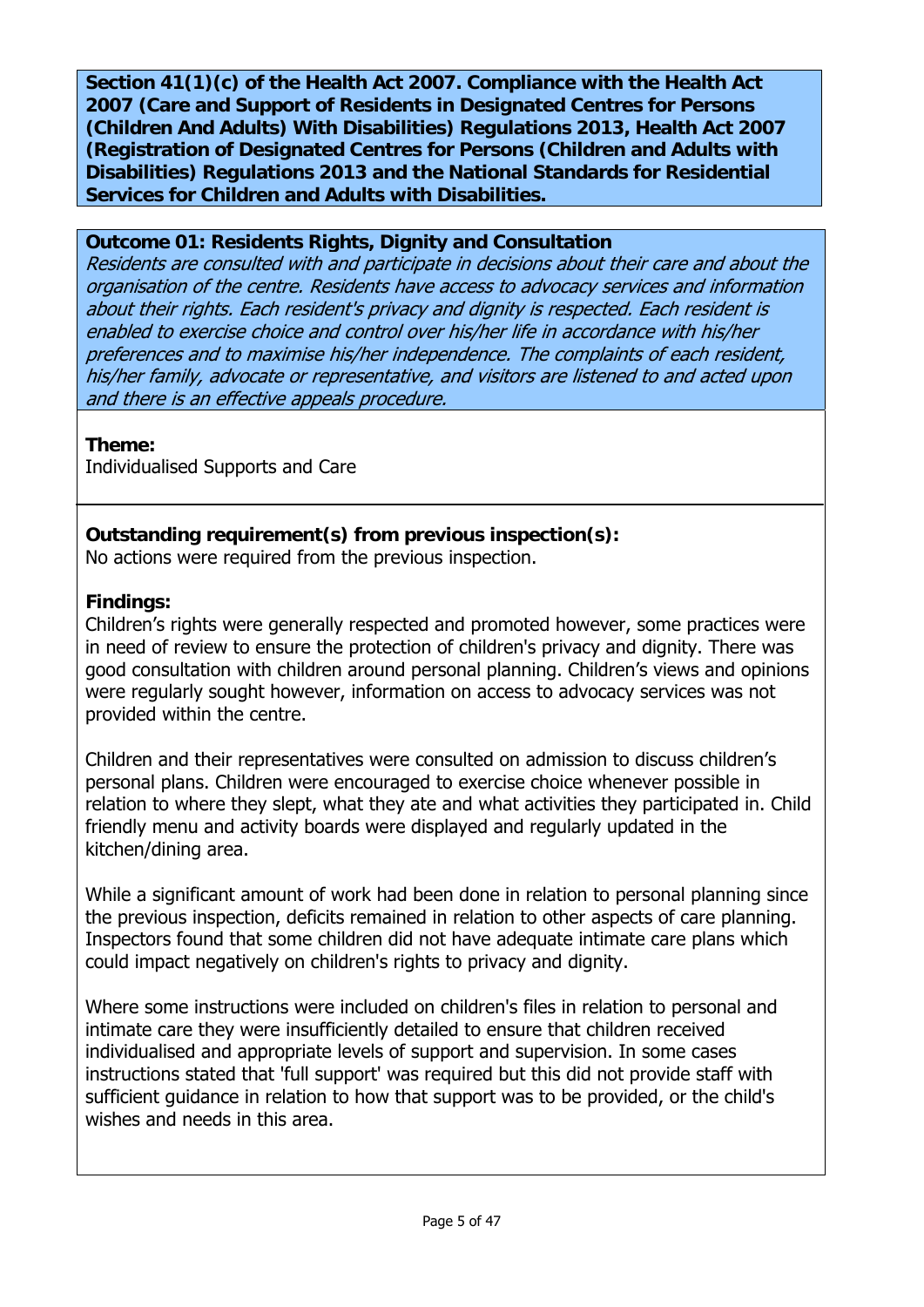All children were assigned their own bedrooms on admission. Each door had a glass panel covered by a privacy curtain and a sign asking people to knock before entering. Staff were observed entering children's bedrooms on occasion without their permission. While staff encouraged children to be mindful of other children's privacy by not entering their bedrooms without permission they did not always model this in practice.

Children's views and opinions were sought at monthly children's meetings. Children's contributions at these meetings were well documented and there was evidence to suggest that children's requests were followed through on. There was however, no formal process in place to provide children with feedback.

Consultation with children was transparent in that, where possible, they were asked to confirm their participation in meetings by signing the record. Children did not however, have access to information regarding independent advocacy services or how to access an advocate if required.

There was a policy and procedures for the management of complaints which was reviewed in February 2015. Information on how to make a complaint was made available to children and parents in an accessible format. Children were spoken to about the complaints process and they were regularly asked if they wished to make a complaint. Parents and children spoken to as part of this inspection knew how to make a complaint but they had never had reason to.

Records reviewed showed that five complaints in total were made in 2015 all of which appeared to have been dealt with appropriately. A yearly analysis recorded the status of complaints on a monthly basis but there was no section to record whether complainants were satisfied with how the complaint was dealt with.

Systems were in place to ensure that children's belongings and monies were protected. A record was maintained of any money that was brought to the centre by children and children's money was signed in and out by two staff members. Children's money was securely stored as were children's belongings in general. Children had some storage space in their bedrooms to store their personal belongings. Some children brought in their own electronic devices and sensory items specific to their needs.

Children were given opportunities to participate in activities that they enjoyed and they were facilitated to engage in recreational activities with their peers. Children watched DVD's together and an X-Box was purchased following the suggestion of one child. Toys and puzzles were available in the centre and there was a soft play area in a section of the sitting room. Inspectors observed children making use of the enclosed back garden area and inspectors saw photographs of children engaging in gardening activities and sensory play with water.

The centre had a policy on the use of Closed Circuit Television (CCTV) but there was no CCTV system in use in the centre. A monitor was used for one particular child but there was no policy in place to inform practice in this regard.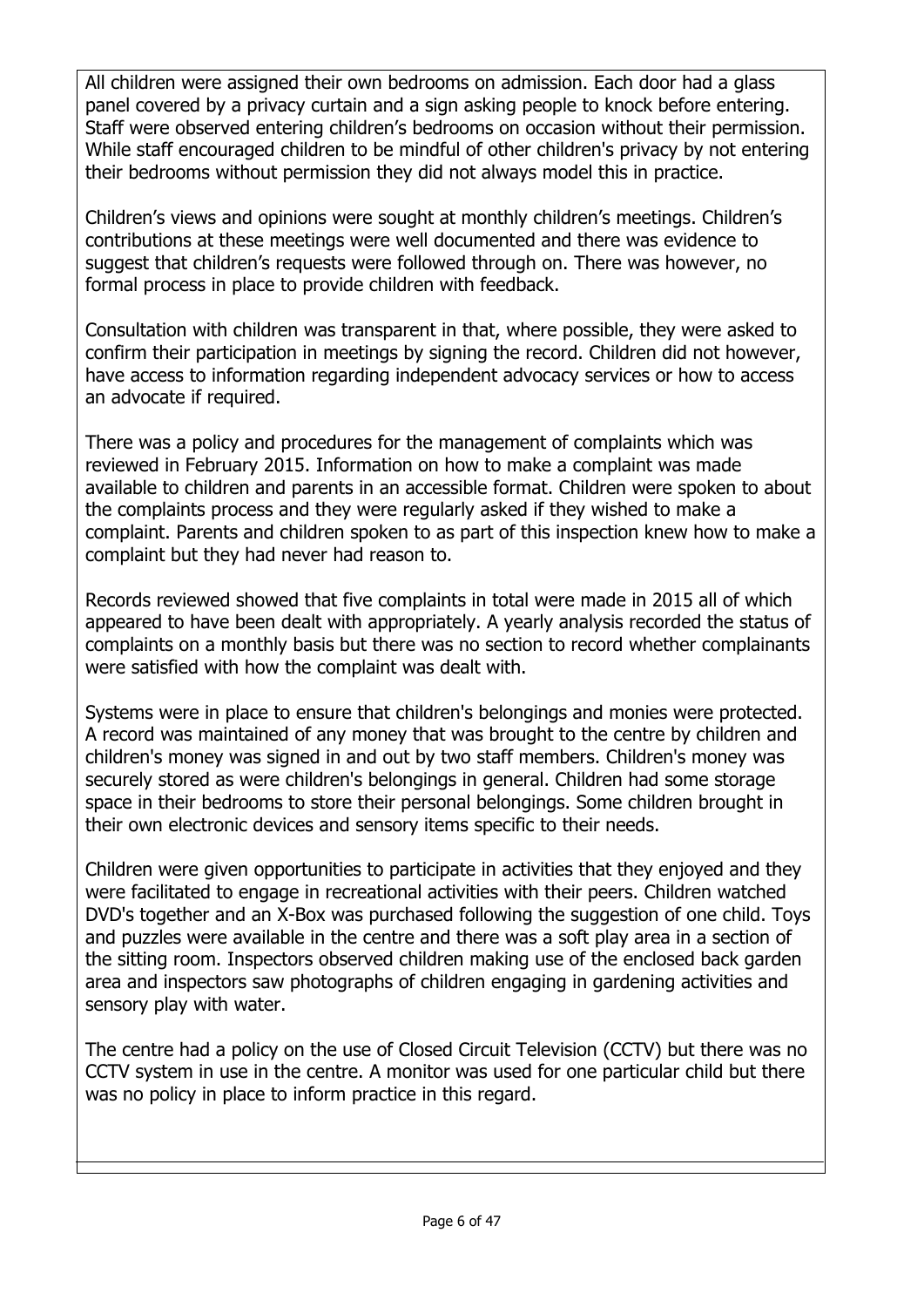#### **Outcome 02: Communication**

Residents are able to communicate at all times. Effective and supportive interventions are provided to residents if required to ensure their communication needs are met.

#### **Theme:**

Individualised Supports and Care

#### **Outstanding requirement(s) from previous inspection(s):** No actions were required from the previous inspection.

**Findings:** 

Staff communicated positively and warmly with children. Policies and procedures were in place but communication systems were not robust. Communication plans were not sufficiently detailed and there were deficits in staff training.

Inspectors observed positive interactions between staff and children using various informal communication techniques. Staff sang songs to children and used sounds that the children appeared to recognise and respond to. Staff appeared to know the children well in terms of how best to communicate with them and they recognised non-verbal cues and gestures and responded to them accordingly.

The centre's policy stated that all children should have communication plans setting out their preferred method of communication and that each individual's most effective method of communication should be acknowledged and supported at all times. The policy referred to children's access to media and technologies appropriate to their communication needs however the policy did not address aspects of staff training in relation to the use of assistive technologies.

Some staff members had no formal training in the use of Picture Exchange Communication Systems (PECS) even though some of the children attending the centre used this method of communication. Some staff had training in manual signing systems but felt that they needed to be refreshed.

Children's specific communication needs were not described in sufficient detail in their plans to enable staff to support children to communicate effectively. Inspectors found notes on children's files regarding children's preferred communication styles and methods. These notes were recorded by staff over time based on their observations and interactions with children. They described words and sounds used by children to communicate different things, actions and emotions. While the notes were specific, descriptive and user friendly they were not always easily retrievable.

Some notes were handwritten on the back of other records and unfortunately they were not always included in children's communication plans. While these notes demonstrated staff's good intentions and their attentiveness to children they would have been more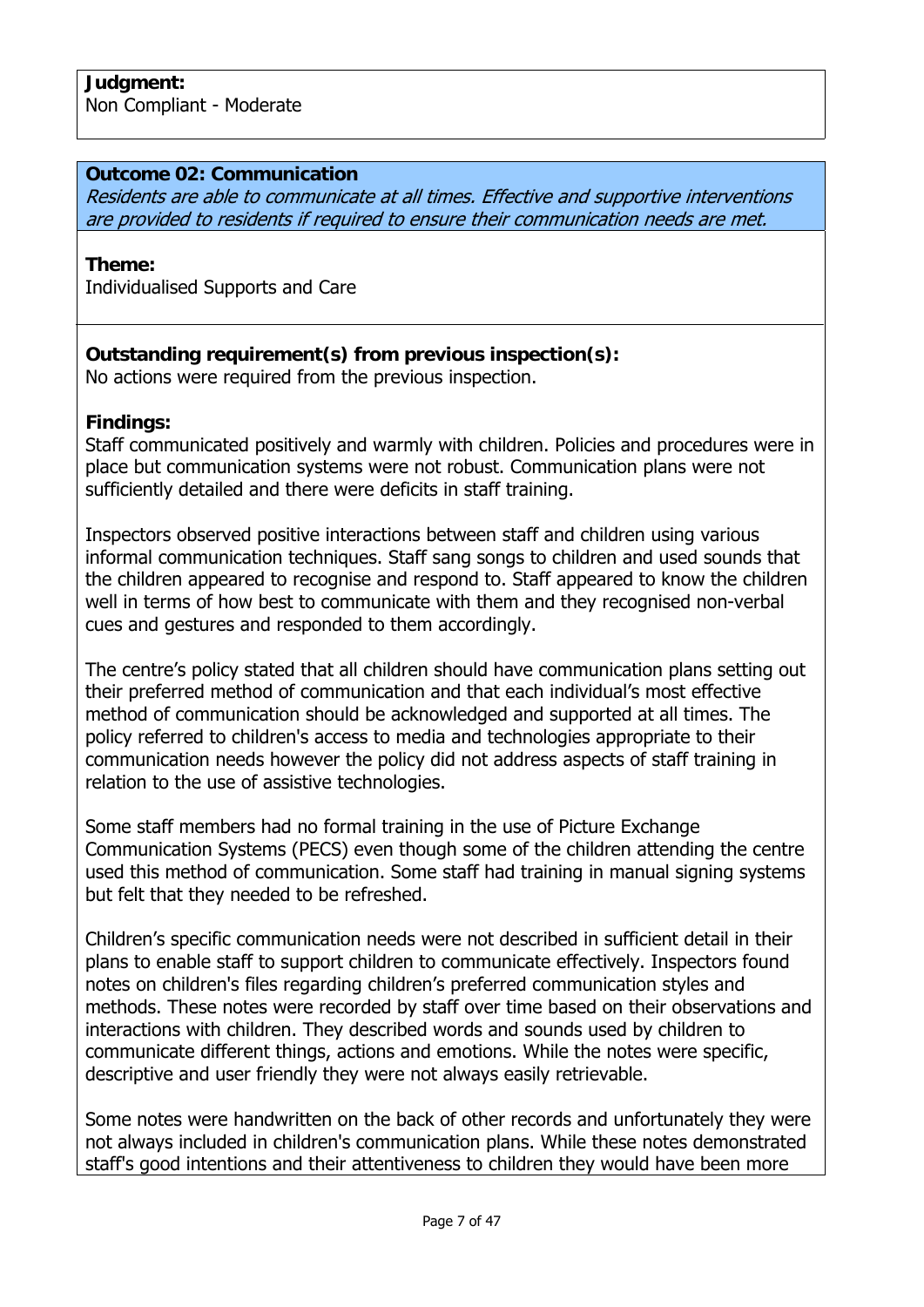beneficial if collated into clear communication plans.

Children had access to an iPad while on respite but staff felt insufficiently trained in the use of assistive technologies and aids to support children to use them. Inspectors could not view the iPad because it was having security software installed at the time of inspection.

Children had access to age and developmentally appropriate media while on respite.

#### **Judgment:**

Substantially Compliant

**Outcome 03: Family and personal relationships and links with the community**  Residents are supported to develop and maintain personal relationships and links with the wider community. Families are encouraged to get involved in the lives of residents.

#### **Theme:**

Individualised Supports and Care

## **Outstanding requirement(s) from previous inspection(s):**

No actions were required from the previous inspection.

#### **Findings:**

Children were supported in their relationships with family and friends and they were assisted to develop links within the community. Children were encouraged to develop relationships with their peers while on respite.

Children's views were taken into consideration in relation to who they attended respite with. Some children asked to attend respite with classmates for example and this was facilitated. Inspectors observed staff helping children to list their friends in the centre. Staff made efforts to foster positive relationships between children by encouraging them to identify each other's strengths rather than weaknesses.

Friends and family were welcome to visit children during respite and it was clear from the visitor's book that this was availed of. Family members and carers who were met as part of this inspection said that they regularly received updates about their child's wellbeing during respite. Parents spoke about informal consultation being of particular benefit to them, such as during drop offs and collections. Inspectors observed one such meeting and management and staff were notably attentive to the child's needs.

Children were provided with opportunities to participate and engage with services available within the community. Inspectors observed children going on outings to the local shopping centre where they had opportunities to spend their own money. Children were taken to the cinema and to local restaurants and there was a small park nearby. Staff told inspectors that some children from the area were well known by local shop keepers. Staff said that they tried to take children out regularly to interact with people in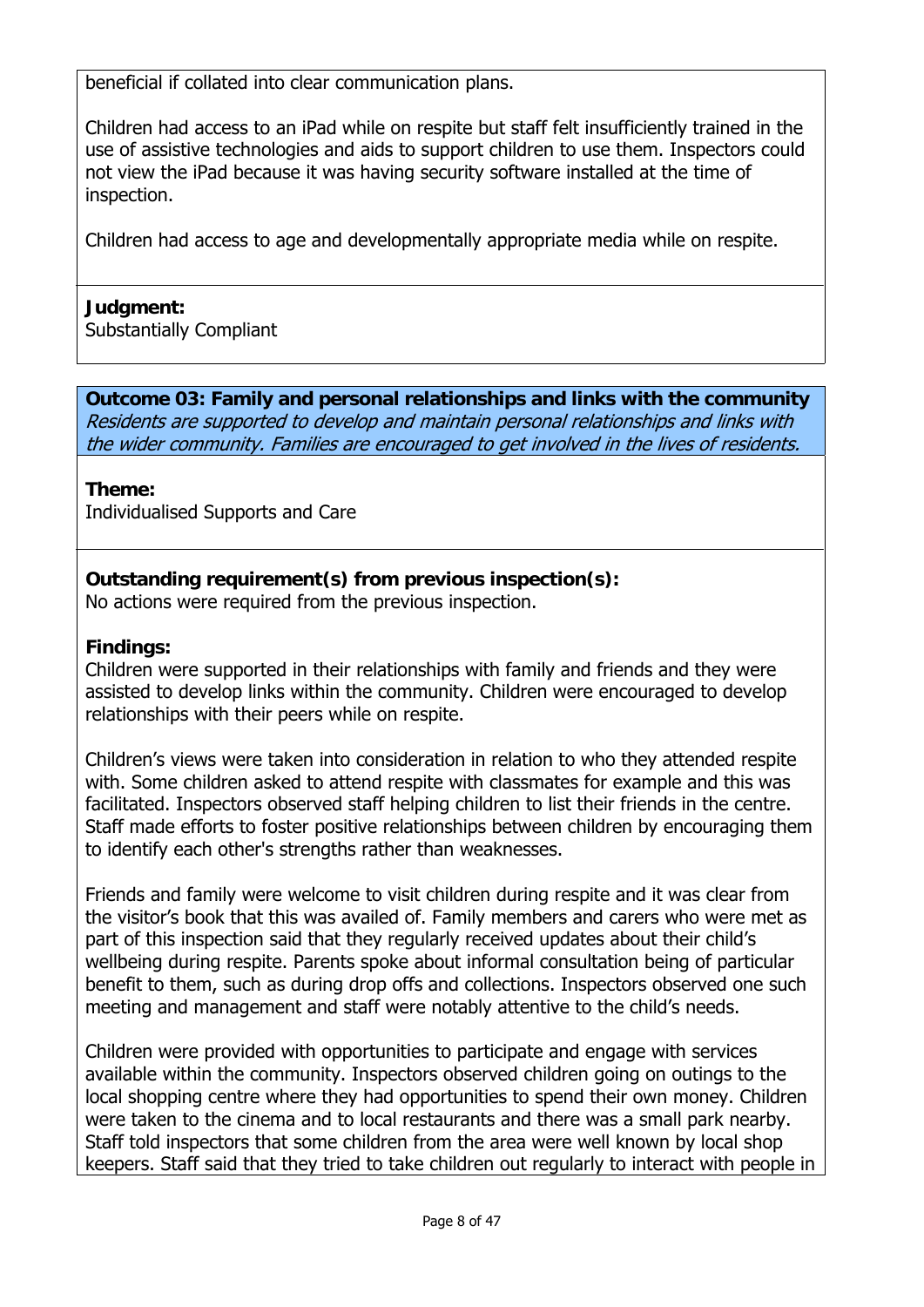## **Judgment:**

Compliant

## **Outcome 04: Admissions and Contract for the Provision of Services**

Admission and discharge to the residential service is timely. Each resident has an agreed written contract which deals with the support, care and welfare of the resident and includes details of the services to be provided for that resident.

## **Theme:**

Effective Services

# **Outstanding requirement(s) from previous inspection(s):**

No actions were required from the previous inspection.

## **Findings:**

While policies and procedures were in place in relation to admissions, transfers and discharges they were not centre specific. Transfers between children and adult services were not addressed in the policy. Admissions were in line with the statement of purpose however, the admissions process did not consider the centre's capacity to care for the health, personal and social care needs of all residents.

The policy on admissions, transfers and discharges while comprehensive and up to date did not provide clear guidance specific to children. The centre did not have adequate transition plans in place for resident's turning 18 and there was no documentary evidence to suggest that children were receiving appropriate supports or life skills training to prepare them for adulthood. While parents and carers took primary responsibility for this the centre could not evidence what supports they provided to carers to improve outcomes for children.

Each child had an agreed written contract that was in line with the regulations. Agreements set out the services to be provided and the fees payable to the organisation. Inspector noted that the agreement stated that children should bring pocket money with them to ensure that they were not excluded from participating in paid activities. The person in charge confirmed however that a child was never singled out or prevented from participating in paid activities if they did not bring pocket money.

The centre's admissions criteria was broad and applicants were generally accepted if they lived within the catchment area. Given the broad admissions criteria children with varying levels of dependency were accepted for respite and were often admitted for respite together.

The process of allocating respite did not appear to take into consideration the staffing ratios required for each child and the capacity of the centre staff rota. Premises and resources also appeared to have been omitted from the decision making process.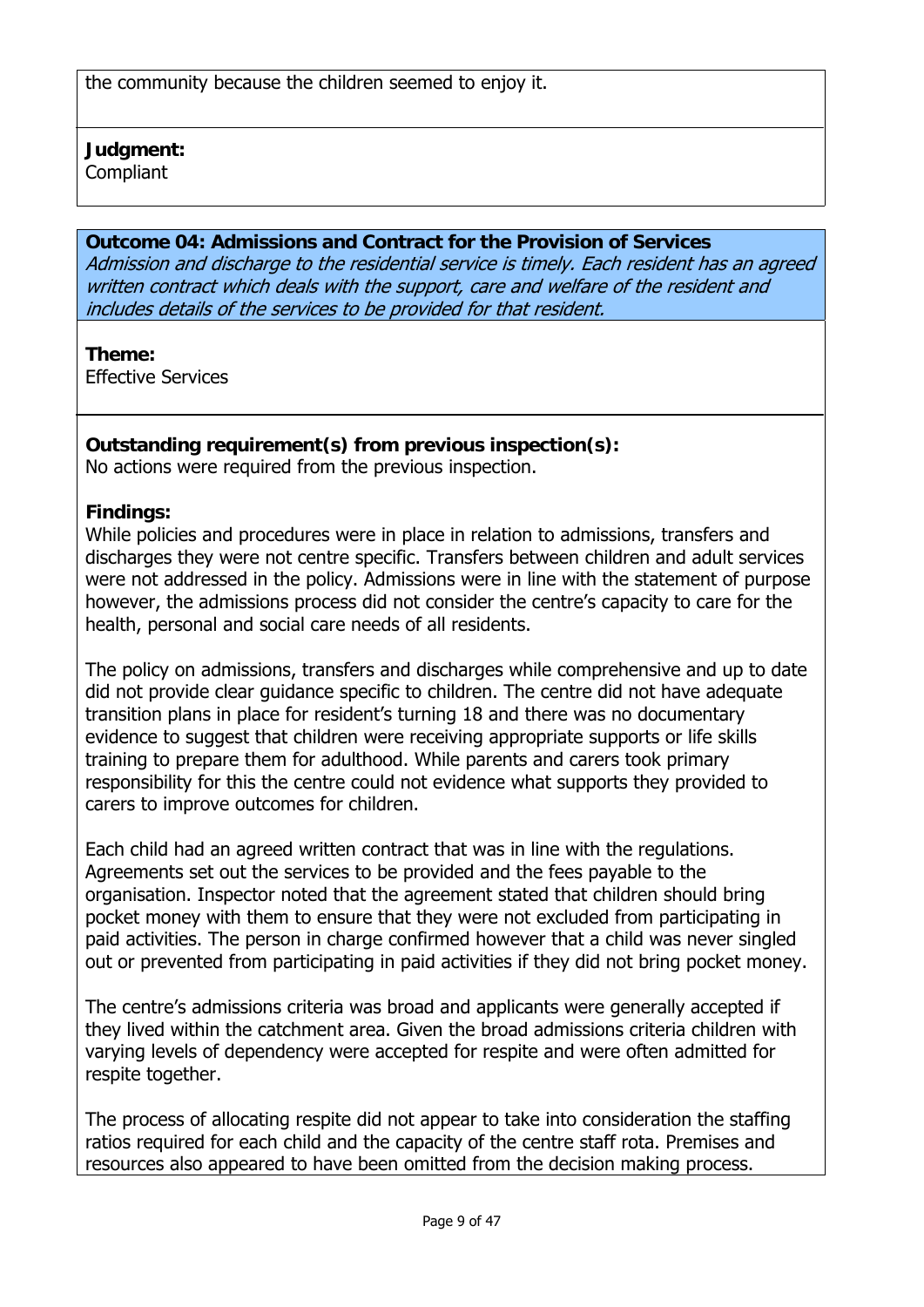Inspectors noted that on a number of occasions children with significant health and mobility issues were admitted for respite together which limited staff's capacity to ensure that the needs of all children were equally met. This is highlighted further under Outcome 17: Workforce.

#### **Judgment:**

Non Compliant - Moderate

## **Outcome 05: Social Care Needs**

Each resident's wellbeing and welfare is maintained by a high standard of evidencebased care and support. Each resident has opportunities to participate in meaningful activities, appropriate to his or her interests and preferences. The arrangements to meet each resident's assessed needs are set out in an individualised personal plan that reflects his /her needs, interests and capacities. Personal plans are drawn up with the maximum participation of each resident. Residents are supported in transition between services and between childhood and adulthood.

## **Theme:**

Effective Services

## **Outstanding requirement(s) from previous inspection(s):**

Some action(s) required from the previous inspection were not satisfactorily implemented.

## **Findings:**

Children and parents were involved in the development of personal plans. Plans were child friendly and all children had access to their own personal plan. Not all plans were updated however, to reflect changes in needs and circumstances and progress could not be monitored because goals and objectives were not identified.

Children's needs were assessed prior to admission however, assessments were not comprehensive. Transition plans were in place for children moving on to adult services but they were inadequate. It was apparent that, while staff and management were supporting children to develop independence and life skills, this was done in an ad-hoc manner and was not clearly outlined as part of their plan.

Children were met on admission with their parents/carers to discuss their interests and preferences. This meeting informed the child's personal plan and each child was provided with an "easy read" personal plan which was kept in a designated area of their bedroom throughout their respite stay. The "easy read" plans were child centred and appropriate to the children's communication needs. Personal plans were insufficiently detailed however. They did not provide clear instruction to staff in relation to areas such as behaviour support, intimate care and communication.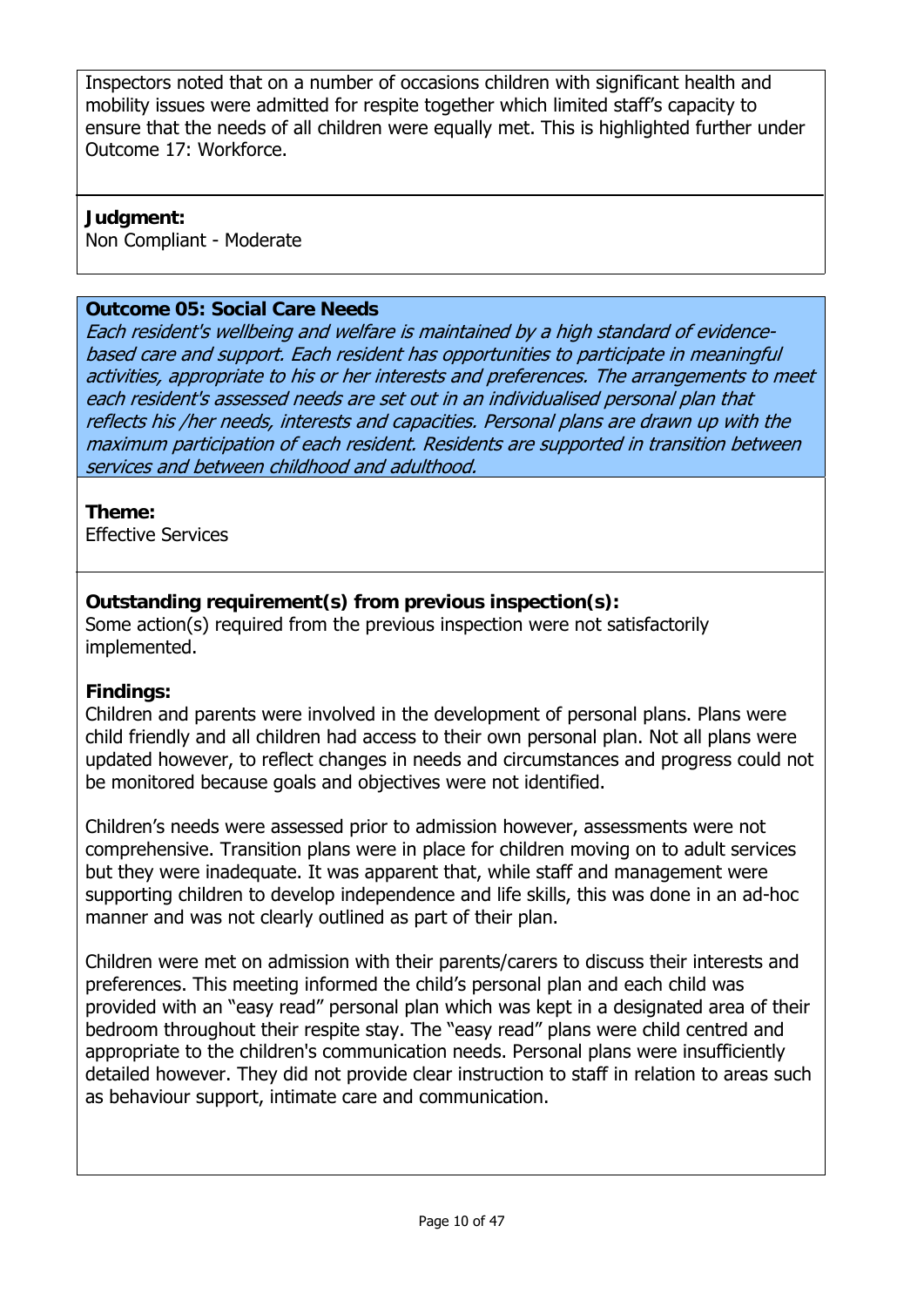Multi-disciplinary team meetings were held with varying regularity depending on the child's catchment area. Personal plans were updated to reflect the recommendations of the multi-disciplinary team. Inspectors found that some recommendations were not followed through on however and explanations as to why could not be found on file. The recommendations of dietician's and occupational therapists for example were not always included in children's plans.

While assessments were carried out prior to a child's admission these assessments were for the purpose of establishing the family's need for respite; to inform decisions about respite allocation as opposed to establishing the child's needs. They did not constitute a comprehensive assessment of children's health, personal, social care and support needs which was necessary to adequately inform the care planning process.

Children had healthcare, speech and language, occupational therapy and psychological assessments on file but they did not always inform individual support plans in relation to communication, mobility, diet, food and nutrition and behaviour. Children's files also contained risk assessments, the findings of which, were not reflected in personal plans. The centre's statement of purpose stated that care plans were to be reviewed no less than every six months. Plans had not been in place that long so inspectors could not review whether this was reflected in practice.

The activities that children liked to participate in were included in their personal plans. Strengths and goals however, were not considered, giving children little to work towards. From discussions at staff meetings it appeared that efforts were being made to include goals in children's personal plans. It was agreed that goals would be monitored using a tracking sheet however, the system had yet to be put in place.

While transition plans were in place they were not child centred. Children were not consulted about their transition plans and they did not adequately prepare children for transition in a planned and phased way. There was no plan in place to assess the level of life-skills that older children had or to develop these. Although staff did tell inspectors that older children helped with things like setting and clearing the kitchen table there was no comprehensive assessment of their needs in order to prepare them for adulthood.

## **Judgment:**

Non Compliant - Moderate

## **Outcome 06: Safe and suitable premises**

The location, design and layout of the centre is suitable for its stated purpose and meets residents individual and collective needs in a comfortable and homely way. There is appropriate equipment for use by residents or staff which is maintained in good working order.

#### **Theme:**  Effective Services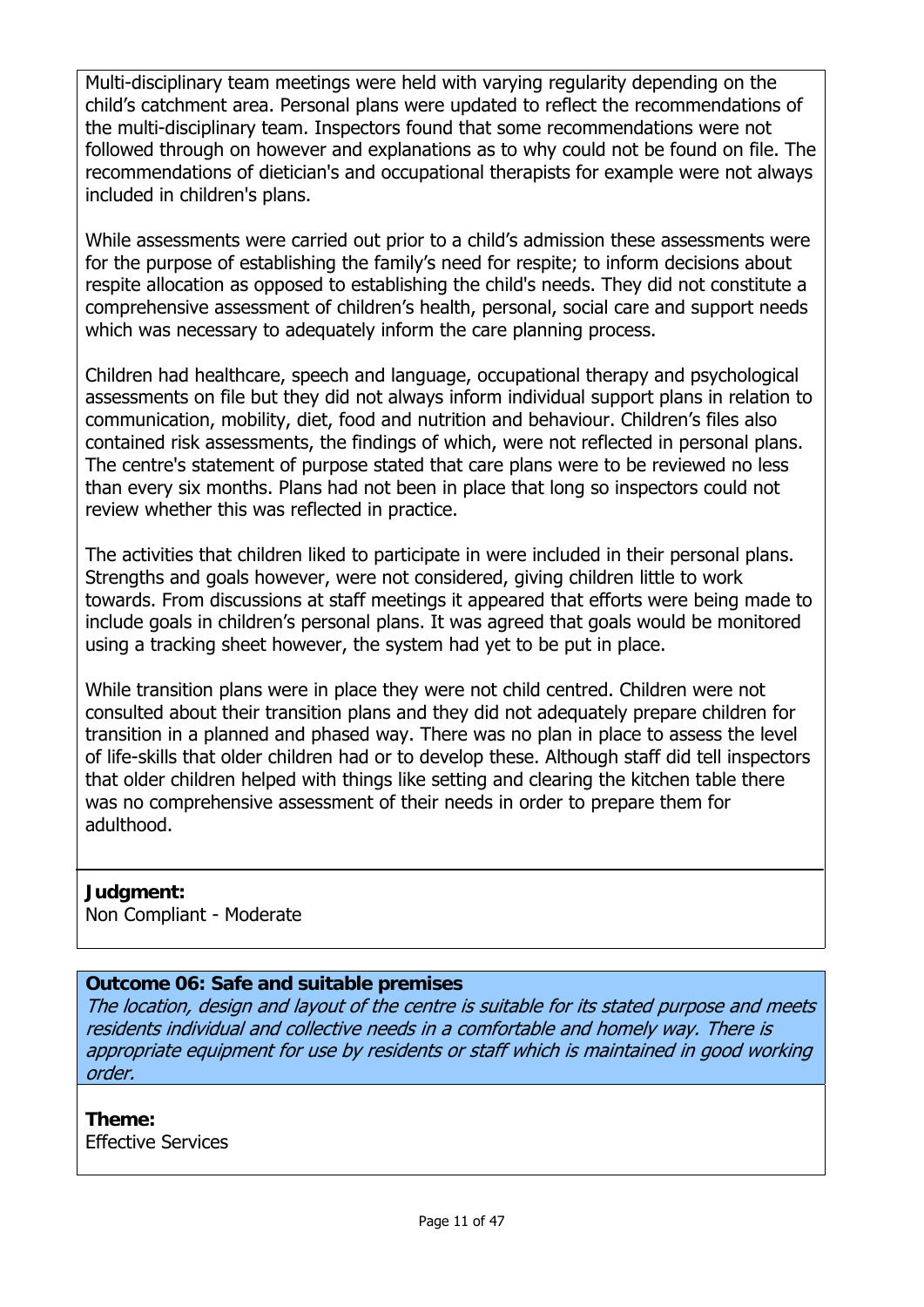#### **Outstanding requirement(s) from previous inspection(s):** No actions were required from the previous inspection.

## **Findings:**

The centre was clean, well-maintained and decorated in a child-friendly way. While the centre design and layout was in line with the statement of purpose, communal space was limited, and due to the size of the centre accessibility to all areas became difficult when all the children and the staff required to care for them were in the centre at the same time.

The centre was clean and relatively well maintained. There was a cleaning schedule in place, and the centre had dedicated household staff which assisted in maintaining a clean and hygienic environment. Inspectors observed household staff cleaning children's bedrooms following the discharge of a child, and prior to the admission of the next child.

While the centre was accessible, given the design and layout of the building, when there was more than one wheelchair user accommodated in the centre, it was difficult to accommodate them freely, due to the narrow corridors only one person at a time could pass through. In addition the kitchen area was small which meant that space was very tight when several children, including those in wheelchairs, and staff were in there.

During the inspection inspectors observed that it was often difficult for staff to negotiate around the centre, and one staff member was observed taking a detour around the back of the building to re-enter through the back door, in order to get to the part of the centre she wished to go.

Staff informed inspectors that the centre was not big enough to accommodate the numbers and needs of the children at times, and staff indicated that they used the garden when they could, and one staff member told inspectors that the garden was like a third room. Inspectors observed staff and children using the back garden when the weather was fine, as there was plenty space for both children and staff however, this would not be acceptable when the weather was poor.

The kitchen/dining area was divided by a counter top, which limited free access for all children to the kitchen area. In addition because of the very small space by the cooking area, it was difficult for children to assist in the safe preparation of food, although staff told inspectors that they would bring the ingredients out to the dining area if the children wanted to bake. The overall layout of the kitchen however, was not conducive to facilitate older children who were preparing for adulthood, to learn key life skills, like preparing a simple meal.

Children's bedrooms were adequate in size and some of them had their own en-suite toilet and shower. There was a well equipped accessible bathroom to meet the needs of those children that required assistive equipment. There was a separate toilet for use by staff. There was assistive equipment in children's bedrooms where required, such as profile beds and hoists, and these were maintained and had recently been serviced.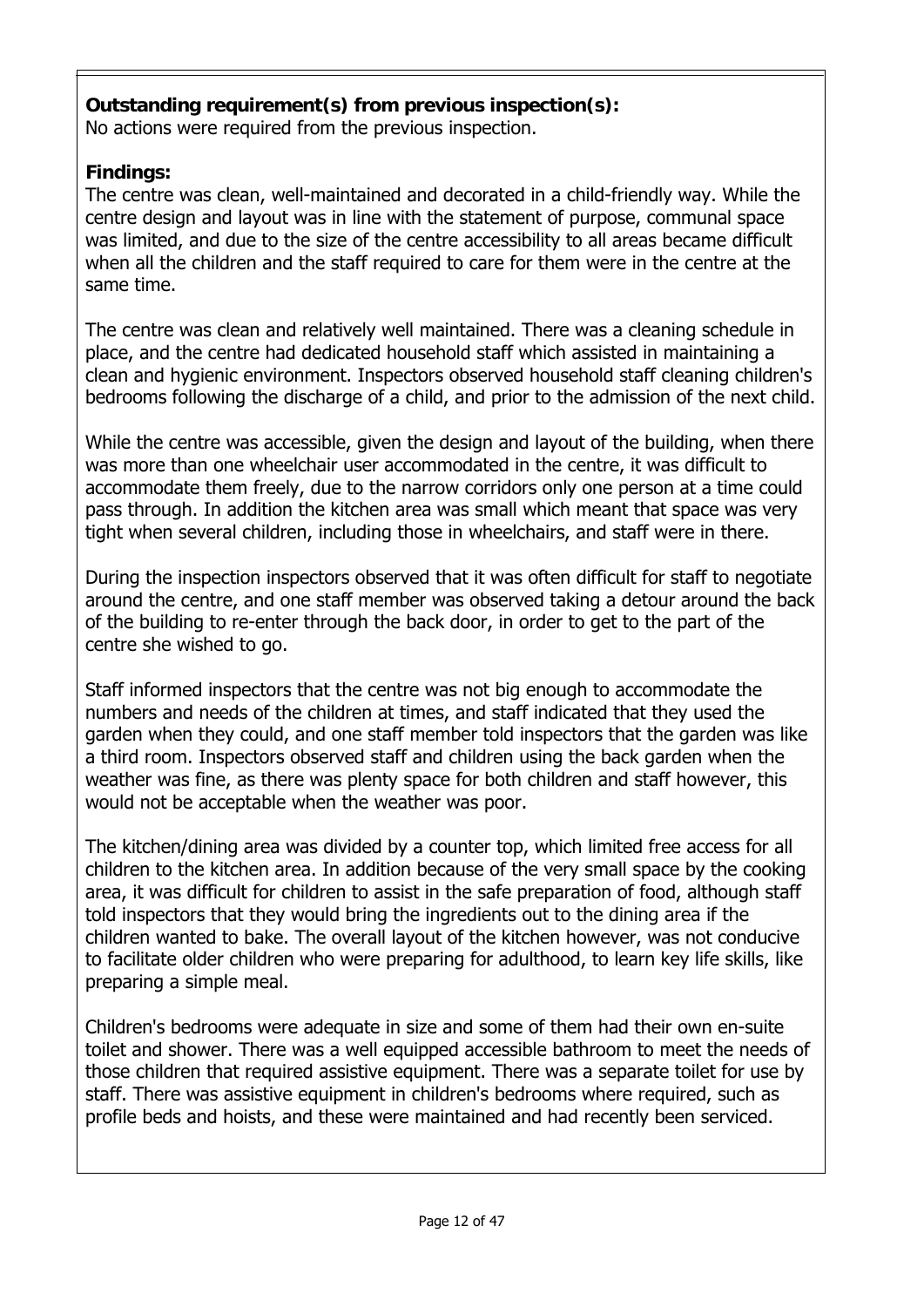There was one sitting room, which also contained a small play area. However, apart from the kitchen, the sitting room was the only communal room available to children, excluding the external garden area which could only be used when the weather permitted. Staff reported that ideally the centre would benefit from another sitting room/communal room to facilitate the children to engage in sensory activities and structured play.

The premises was free from hazards, except for the temperature of the water which was hot to touch. This was resolved prior to the end of the inspection. There were sufficient fixtures and fittings however, there was a lack of storage space, both for general items and personal items, for example, a child's cot was stored in one bedroom and the wardrobe in another bedroom was locked as it was used to store bedding for the entire household. Staff reported that space was limited in the centre for the storage of items.

General and clinical waste was safely stored and inspectors observed the appropriate segregation of waste as required.

There was a large safe play area to the rear of the centre, which was fully enclosed and private. It had recently been decorated through a fundraising campaign and it was child friendly, bright and safe. Inspectors observed children in the garden on several occasions during the inspection, and it was clear that they liked spending time there.

#### **Judgment:**

Non Compliant - Moderate

**Outcome 07: Health and Safety and Risk Management**  The health and safety of residents, visitors and staff is promoted and protected.

## **Theme:**

Effective Services

## **Outstanding requirement(s) from previous inspection(s):**

Some action(s) required from the previous inspection were not satisfactorily implemented.

## **Findings:**

The systems in place to promote the health and safety of children, visitors and staff were not robust. While improvements had been made in relation to fire safety since the previous inspection, given the inadequacy of the premises and the high needs of some children, the centre required further risk management measures to ensure the safety of children in the event of a fire. There were adequate systems in place to identify and record adverse events however the measures and actions in place to control risks were not always sufficient. The risk management policy was deemed to be sufficient and there were adequate systems in place to prevent and control infection.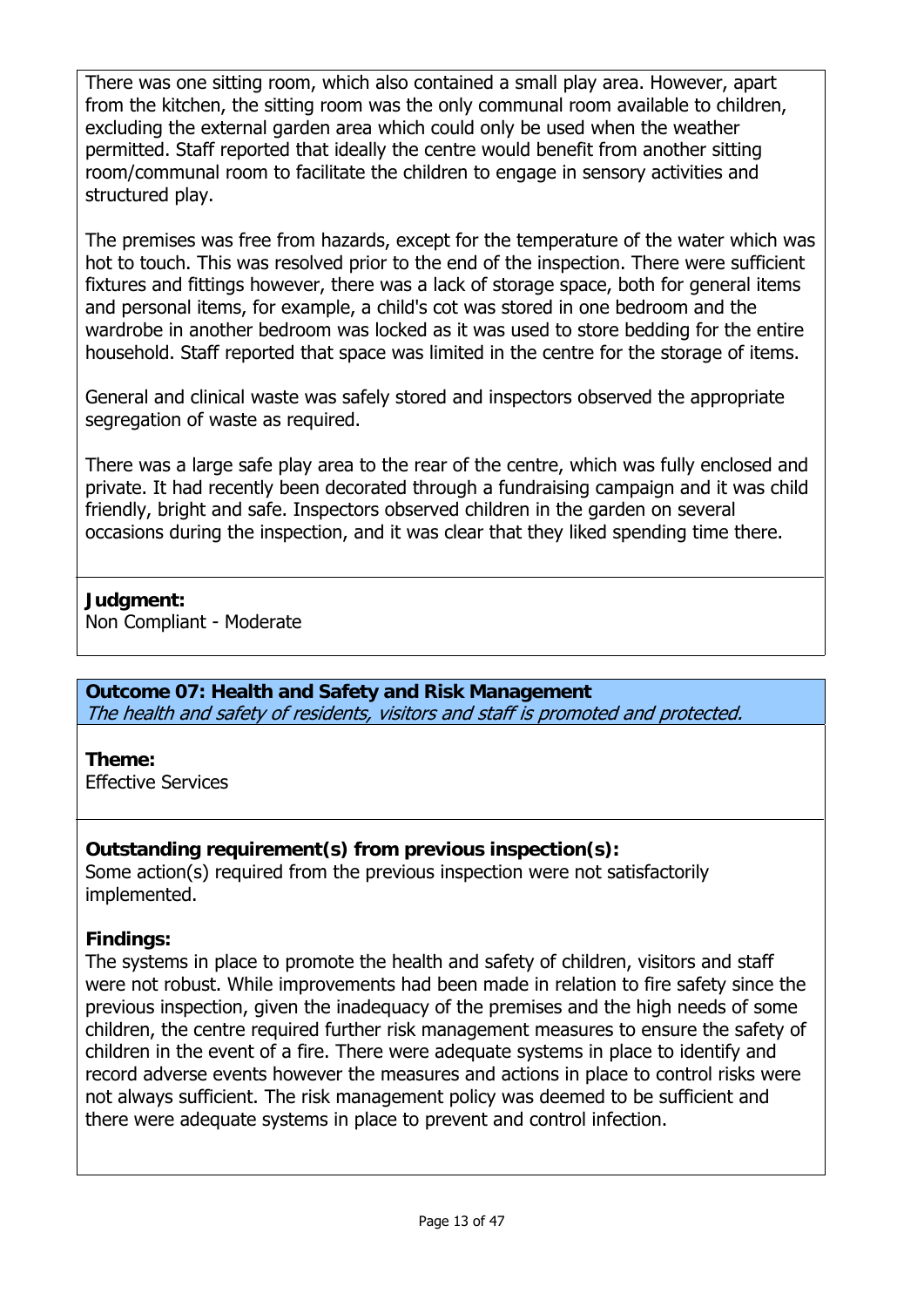While further precautions were put in place on foot of the previous inspection issues remained in relation to fire safety. Inspectors had concerns about the safety mechanisms in place to ensure the safe evacuation of children, particularly at night time, given the ratio of, at times, highly dependent, non-ambulant service users to staff on duty. Each child had an individual fire risk assessment which outlined the level of assistance required by each child in the event of a fire. These assessments did not appear to have been taken into account however when a respite place was allocated.

Information on each child resident in the centre was compiled and available for fire service personnel in the event of a fire. This information was kept in a book at the front door and outlined the whereabouts of each child, a photograph and their mobility needs.

Floor and evacuation plans were displayed throughout the centre however a designated assembly point was not identified outside the building. Suitable fire fighting equipment was available such as fire blankets and extinguishers and all were last serviced in April 2015. Fire alarm checks were carried out weekly and fire exits were kept clear.

Weekly health and safety walk trough's were carried out to check for example appliances, wires and electrical goods, cleaning products and flooring. An audit had been carried out by the health and safety officer in July 2015.

Regular fire drills were carried out and while some children had yet to participate in a fire drill all children were spoken to about fire safety on admission and in children's meetings. The time taken to evacuate the building during each fire drill was recorded. The time at which the fire drill was carried out however, was not.

Inspectors could not establish whether a fire drill had been carried out during night shift hours and there was no evidence to suggest that specialist equipment was available to evacuate less mobile children. It was noted during previous fire drills that when more than one wheelchair user were in the dining area, the ability to open the kitchen door was compromised.

Given the limitations of the service and the needs of the children inspectors were not satisfied that adequate measures had been put in place to keep children safe from a fire safety perspective, and requested an immediate review of admissions and staffing under outcome 17.

The centre did not have a certificate of compliance with fire regulations from a suitably qualified person, and provided inspectors with a letter indicating that as the centre was a dwelling that they did not require this certificate.

The risk management systems in place were not effective and did not lead to all risks being identified, reduced or eliminated. Inspectors found that in some instances risks had not been identified as such and assessments had therefore not been carried out.

In other instances risks were identified and assessed however, actions to mitigate the risks identified were not taken in a timely manner. Inspectors found that hot water had been identified as a risk for example but measures had not been taken to address this. Inspectors recorded the hot water in the centre at 53°C which posed a risk to children's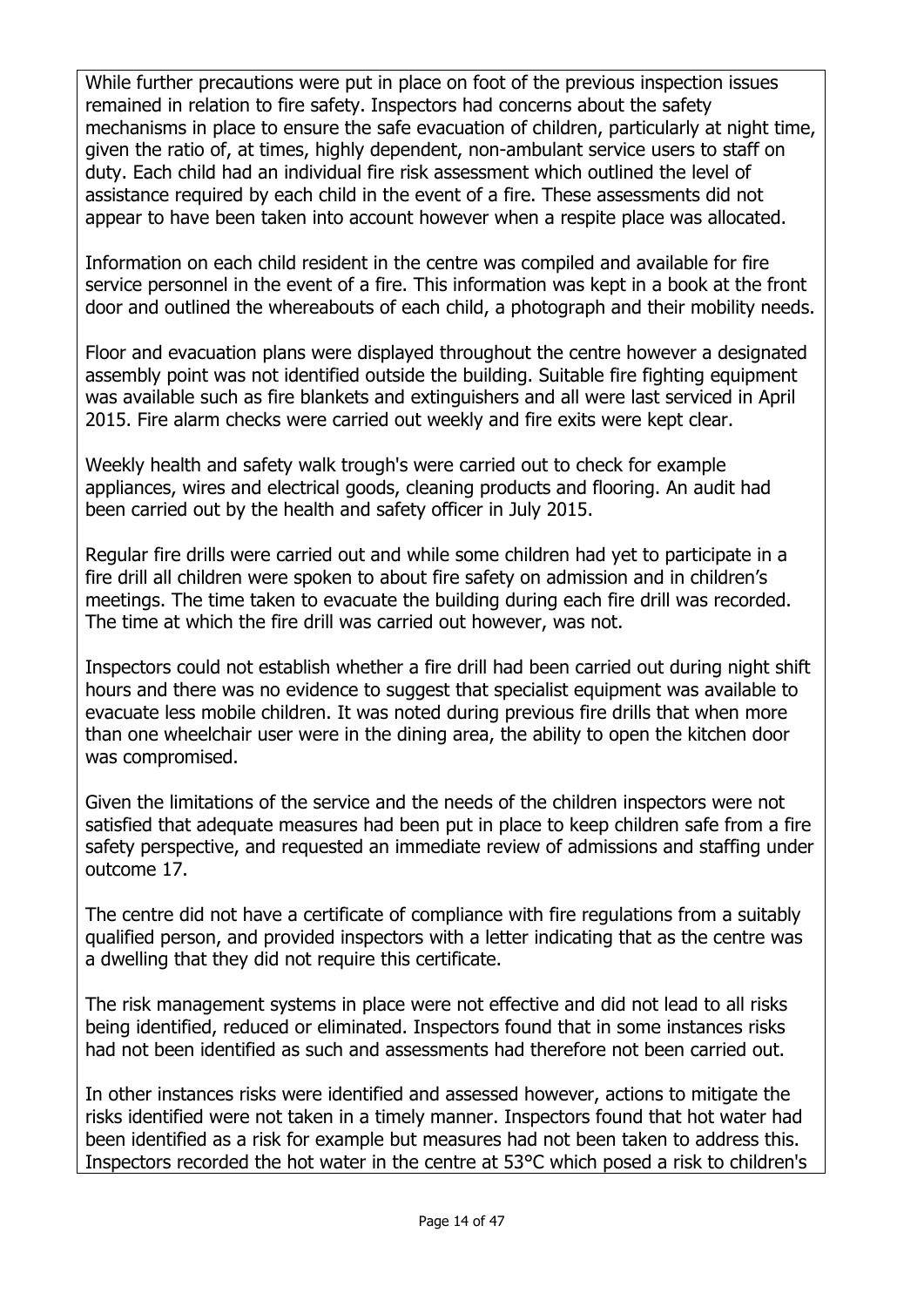safety. This issue was brought to the attention of the person in charge and was rectified before the inspection concluded.

Inspectors also found that in some instances risk assessments appeared to be generic. Inspectors looked at two separate incidents of challenging behaviour exhibited by two different children. Both incidents had been risk assessed but the measures and actions put in place to control the risks were not specific to the behaviour and were therefore insufficient. Neither incident resulted in a behaviour support plan being put in place even though both incidents related to self-injurious behaviours of a repetitive nature.

The vehicle used by the centre was serviced at regular intervals. Insurance, tax and safety checks were up to date and it was equipped with relevant safety material such as a hi-visibility vest and triangle, a first aid kit and a torch.

#### **Judgment:**

Non Compliant - Moderate

#### **Outcome 08: Safeguarding and Safety**

Measures to protect residents being harmed or suffering abuse are in place and appropriate action is taken in response to allegations, disclosures or suspected abuse. Residents are assisted and supported to develop the knowledge, self-awareness, understanding and skills needed for self-care and protection. Residents are provided with emotional, behavioural and therapeutic support that promotes a positive approach to behaviour that challenges. A restraint-free environment is promoted.

#### **Theme:**

Safe Services

## **Outstanding requirement(s) from previous inspection(s):**

Some action(s) required from the previous inspection were not satisfactorily implemented.

#### **Findings:**

A protection and welfare policy and procedures for children and young people was in place and training was provided in relation to Children First (2011): National Guidance for the Protection and Welfare of Children. While good efforts were made from a policy and staff training perspective the safeguarding mechanisms in place were not sufficiently robust to ensure that children were protected from all forms of abuse.

Staff were appropriately vetted and they had received Children First (2011) training. Staff were knowledgeable about child abuse and alert to potential indicators of abuse but the systems in place to record and track staff's observations were in need of review.

It was evident from children's files that staff communicated directly with social workers when urgent welfare concerns arose. It was also clear that concerns were reported appropriately to the designated liaison officer in line with policy. Inspectors could not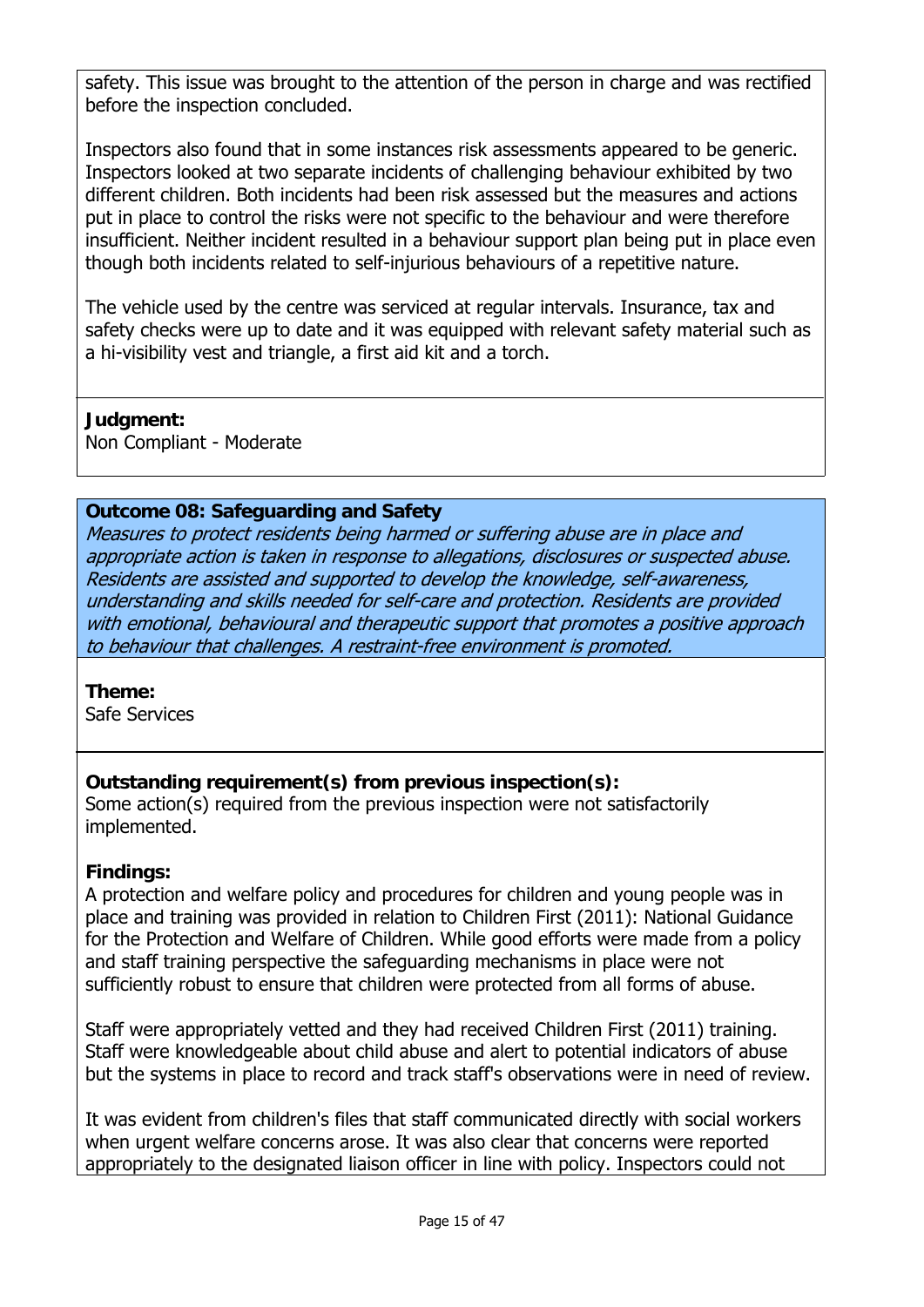find on file however, a mechanism for welfare concerns to be recorded and monitored over time.

The designated liaison person (Clinical Nurse Manager 3) was not based in the centre and all child protection concerns were reported to and dealt with by her directly. The designated liaison person was knowledgeable in their role but they had not received any specific training. Plans were however in place to address this need. The designated liaison person had received two formal reports in 2015 both of which were appropriately dealt with.

While the decisions of the designated liaison person and any subsequent investigation were provided in writing to the person in charge inspectors could not find details of the original concerns in the centre. Staff reading a child's file therefore would have no way of knowing, if appropriate, if there were any ongoing child protection or welfare concerns. This could result in patterns of abuse or neglect going unrecognised. While the practice of not keeping such records on file was in keeping with the organisation's policy the practice may not always be in children's best interests.

The organisation's child protection and welfare policy and procedures were clear and comprehensive. The policy was informative and the different forms of abuse were well defined. The policy clearly identified the designated liaison person who had responsibility for managing records on a 'need to know basis'. From a safeguarding point of view however, any history or concerns of abuse should be made known to staff working directly with children, when appropriate, to alert them to possible indicators or recurrences.

The organisation's safeguarding policy referred to a balance needing to be struck between the need to protect children and the rights of individuals. The policy also stated however, that where there was conflict the child's welfare must always come first.

Not all staff had received specific safeguarding training but some safeguarding measures were in place, for example, two staff members travelling in the car with a child, Garda vetting and volunteers carrying out work when children were not resident in the centre.

Inspectors found that not all children attending the centre had intimate care plans. The intimate care plans that were on file lacked detail and provided staff with little guidance in relation to what level of assistance was required. In some cases for example, 'full assistance', was indicated but there were no further details or instructions. Intimate care plans were therefore not personalised leaving both children and staff at risk.

There was a policy in place for the provision of behavioural support, but it was not centre specific and it was not fully adhered to by staff. Children did not have behaviour support plans and there was no indication that efforts were made to identify and alleviate the causes of behaviours that challenge.

All identified restrictive practices in use in the centre were approved and reviewed by a multi-disciplinary team. Inspectors noted that a restrictive practice was in use in the centre for one particular child however that had not been identified as such. The centre had sought for the matter to be reviewed by an occupational therapist but the principles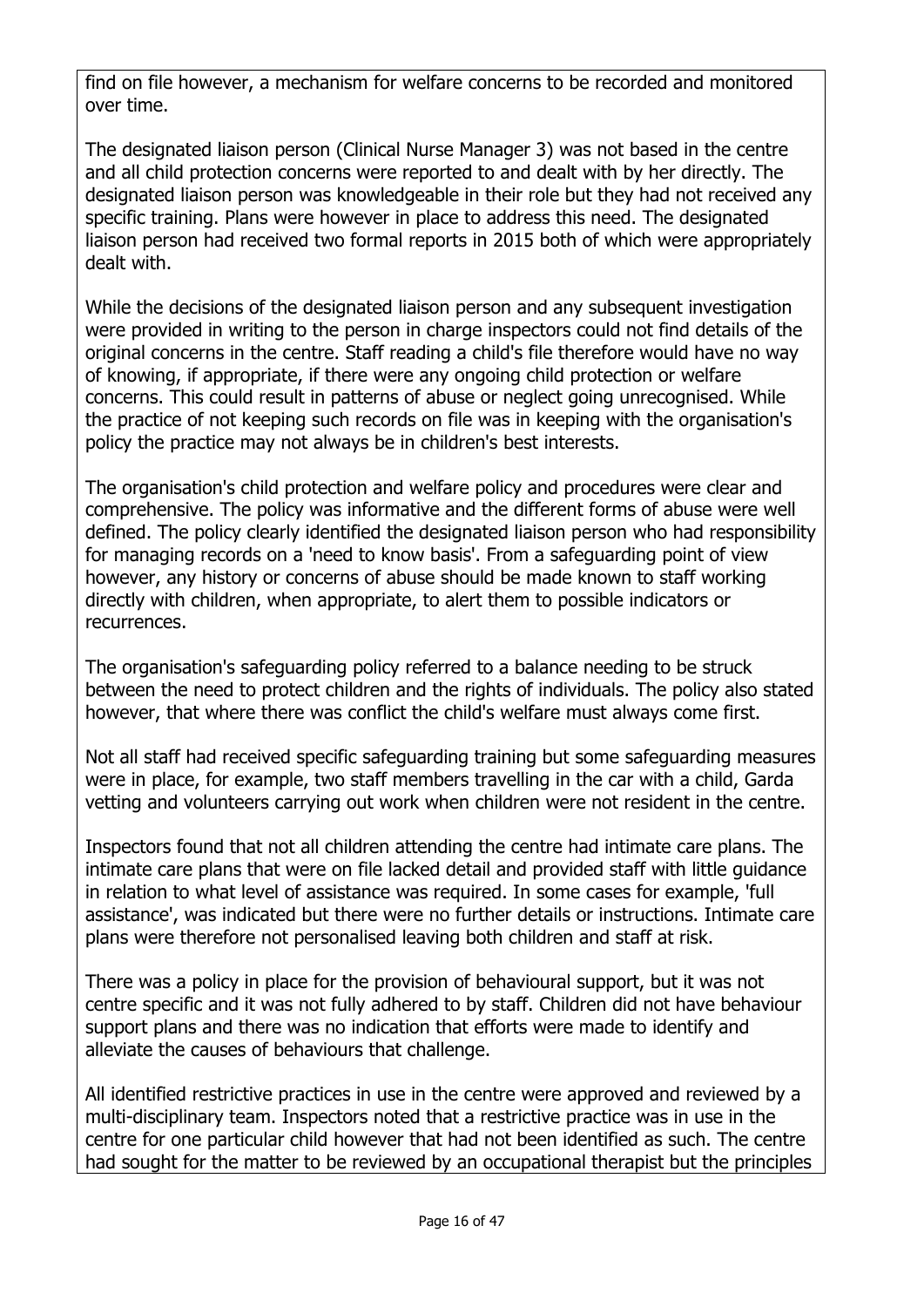of best practice as set out in the regulations were not being applied in the interim.

#### **Judgment:**

Non Compliant - Moderate

## **Outcome 09: Notification of Incidents**

A record of all incidents occurring in the designated centre is maintained and, where required, notified to the Chief Inspector.

**Theme:**  Safe Services

**Outstanding requirement(s) from previous inspection(s):** No actions were required from the previous inspection.

#### **Findings:**

The systems in place to record incidents occurring within the centre were generally good. One restrictive practice however, was not recognised as such and was not appropriately notified to the Authority. All adverse events that were recognised as notifiable incidents were done so in line with the regulations.

The person in charge and those participating in management were generally knowledgeable about the regulations in terms of what constituted a notifiable incident/event and all such events, when appropriately recorded, were notified to the Chief Inspector in accordance with the timeframes set out in the regulations.

A system was in place in the centre whereby staff would compile a list of restrictive practices as they occurred. The person in charge would then compile his notifications from this list and forward them as necessary.

**Judgment:** Compliant

#### **Outcome 10. General Welfare and Development**

Resident's opportunities for new experiences, social participation, education, training and employment are facilitated and supported. Continuity of education, training and employment is maintained for residents in transition.

#### **Theme:**

Health and Development

**Outstanding requirement(s) from previous inspection(s):** No actions were required from the previous inspection.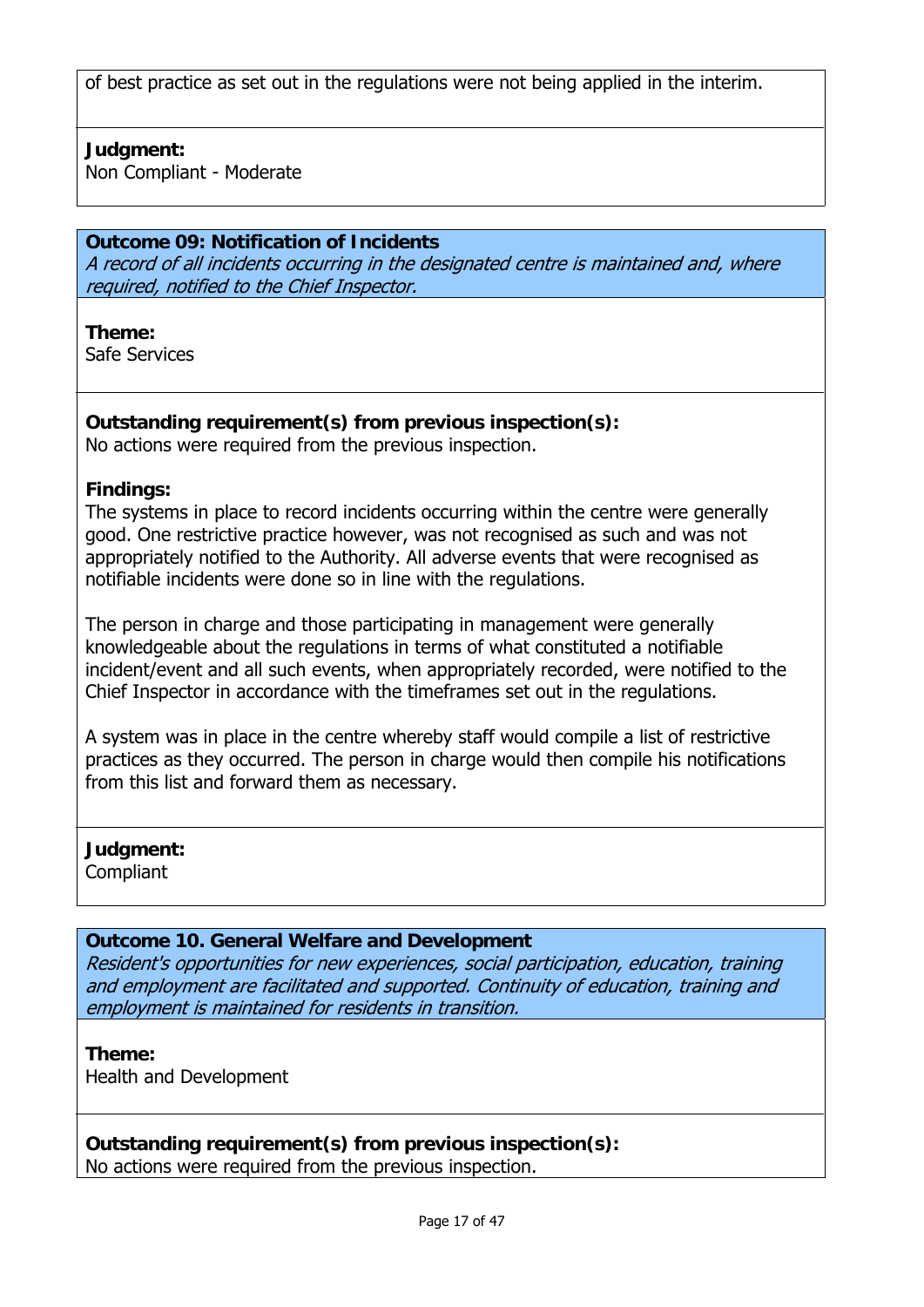## **Findings:**

Responsibility for children's educational needs remained with their families, as this was a respite centre. However, the centre had been proactive in obtaining educational reports and individual educational plans from children's schools, to assist them in developing their personal plans. Children's personal plans took into account these assessments and reports when possible.

The person in charge said that they were still trying to source information from one school regarding some of the children, and that this work was ongoing.

Children were facilitated to attend school from the centre if required and staff communicated any issues with the relevant schools when necessary.

There was a policy dated July 2015 on access to education for children to guide practice in this area.

**Judgment: Compliant** 

## **Outcome 11. Healthcare Needs**

Residents are supported on an individual basis to achieve and enjoy the best possible health.

**Theme:**  Health and Development

**Outstanding requirement(s) from previous inspection(s):**

No actions were required from the previous inspection.

#### **Findings:**

Children's healthcare needs were met during their respite stay at the centre. The medical care provided to children was, in particular, of a notably high standard. Improvements were required to practices relating to food and nutrition.

Children's respite breaks were for short periods of time and their healthcare needs were generally met at home by their parents/carers in conjunction with their general practitioner (GP) and allied healthcare professionals. The respite service was nurse led so the staff team had the capacity to care for complex medical needs if necessary which benefited many of the children attending the service. An out of hours GP service was available if required and staff linked in with relevant healthcare professionals as necessary.

Inspectors found that children's health and wellbeing was however, not promoted through diet and nutrition. While children were encouraged to exercise choice in relation to their diet there was no evidence to suggest that children were being educated or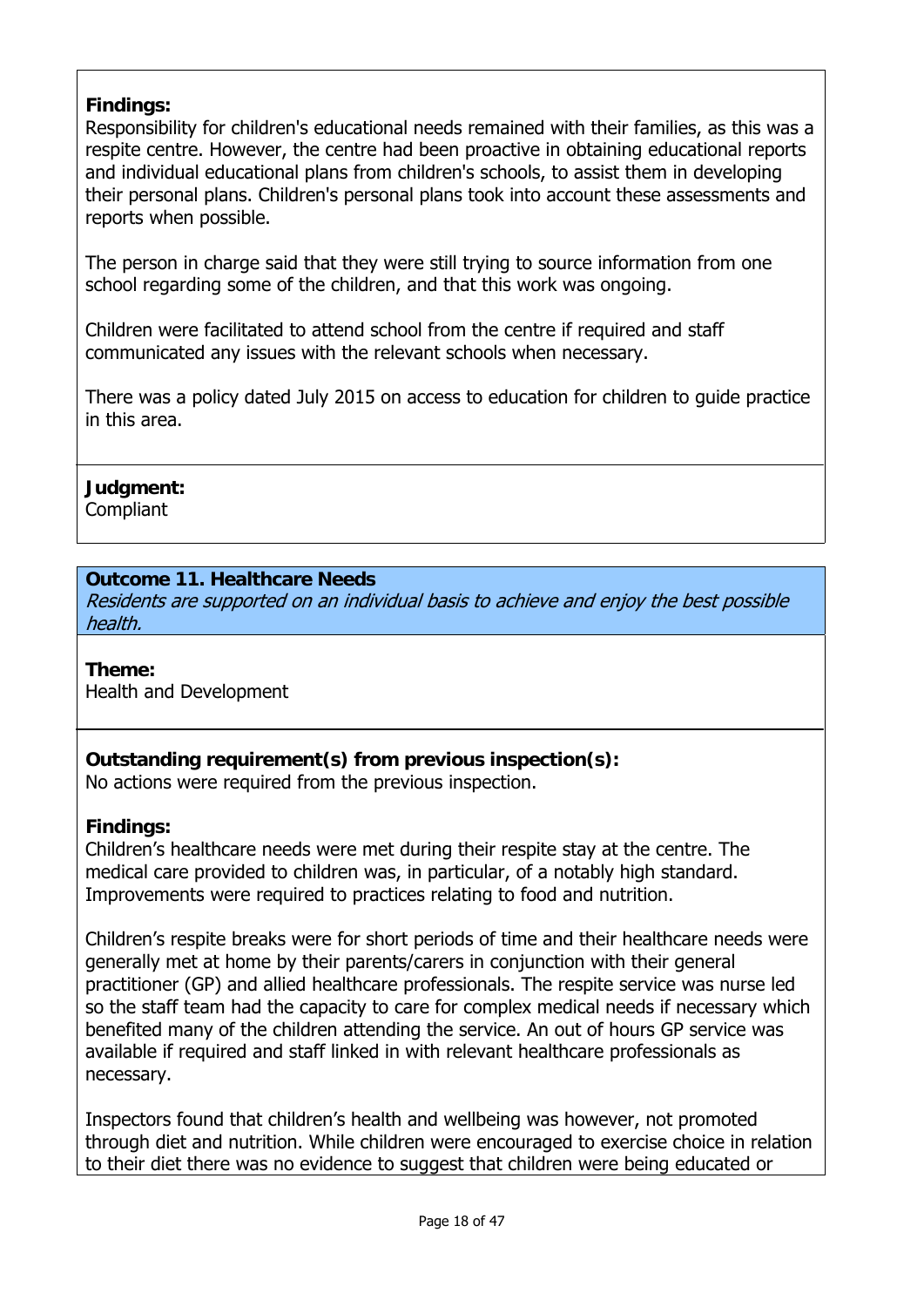supported to make healthy choices and were therefore missing out on opportunities to learn about healthy eating.

The centre did not keep detailed records of each child's food intake during respite periods so it was difficult to establish whether children were provided with sufficient quantities of wholesome and nutritious food. Inspectors found from observation, available records and from speaking to children and staff that high calorie, convenience foods were consumed on a regular basis. Because food intake was not monitored children were at risk of developing poor eating habits particularly during extended periods of respite.

Inspectors noted that a prescribed low calorie diet was not being adhered to. There were no plans in place to review this and inspectors found no records to monitor the required diet.

Meal times in the centre were generally social and positive events however, inspectors noted that staff did not always eat with children. Evening meals were not always prepared in the centre because cold blast meals were provided by a central kitchen which also catered for additional services run by the organisation.

The centre had some capacity to cook meals according to resident's preferences and there was some evidence to suggest that children participated in food preparation however, the kitchen layout curtailed such opportunities.

**Judgment:** Non Compliant - Moderate

#### **Outcome 12. Medication Management**

Each resident is protected by the designated centres policies and procedures for medication management.

#### **Theme:**

Health and Development

#### **Outstanding requirement(s) from previous inspection(s):**

Some action(s) required from the previous inspection were not satisfactorily implemented.

#### **Findings:**

There were written operational policies in place relating to medication management, and the processes in place for the handling of medication were safe. Staff followed appropriate medication management practices.

During the previous inspection it was highlighted that there had been a number of medication errors, and it was unclear how learning from these were implemented in practice. Since then the centre had updated the medication management policy, which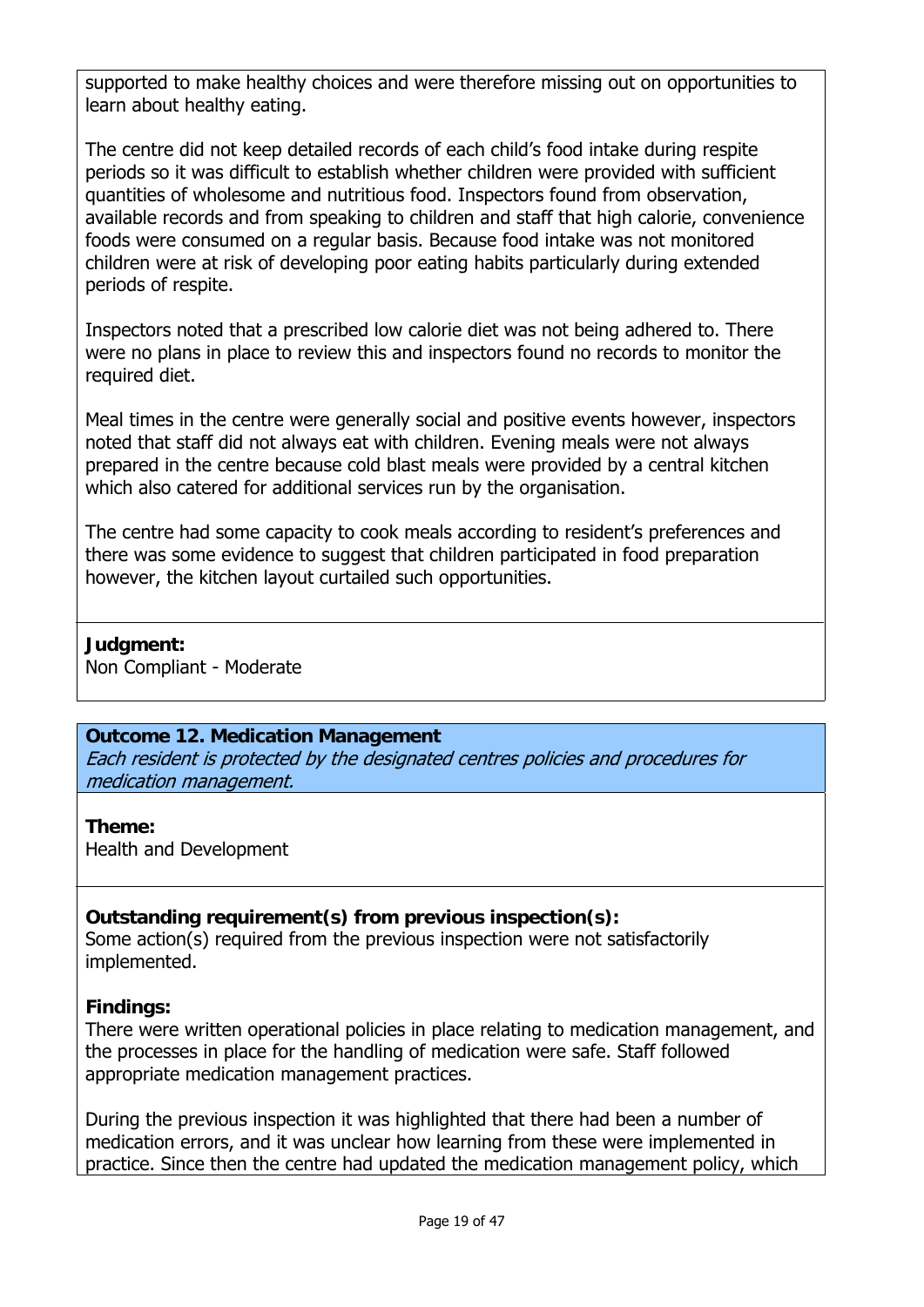included arrangements for six monthly unannounced audits to be completed in order to identify trends and to assist in improving medication safety. Inspectors found evidence of such an audit having been completed in the centre on the 30th of July 2015, and one recommendation was made following this audit. Minutes of management meetings showed that errors were discussed.

During the previous inspection staff training in medication management had not been completed by all staff and competency assessments had not been conducted. Inspectors found evidence that competency assessments had been completed for staff in July 2015. However, a review of the training log for the centre indicated that three staff still required updated training in medication management, and this action is included under outcome 17.

Inspectors observed practice in the centre regarding receiving, storage and administration of medication, and found that staff were competent in this area. The centre had introduced a lockable bag for parents to safely transport children's medication to the centre, and inspectors observed staff clearly documenting and checking all the medication received, including checking to ensure that the original labels from the pharmacy were on the medication.

## **Judgment:**

**Compliant** 

#### **Outcome 13: Statement of Purpose**

There is a written statement of purpose that accurately describes the service provided in the centre. The services and facilities outlined in the Statement of Purpose, and the manner in which care is provided, reflect the diverse needs of residents.

#### **Theme:**

Leadership, Governance and Management

#### **Outstanding requirement(s) from previous inspection(s):**

Some action(s) required from the previous inspection were not satisfactorily implemented.

#### **Findings:**

The centre had a statement of purpose which was completed in July 2014 and last updated in July 2015. The statement of purpose did not contain all of the information required by the regulations, and did not accurately reflect how the collective needs of service users could be met given the broad admission criteria and the facilities and resources available.

The children's ages and levels of dependency were too varied and in the absence of structured protocols to guide the allocation of respite the service could not guarantee a good quality service. Inspectors noted from direct observation, interviews with staff and documentation that while the service appeared to have good intentions, it struggled to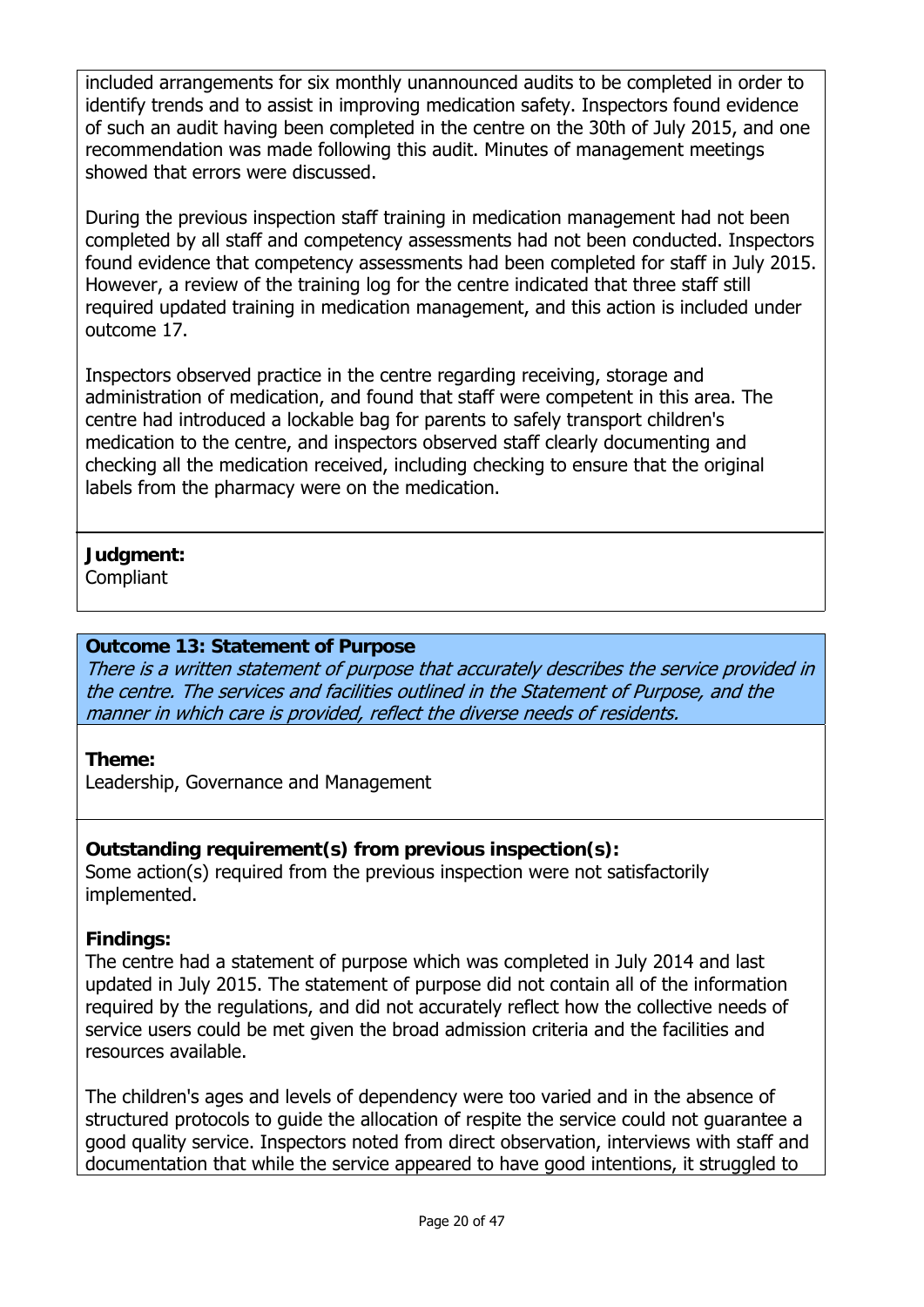meet the needs of all children.

The whole-time equivalents contained in the statement of purpose indicated that there was one full-time CNM2 in the centre however, the CNM2 reported that he was assigned half-time to the centre. The organisational structure included a seamstress and a hairdresser however, this was not the case.

During inspection, one of the children asked staff about his/her upcoming respite weekends in terms of the children that they would be attending respite with. In particular, they wanted to know if the other children were ambulant and verbal so that they could interact with them. Staff told the child that he/she would not always be able to verbally interact with the other children and that some of them used wheelchairs. The child respectfully voiced his/her disappointment and asked if they could still go on outings. Staff assured the child that they could and that they would help him/her to communicate with the other children if they could. Inspectors noted that some of the children listed by the staff member during this conversation had significant health issues.

Staff had previously told inspectors that when such children become unwell their interaction with more ambulant and well children becomes curtailed due to staffing levels. This meant that the social needs of some children could not always be guaranteed because the physical and medical needs of other children may have taken precedence.

The statement of purpose stated that children could avail of a therapeutic play area. This area was attached to the centre's only sitting room. It would therefore be difficult for a child to engage in 'therapeutic play' if other service users were watching television or playing games. Because the centre had only one other communal room (i.e. the kitchen/dining area) children in need of quiet time would have been restricted to their bedrooms depending on the mix of residents. The statement of purpose also indicated that a quiet area was available if required however, there was no designated quiet area.

According to the centre's statement of purpose an independent advocate was attached to the service on a referral basis. Inspectors were told during inspection however that this facility was not available.

The statement of purpose was on display in the entrance hall of the centre however, it was not easily accessible as it was stored inside a locked box out of children's reach.

## **Judgment:**

Non Compliant - Moderate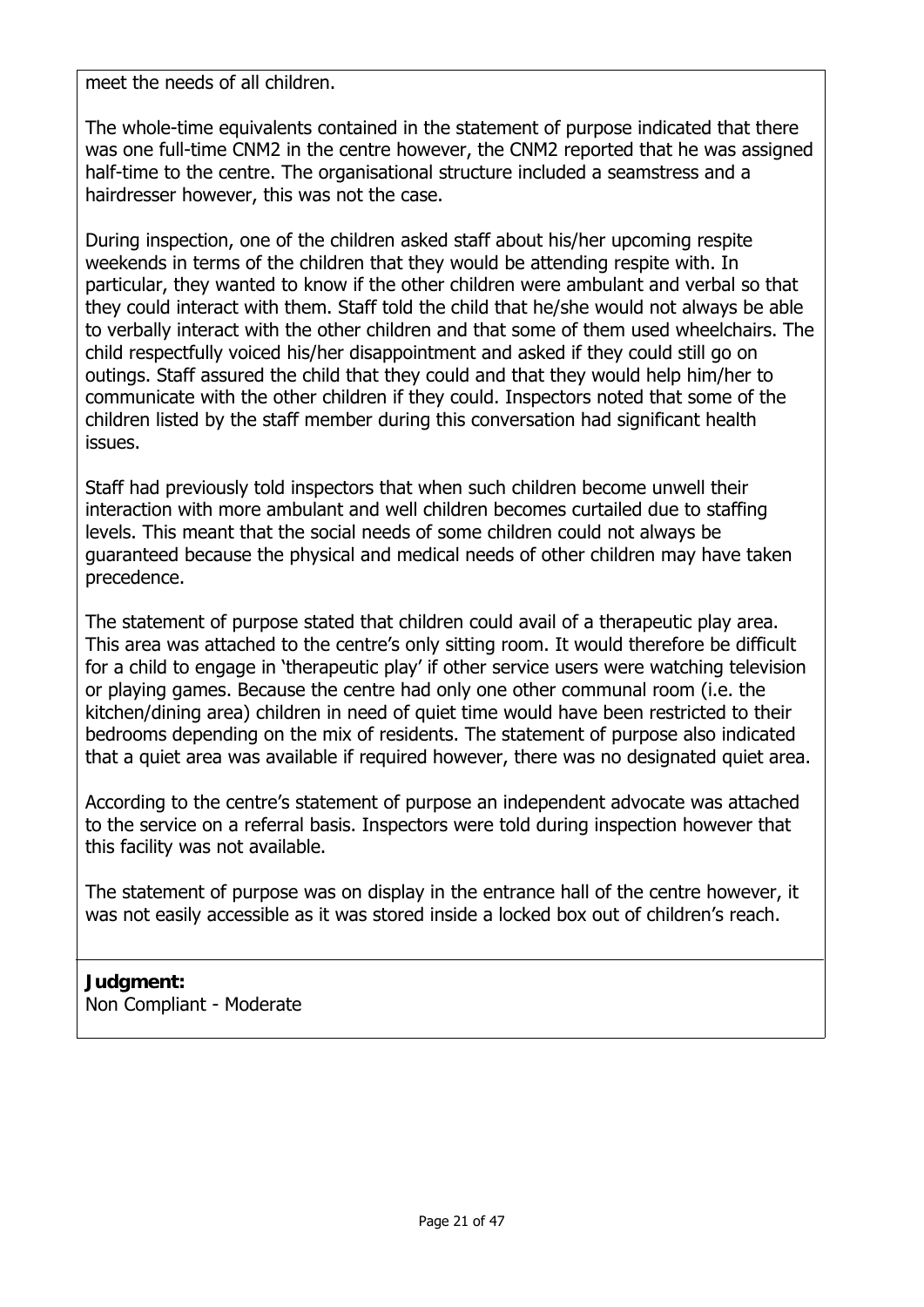#### **Outcome 14: Governance and Management**

The quality of care and experience of the residents are monitored and developed on an ongoing basis. Effective management systems are in place that support and promote the delivery of safe, quality care services. There is a clearly defined management structure that identifies the lines of authority and accountability. The centre is managed by a suitably qualified, skilled and experienced person with authority, accountability and responsibility for the provision of the service.

#### **Theme:**

Leadership, Governance and Management

## **Outstanding requirement(s) from previous inspection(s):**

Some action(s) required from the previous inspection were not satisfactorily implemented.

#### **Findings:**

There were management systems in place however, these required improvement.

The person in charge was a CNM2 and he reported to the provider nominee, and also to a CNM3 who provided on-call support when required. The person in charge was supported in his role by a CNM1. However, the person in charge was responsible for this centre, as well as another centre for adults in the locality. This meant that he split his time between the two centres, and therefore only spent half his time in this centre. In addition to this he was on the roster as a core staff member, and because of the sometimes complex medical needs of the children this meant that he was required on the floor at all times during his shift.

While he informed inspectors that he had a total of 12 non-contact hours between the two centres in order to fulfil his managerial tasks, inspectors found that this was not sufficient. Staff had not received any formal supervision, and some records which required development had not been completed, for example there were no activity logs, intimate care plans had not been developed and transition plans required significant development. He indicated to inspectors that he sometimes delegated some of this work to the CNM1, as he was unable to complete all the tasks himself.

As he was part of the core staff team, he was rostered to work in the centre every second weekend, and while he indicated that he attended the centre regularly during the week, and this was confirmed by staff, it was unclear what exact hours he was assigned in order to effectively carry out the tasks required of him as person in charge of this centre.

The person in charge was a qualified nurse, with significant experience in working with people with disabilities. He had a good knowledge of the Standards and Regulations and was aware of his obligations in this regard. He provided good leadership, and staff, parents and children all indicated that they would speak with him if they had a concern.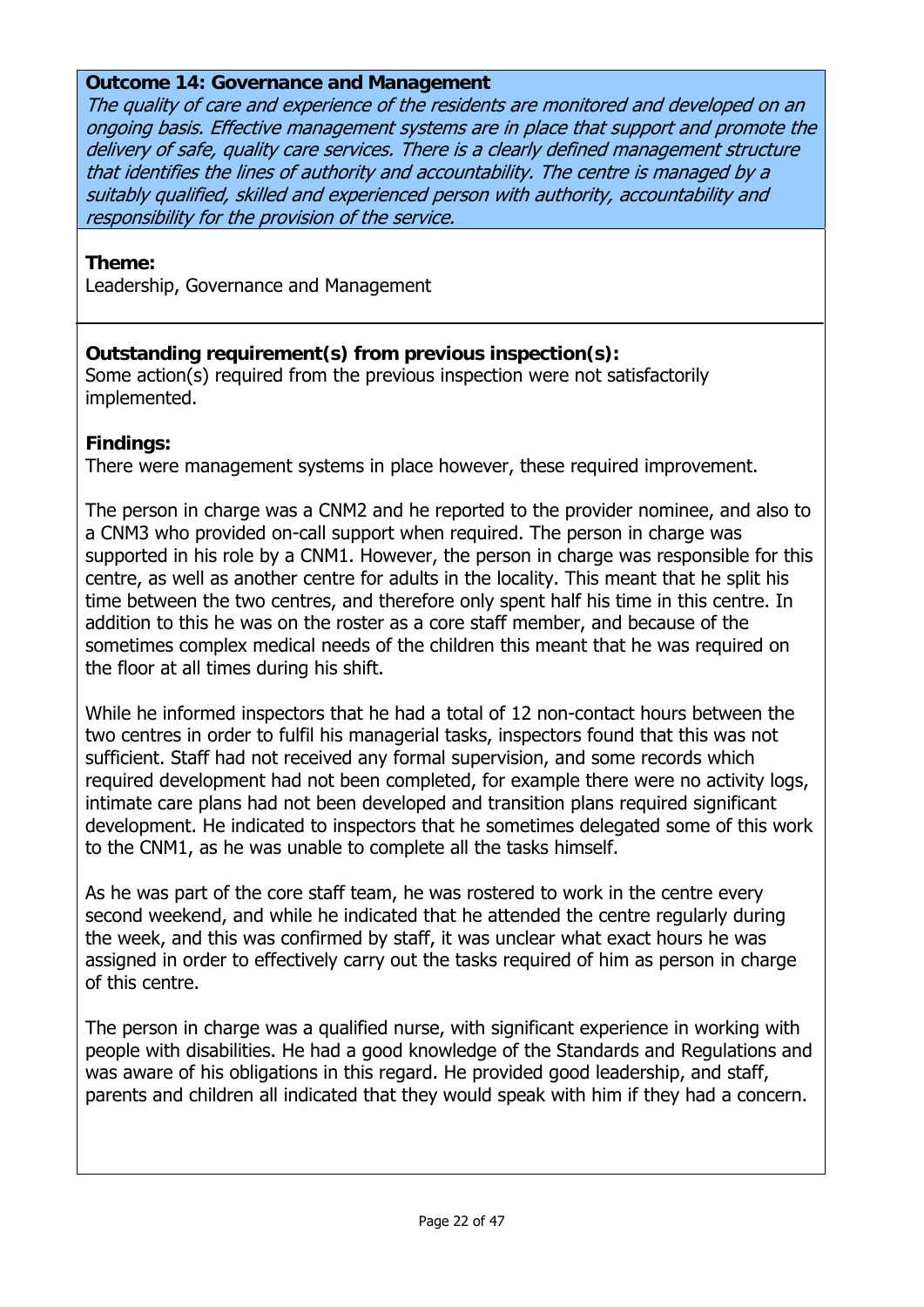The CNM1 had significant experience in working with children with disabilities and was very familiar with the children and their needs. The CNM1 was also the person assigned to step into the role of the person in charge for an absence of 28 days or more, and inspectors found that she was knowledgeable of the Regulations and Standards and aware of the notifications required under the Regulations.

An annual review of the quality and safety of care provided by the centre had been completed on the 27th April 2015, and inspectors reviewed a copy of this report. This report outlined the audits that had been undertaken in the centre, the actions required, the date to be completed and a section to outline the progress.

However, for some actions there was no individual named as responsible for completing the action. This could lead to diminished responsibility, since for example where it indicated the Finance department in one section, it was unclear who in the finance department was taking responsibility for the action. In other sections it stated 'keyworker' however, since some children had several keyworkers, it was unclear who held the responsibility for completing the action.

The report stated that residents were consulted as part of the review and contributed through family and service user satisfaction surveys. However there was no evidence presented within the report of this, as the views, feedback or comments from children and families were not referenced in the report.

The provider nominee advised that as well as the six monthly unannounced visits to the centre that were required under the Regulations, she also visited the centre at least every six weeks. Inspectors found that staff and children were familiar with the provider nominee and she was knowledgeable of the needs of the children. She had the authority to sanction extra staff if and when required, and was held to account by providing written reports to the Board on a quarterly basis.

She demonstrated commitment to improving the service and was proactive in ensuring that actions were followed through on. The provider nominee had taken up the role in February 2015, and while significant progress had been made in ensuring all the requirements of the Regulation's were in place,

improvements were required in relation to staff supervision, ensuring the person in charge had sufficient time to provide oversight of this centre, and ensuring the statement of purpose of the centre was suitable given the design and layout of the centre.

**Judgment:** Non Compliant - Major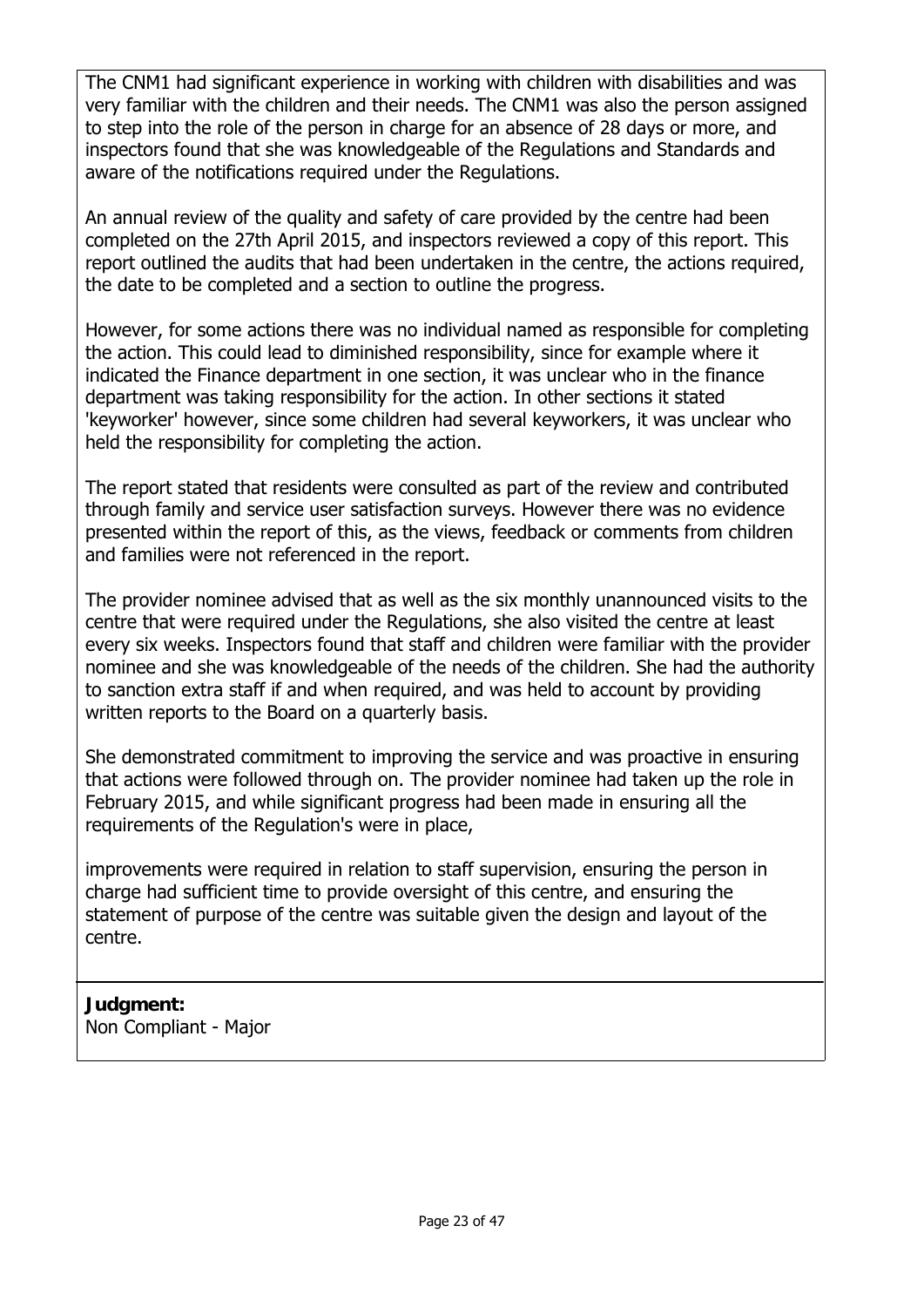#### **Outcome 15: Absence of the person in charge**

The Chief Inspector is notified of the proposed absence of the person in charge from the designated centre and the arrangements in place for the management of the designated centre during his/her absence.

**Theme:** 

Leadership, Governance and Management

## **Outstanding requirement(s) from previous inspection(s):**

No actions were required from the previous inspection.

#### **Findings:**

The arrangements in place for the management of the centre in the absence of the person in charge were adequate.

The most senior member of staff on duty was in charge in the absence of the person in charge. During planned absences for periods longer than 28 days the clinical nurse manager 1 who participated in the management of the centre on an ongoing basis deputised as the person in charge.

In the absence of the person in charge and the CNM1 the acting service manager/provider nominee oversaw the management of the centre. Inspectors interviewed the CNM1 and the provider nominee and found that they were both suitably qualified and sufficiently experienced to take on the role should the need arise. Both demonstrated good knowledge of the Regulations and Standards and familiarity with the children and all aspects of the service.

#### **Judgment:** Compliant

#### **Outcome 16: Use of Resources**

The centre is resourced to ensure the effective delivery of care and support in accordance with the Statement of Purpose.

#### **Theme:**  Use of Resources

#### **Outstanding requirement(s) from previous inspection(s):** No actions were required from the previous inspection.

#### **Findings:**

The centre was not sufficiently resourced and resources were not effectively deployed to ensure that consistent care and support was delivered to children in line with the statement of purpose.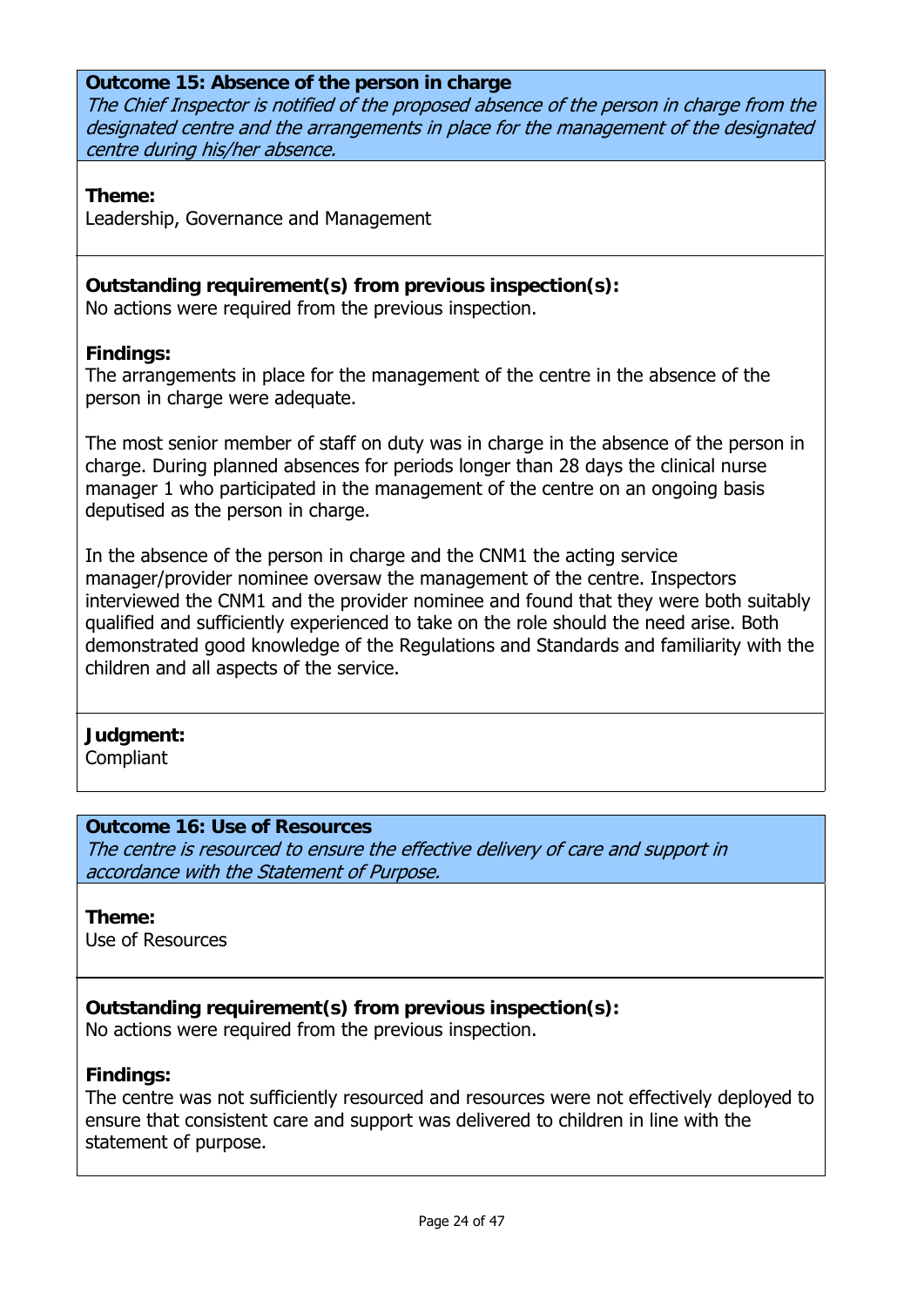Inspectors found that the facilities available in the centre were not sufficient to meet the needs of all residents. There was insufficient funding to source a vehicle suitable to the needs of all residents and there was insufficient funding and space to improve facilities inside and outside the centre. The centre had an assigned minibus that was recently declared unsafe for wheelchair users. Almost half the children who attended the service were wheelchair users. The centre had access to a larger bus but staff considered this to be unsafe given the size of the bus, the busy road on which the centre was situated and the parking facilities available.

Many of the children who attended the centre would benefit from therapeutic, sensory materials and toys and a quiet relaxation area. The centre did not have sufficient space to have a dedicated therapeutic play/relaxation area. The statement of purpose stated that children could access a therapeutic play area. This area was situated in the sitting room and was found to be inadequate.

Some staff members had concerns about staffing levels which is discussed in more detail under Outcome17: Workforce.

## **Judgment:**

Non Compliant - Moderate

#### **Outcome 17: Workforce**

There are appropriate staff numbers and skill mix to meet the assessed needs of residents and the safe delivery of services. Residents receive continuity of care. Staff have up-to-date mandatory training and access to education and training to meet the needs of residents. All staff and volunteers are supervised on an appropriate basis, and recruited, selected and vetted in accordance with best recruitment practice.

#### **Theme:**

Responsive Workforce

#### **Outstanding requirement(s) from previous inspection(s):**

Some action(s) required from the previous inspection were not satisfactorily implemented.

#### **Findings:**

Children received continuity of care from a skilled and experienced core staff team. Given the complex needs of some of the children, and the design and layout of the building, inspectors requested an immediate review of the staffing arrangements, to include a review of the mix of children admitted to the centre at the same time, and issued an immediate action plan in relation to this issue. A satisfactory response was subsequently received.

Inspectors observed staff treating children with warmth and respect, and staff were very caring and attentive to the needs of the children at all times.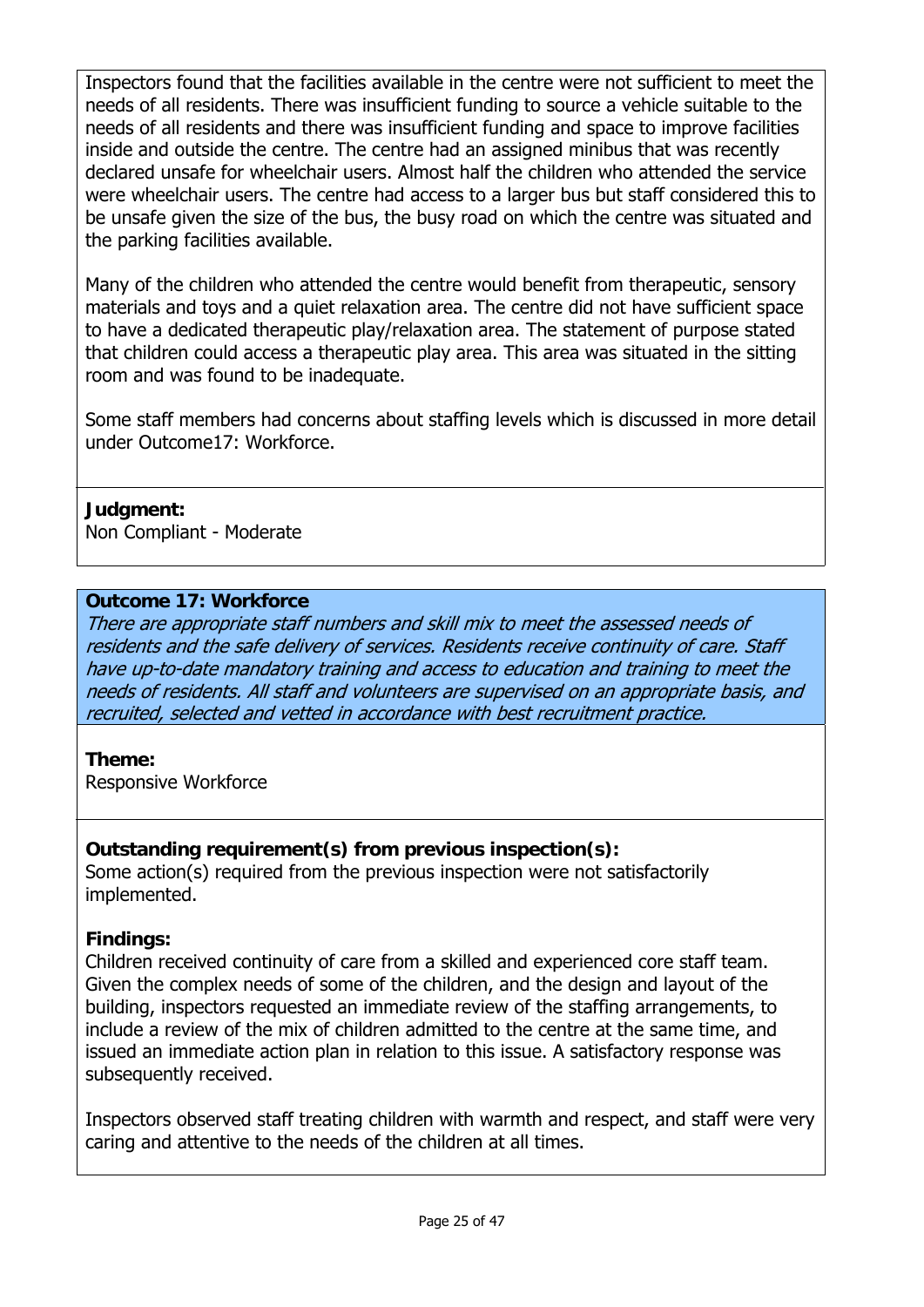There was a planned and actual rota in place, which was completed one month in advance. Inspector's were informed that this took into account the needs of the particular children being admitted however, inspectors reviewed the rota and found that the staffing ratio at night remained the same irrespective of the needs of the children admitted. A review of the rota, coupled with inspectors observations, staff interviews, and the schedule of children's admissions, led inspectors to have concerns about the number and mix of children admitted to the centre at the same time, given the complex needs of some of the children, and the design and layout of the building.

Some of the children in the centre had complex medical needs, and inspectors found that at times, this impacted on the level of care and support that could be provided to other children. Staff informed inspectors that while they could generally cater for children's needs, if an emergency arose, or if a child required extra attention due to illness, then they were concerned that the staffing compliment would not be sufficient. For example, on the night of the first day of the inspection, inspectors observed that the waking night staff had to call on the sleeping staff for assistance.

Given the mix of children that were admitted during the days of the inspection, inspectors were concerned that the individual needs of all children could not be catered for. For example, there were two 17 year olds admitted to the centre on the first day of the inspection, with two younger children, that had complex medical needs, which meant that opportunities to engage in activities suitable for the two older children were curtailed as a result of the mix of children admitted at the same time.

While inspectors were informed that the rota took this into account, and that they tried to ensure that sufficient staff were available for all the children, inspectors also found that when cancellations occurred, a place was offered to another child, but there was no clear guidance regarding how the suitability of admitting this child was considered.

Inspectors found that the staff team went to great efforts to accommodate children and ensure families received the break they needed however, in an effort to provide children with this respite break, the impact on other children and the overall safety and ability of the staff team to safely meet all children's needs could be compromised.

Training was provided to staff and inspectors reviewed the training records of staff. This showed that the majority of staff had received mandatory training such as manual handling, Children First, and medication management. However, it was unclear how the needs of the children influenced the training programme for the staff and there was no formal written training needs analysis completed for each staff member.

Inspectors did however see evidence that in practice children's needs did influence the training provided, for example when a child was admitted requiring specialist feeding or other medical intervention, this training was provided. Inspectors were not provided however with a formal training plan, based on children's needs, for the coming year. Staff informed inspectors that they did receive details regarding any training that was coming up, and if they wished to attend they could put their own names forward. However, there was no clear plan as regards what the training needs for each staff member were, and how this was going to be achieved. Inspectors noted that three staff required updated training in medication management.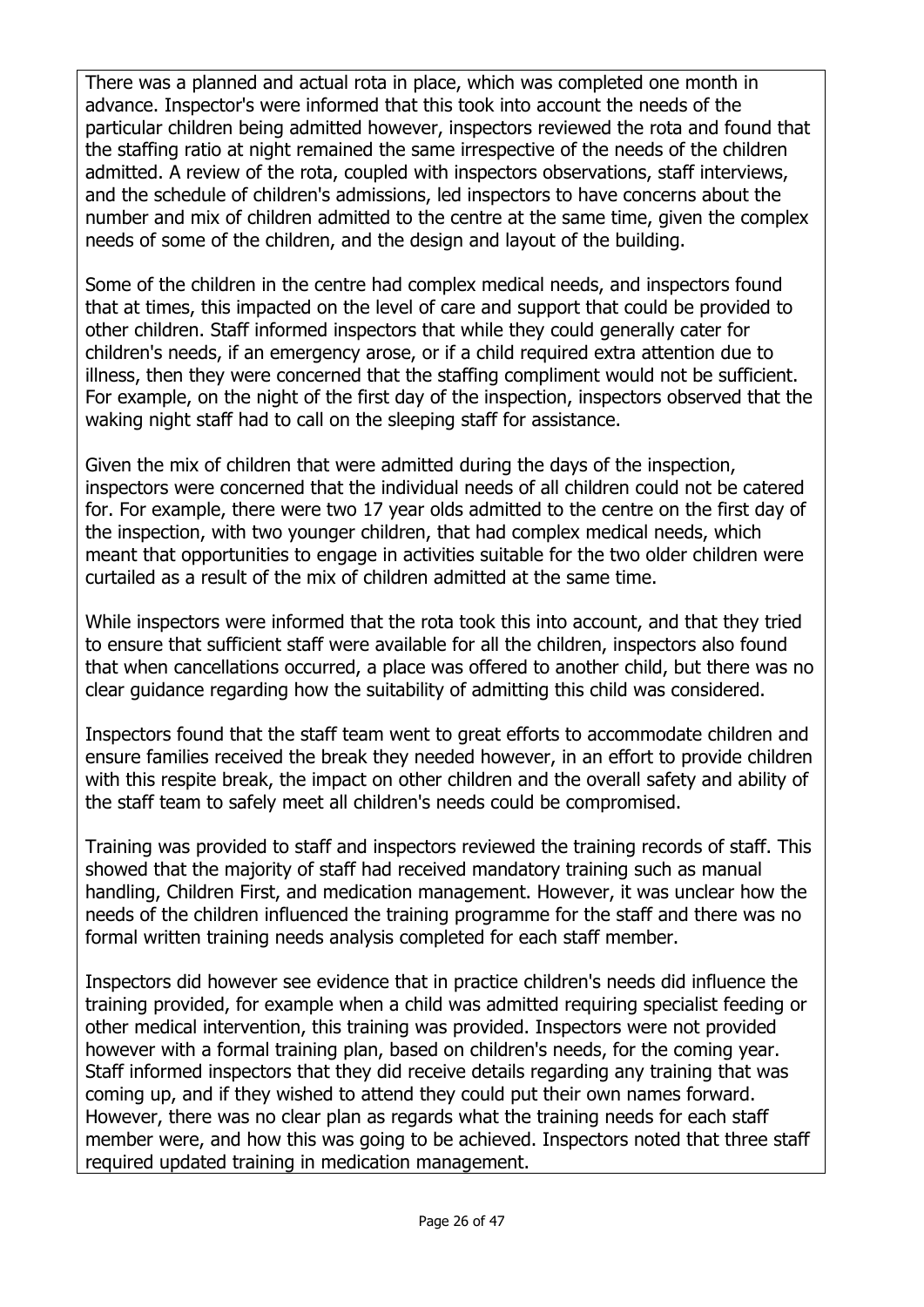At the last inspection it was highlighted that staff were not receiving any formal supervision, and the person in charge confirmed that this had not yet started, but that it was due to commence.

A selection of staff files were reviewed by inspectors and found that they contained all the requirements of the Regulations.

There were no volunteers working at the centre, and inspectors were informed that when volunteers attended previously to work on the garden, this was done at a time when there were no children in the centre.

## **Judgment:**

Non Compliant - Major

## **Outcome 18: Records and documentation**

The records listed in Part 6 of the Health Act 2007 (Care and Support of Residents in Designated Centres for Persons (Children and Adults) with Disabilities) Regulations 2013 are maintained in a manner so as to ensure completeness, accuracy and ease of retrieval. The designated centre is adequately insured against accidents or injury to residents, staff and visitors. The designated centre has all of the written operational policies as required by Schedule 5 of the Health Act 2007 (Care and Support of Residents in Designated Centres for Persons (Children and Adults) with Disabilities) Regulations 2013.

#### **Theme:**

Use of Information

**Outstanding requirement(s) from previous inspection(s):**

No actions were required from the previous inspection.

#### **Findings:**

The policies and procedures required by the regulations were in place and they generally reflected practices in the centre. While the majority of records maintained in the centre were accurate and up to date there was some room for improvement. Not all records retained by the centre were stored securely.

Inspectors found that policies reflected care practices and that staff understood the policies and procedures and implemented them. The majority of records reviewed by inspectors were up-to-date and of a good quality. Some handwritten records were illegible however and records were not always easily retrieved. There were some policies under schedule 5 and records under schedule 4 which were not fully completed. For example, the nutritional intake for all children was not recorded, one restrictive practice was not recorded as such in line with policy guidelines, and records relating to intimate care and behaviour support plans were not adequate. While the centre did keep records of food provided in the centre the records were not child specific.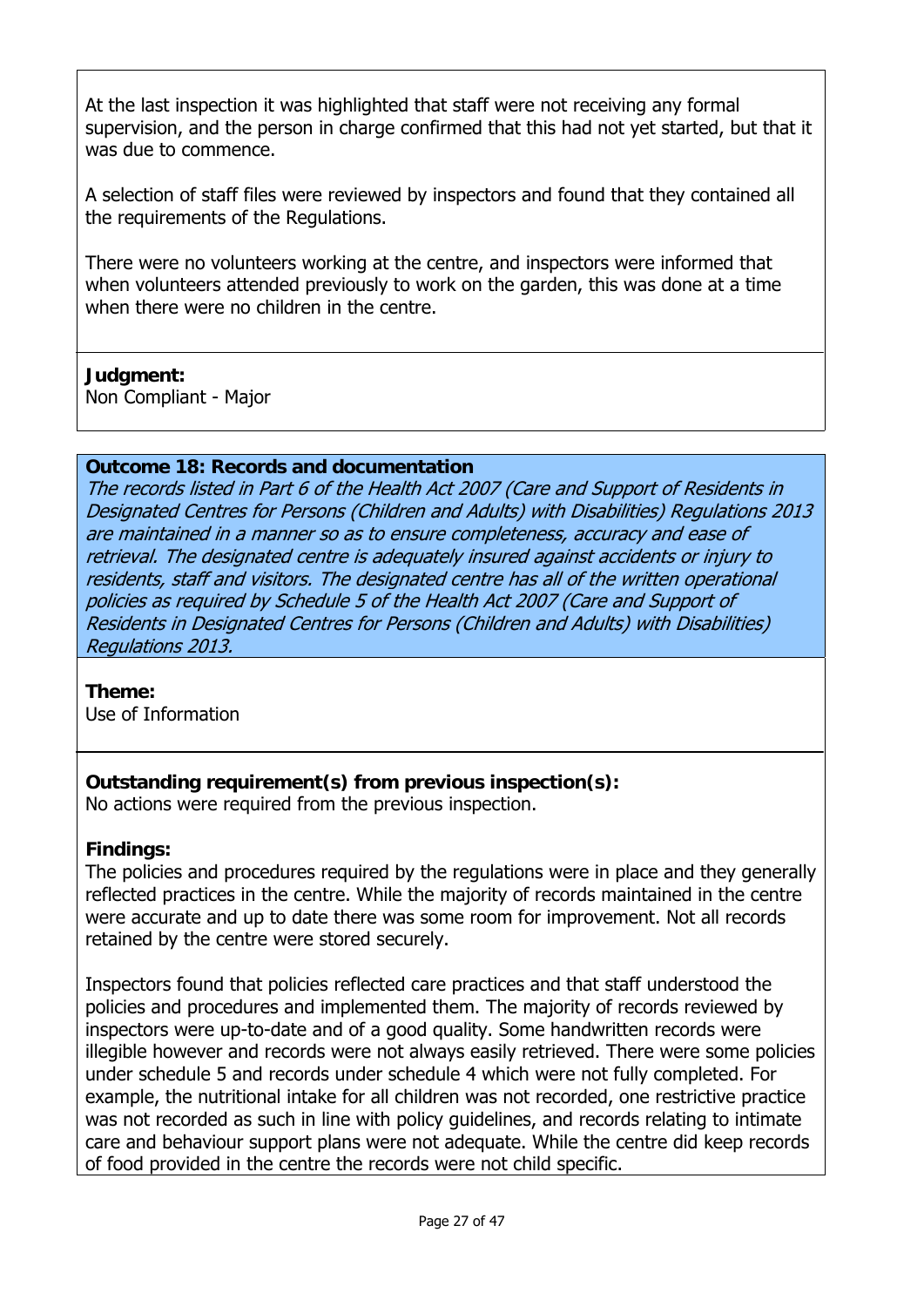The centre had a 'resident's guide' in line with the Regulations but it was in need of review and was not child friendly. The guide outlined the services and facilities provided by the centre, the terms and conditions relating to residency, how to access an inspection report, the complaints procedure and arrangements for visits. The guide did not refer to arrangements for children's involvement in the running of the centre.

There was inadequate space in the centre for the retention of records awaiting archiving. Inspectors found that records, some with resident's personal information, were not in a filing cabinet and were being stored in an outbuilding alongside laundry facilities. These files were moved to a more secure location before the inspection concluded.

## **Judgment:**

Substantially Compliant

## **Closing the Visit**

At the close of the inspection a feedback meeting was held to report on the inspection findings.

## **Acknowledgements**

The inspector wishes to acknowledge the cooperation and assistance of all the people who participated in the inspection.

#### **Report Compiled by:**

Susan Geary Inspector of Social Services Regulation Directorate Health Information and Quality Authority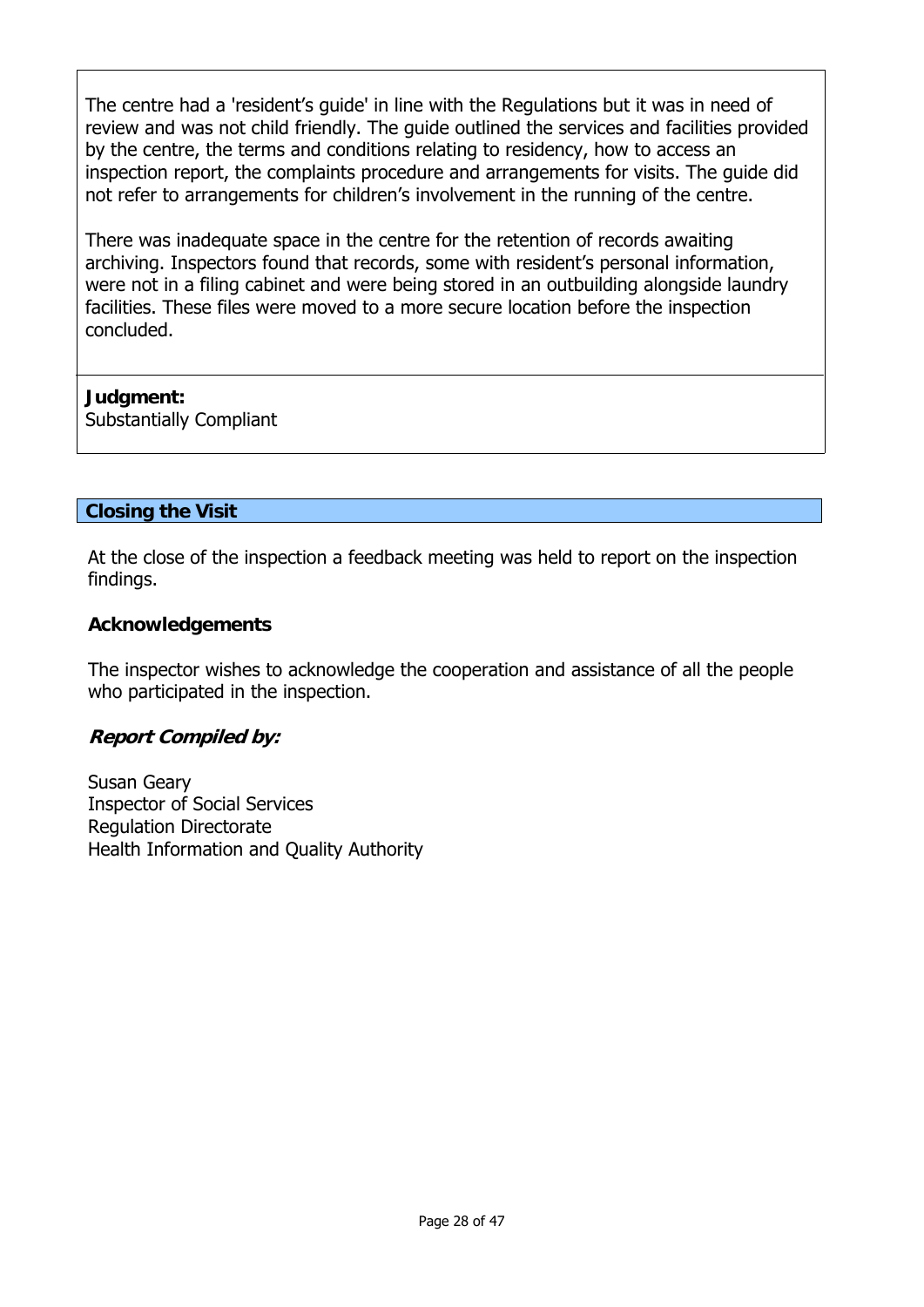## **Health Information and Quality Authority Regulation Directorate**



## **Action Plan**

An tÚdarás Um Fhaisnéis agus Cáilíocht Sláinte

Provider's response to inspection report<sup>1</sup>

|                     | A designated centre for people with disabilities<br>operated by Daughters of Charity Disability |
|---------------------|-------------------------------------------------------------------------------------------------|
| Centre name:        | <b>Support Services Ltd</b>                                                                     |
| <b>Centre ID:</b>   | OSV-0004692                                                                                     |
| Date of Inspection: | 05 August 2015                                                                                  |
| Date of response:   | 16 September 2015                                                                               |

#### **Requirements**

1

This section sets out the actions that must be taken by the provider or person in charge to ensure compliance with the Health Act 2007 (Care and Support of Residents in Designated Centres for Persons (Children and Adults) with Disabilities) Regulations 2013, Health Act 2007 (Registration of Designated Centres for Persons (Children and Adults with Disabilities) Regulations 2013 and the National Standards for Residential Services for Children and Adults with Disabilities.

All registered providers should take note that failure to fulfil your legal obligations and/or failure to implement appropriate and timely action to address the non compliances identified in this action plan may result in enforcement action and/or prosecution, pursuant to the Health Act 2007, as amended, and Regulations made thereunder.

#### **Outcome 01: Residents Rights, Dignity and Consultation**

**Theme:** Individualised Supports and Care

#### **The Registered Provider is failing to comply with a regulatory requirement in the following respect:**

Children's privacy was not always respected in relation to their living space.

Intimate care plans were not sufficiently detailed to ensure children's dignity was maintained at all times.

 $<sup>1</sup>$  The Authority reserves the right to edit responses received for reasons including: clarity; completeness; and,</sup> compliance with legal norms.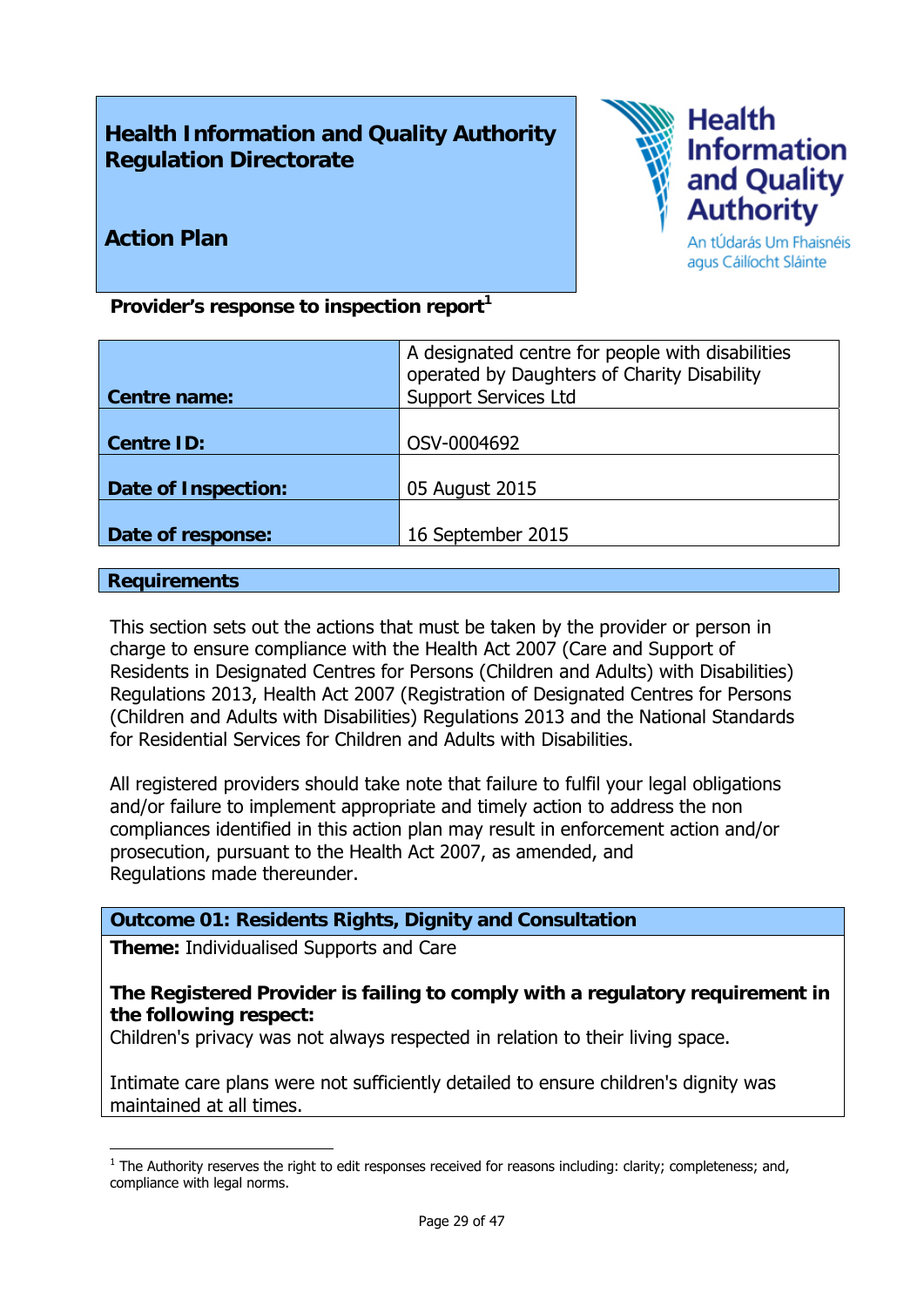There was no policy in place for the use of a monitor.

## **1. Action Required:**

Under Regulation 09 (3) you are required to: Ensure that each resident's privacy and dignity is respected in relation to, but not limited to, his or her personal and living space, personal communications, relationships, intimate and personal care, professional consultations and personal information.

## **Please state the actions you have taken or are planning to take:**

A house meeting occurred on the 18/09/2015 chaired by the Person in Charge (PIC), at which the agenda included children's privacy and intimate care guidelines and required documentation.

The intimate care plans for each child were updated and audited by the PIC by the 13/10/2015.

The PIC will develop a guideline on the use of a monitor to support staff in monitoring individual health and safety requirements of a child, and will forward same to the restrictive practice committee for review by the 30/10/2015.

The service policy on the use of CCTV will be reviewed and amended accordingly to include monitors regarding health and safety needs of children by the 30/10/2015.

## **Proposed Timescale:** 30/10/2015

**Theme:** Individualised Supports and Care

#### **The Registered Provider is failing to comply with a regulatory requirement in the following respect:**

The centre did not provide children with information on how to access advocacy services.

## **2. Action Required:**

Under Regulation 34 (1) (c) you are required to: Ensure the resident has access to advocacy services for the purposes of making a complaint.

## **Please state the actions you have taken or are planning to take:**

The PIC has provided the names and numbers of appropriate Advocacy services for children to each family, and these details have been displayed on the wall in the dining room and office for all children to use and access since the 11/09/2015.

In order to ensure that information regarding Advocacy services is in accessible format, the PIC will consult with the relevant Speech and Language Therapy department.

The PIC will ensure the issue of Advocacy, to include definition and access, will be placed on the agenda of every routine meeting to include the next family forum, each individual child's PCP meeting, and monthly staff and residents meetings.

**Proposed Timescale:** 11/09/2015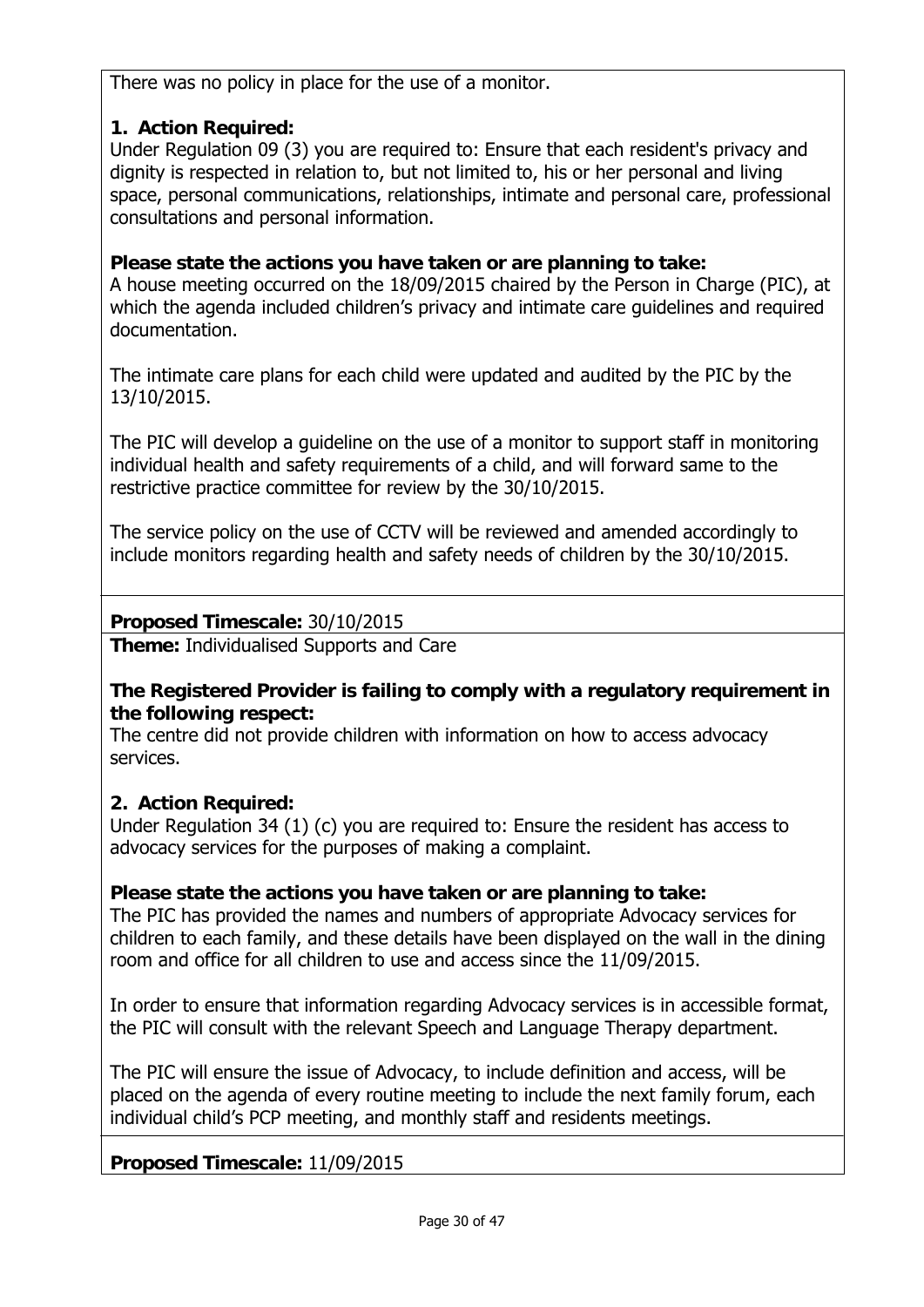#### **Outcome 02: Communication**

**Theme:** Individualised Supports and Care

#### **The Registered Provider is failing to comply with a regulatory requirement in the following respect:**

Staff had not received training to support children to use assistive technology and aids and appliances.

#### **3. Action Required:**

Under Regulation 10 (3) (c) you are required to: Ensure that where required residents are supported to use assistive technology and aids and appliances.

#### **Please state the actions you have taken or are planning to take:**

The PIC will ensure staff will receive training to support children in using assistive technology and aids and appliances, which will be provided by an external agency.

The PIC will ensure all staff attend training by the Speech and Language Therapy department on individual children's technology aids.

**Proposed Timescale:** 15/12/2015

**Theme:** Individualised Supports and Care

#### **The Person in Charge (PIC) is failing to comply with a regulatory requirement in the following respect:**

The individual communication supports required by each child was not clearly outlined in their personal plan.

#### **4. Action Required:**

Under Regulation 10 (2) you are required to: Make staff aware of any particular or individual communication supports required by each resident as outlined in his or her personal plan.

#### **Please state the actions you have taken or are planning to take:**

The PIC will ensure that all communication care plans will be updated to reflect and detail the individual communication requirements of each child.

The required documentation was discussed by the PIC at the house meeting of the 18/09/2015.

**Proposed Timescale:** 13/10/2015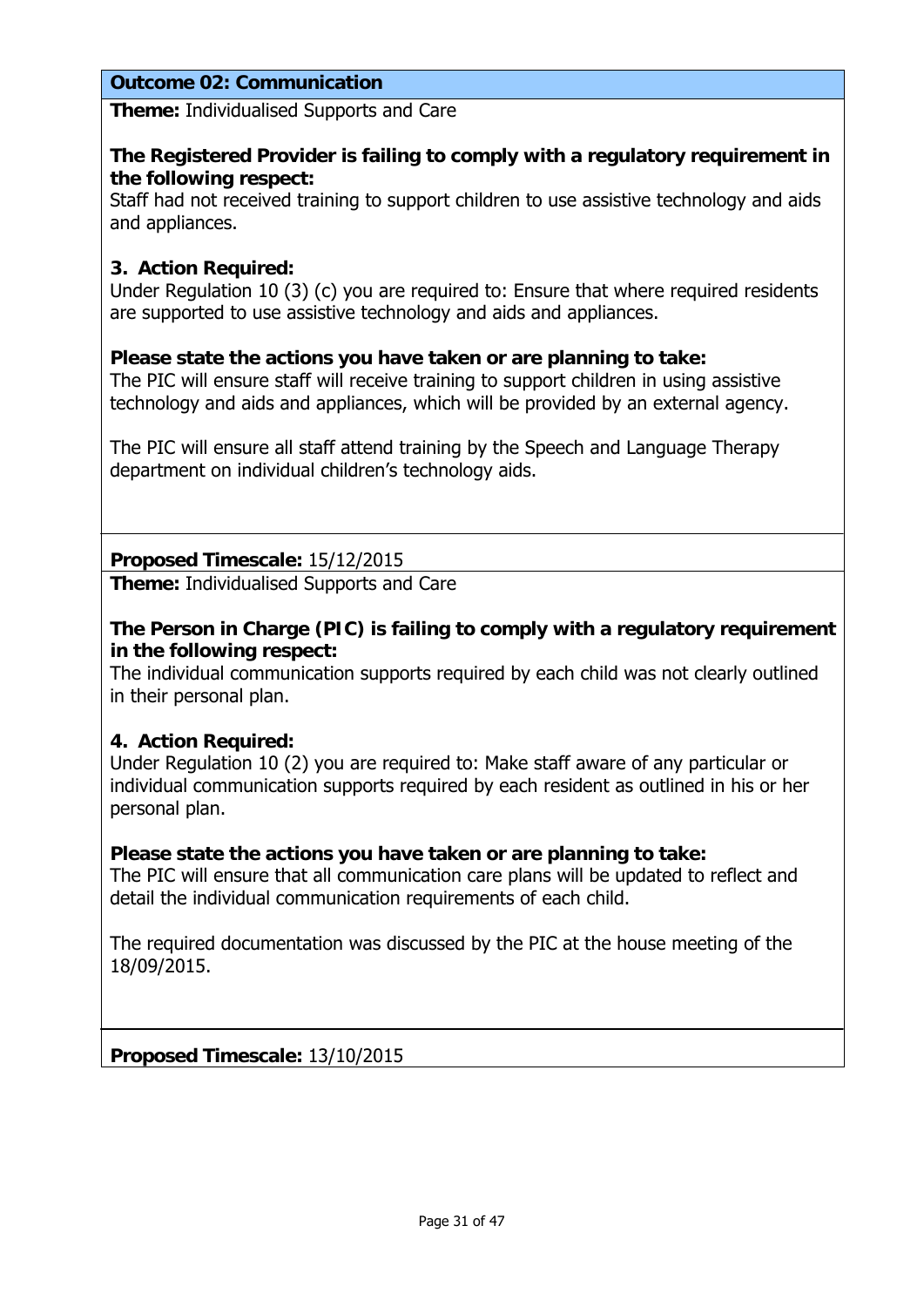## **Outcome 04: Admissions and Contract for the Provision of Services**

**Theme:** Effective Services

#### **The Registered Provider is failing to comply with a regulatory requirement in the following respect:**

The admissions process did not adequately consider the capacity of the centre when considering applications.

#### **5. Action Required:**

Under Regulation 24 (1) (a) you are required to: Ensure each application for admission to the designated centre is determined on the basis of transparent criteria in accordance with the statement of purpose.

#### **Please state the actions you have taken or are planning to take:**

The PIC will review, and amend, the admission process to the centre to ensure the capacity of the centre is considered, to incorporate of the needs of children, the use of mobility aids and the fire evacuation plan. This has been in place since 28/08/15.

This process / guideline will be incorporated into the ADT Service policy.

**Proposed Timescale:** 30/10/2015

#### **Outcome 05: Social Care Needs**

**Theme:** Effective Services

#### **The Person in Charge (PIC) is failing to comply with a regulatory requirement in the following respect:**

The personal plans did not sufficiently outline the supports required for each child.

#### **6. Action Required:**

Under Regulation 5 (4) (b) you are required to: Prepare a personal plan for the resident no later than 28 days after admission to the designated centre which outlines the supports required to maximise the resident's personal development in accordance with his or her wishes.

#### **Please state the actions you have taken or are planning to take:**

The documentation of each child's support requirements were discussed at the house meeting on the 18/09/2015.

The PIC will ensure all children's supports required will be identified and updated in each child's care plan.

**Proposed Timescale:** 27/11/2015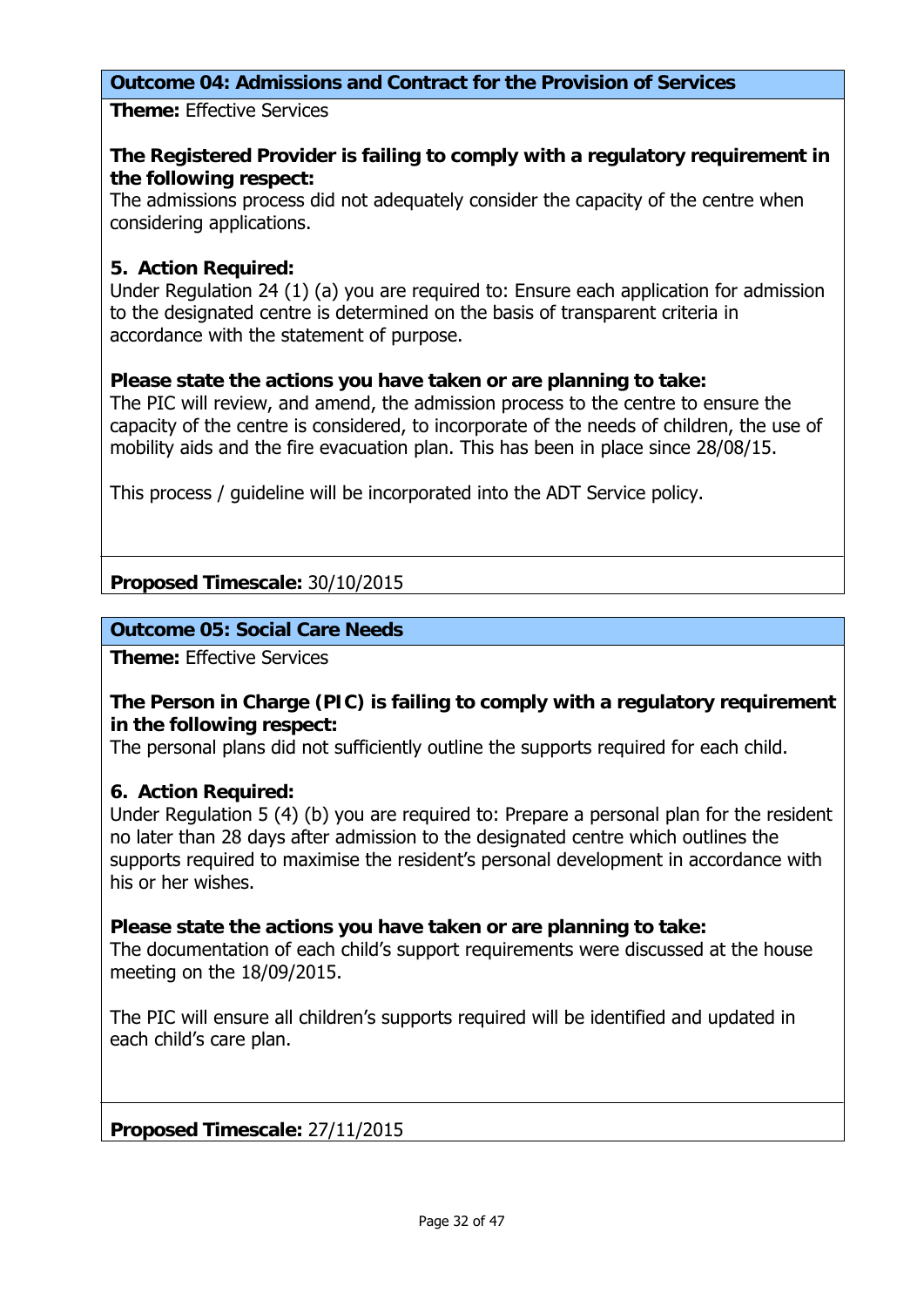**Theme:** Effective Services

## **The Person in Charge (PIC) is failing to comply with a regulatory requirement in the following respect:**

Personal plans were not reviewed to reflect changes in circumstances and new developments.

## **7. Action Required:**

Under Regulation 05 (6) (c) and (d) you are required to: Ensure that personal plan reviews assess the effectiveness of each plan and take into account changes in circumstances and new developments.

#### **Please state the actions you have taken or are planning to take:**

The personal plans for each child will be reviewed regularly by the named nurse, and changes to each child's circumstances, or new developments, will be documented into the individuals child's personal plan accordingly.

Each personal plan minimally 6 monthly, and all personal plans of each child will be reviewed by 30/10/2015.

Care plans, and goals setting, will be audited by the PIC. A tracking sheet to monitor goals will commence.

**Proposed Timescale:** 27/11/2015

**Theme:** Effective Services

#### **The Person in Charge (PIC) is failing to comply with a regulatory requirement in the following respect:**

Assessments prior to children's admission were not comprehensive.

#### **8. Action Required:**

Under Regulation 05 (1) (a) you are required to: Ensure that a comprehensive assessment, by an appropriate health care professional, of the health, personal and social care needs of each resident is carried out prior to admission to the designated centre.

#### **Please state the actions you have taken or are planning to take:**

The assessment tool will be reviewed, and amended, by the PIC in partnership with all staff, MDT teams, to ensure that all assessments are comprehensive.

A corresponding plan of care will incorporate supports required for each child.

**Proposed Timescale:** 27/11/2015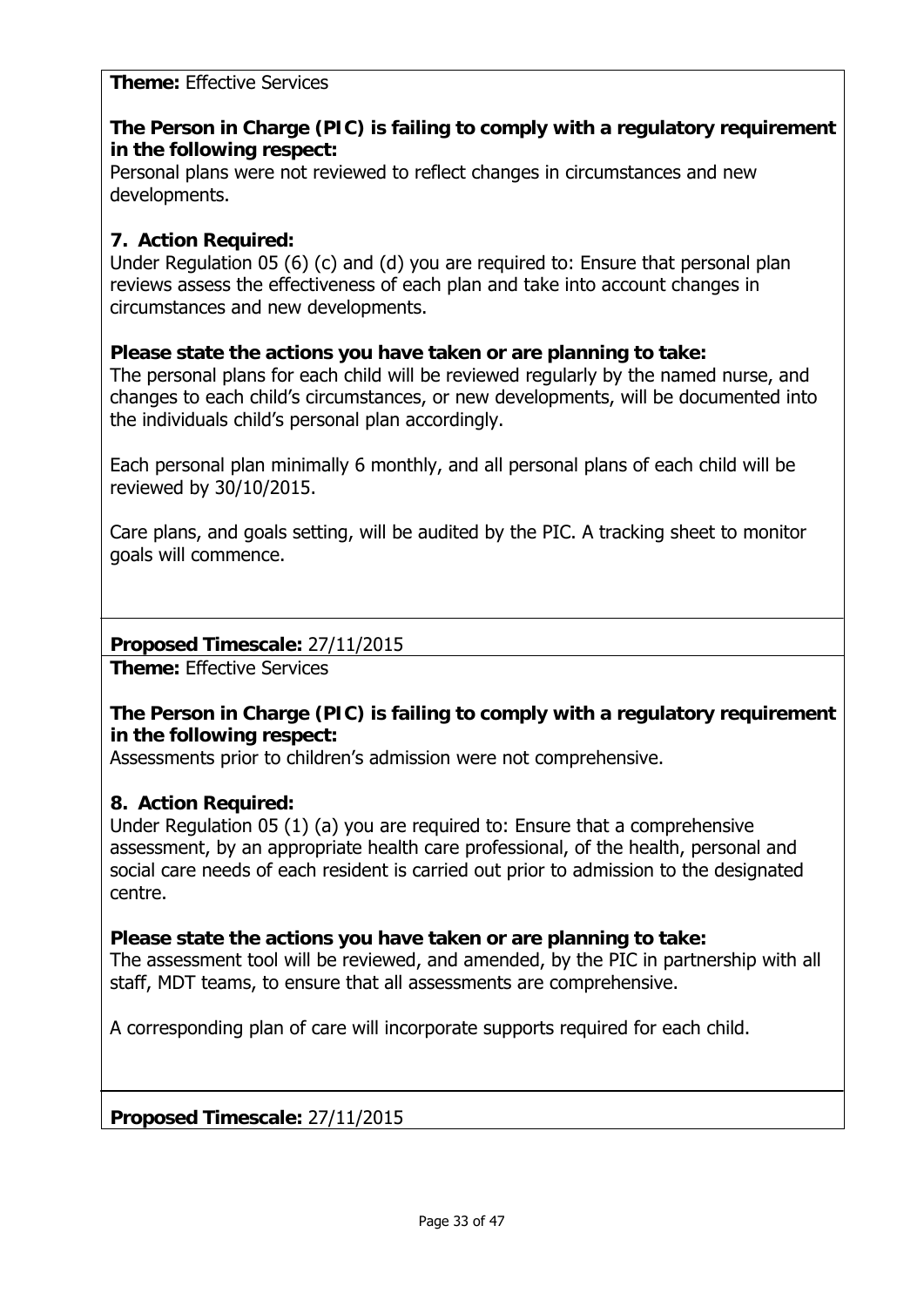#### **Theme:** Effective Services

## **The Registered Provider is failing to comply with a regulatory requirement in the following respect:**

Personal plans did not contain all information in relation to children's needs.

#### **9. Action Required:**

Under Regulation 05 (2) you are required to: Put in place arrangements to meet the assessed needs of each resident.

#### **Please state the actions you have taken or are planning to take:**

The personal plans for each child will be reviewed regularly by each named nurse for each child and all information in relation to the individual child's needs will be updated and described in detail in each child's personal plan.

The personal plan will be reviewed by each child's named nurse at least 6 monthly so that all personal plans of each child who attends the centre will be reviewed by 30/10/2015.

The PIC will audit the care plans to assess each personal plan.

## **Proposed Timescale:** 27/11/2015

**Theme:** Effective Services

#### **The Person in Charge (PIC) is failing to comply with a regulatory requirement in the following respect:**

Personal plans had not been updated following changes in children's circumstances.

## **10. Action Required:**

Under Regulation 05 (7) you are required to: Ensure that recommendations arising out of each personal plan review are recorded and include any proposed changes to the personal plan; the rationale for any such proposed changes; and the names of those responsible for pursuing objectives in the plan within agreed timescales.

#### **Please state the actions you have taken or are planning to take:**

Any changes for individual children will be on the agenda of each house meeting, and the information in relation to the change of the child situations will be discussed and noted.

The PIC will develop a guideline, to be available by the 02/10/2015 for staff regarding the required process for updating and documenting each child's personal plan in a timely manner.

The personal plans for each child will be reviewed regularly by each named nurse for each child and all information in relation to the individual child's needs will be updated and described in detail in each child's personal plan.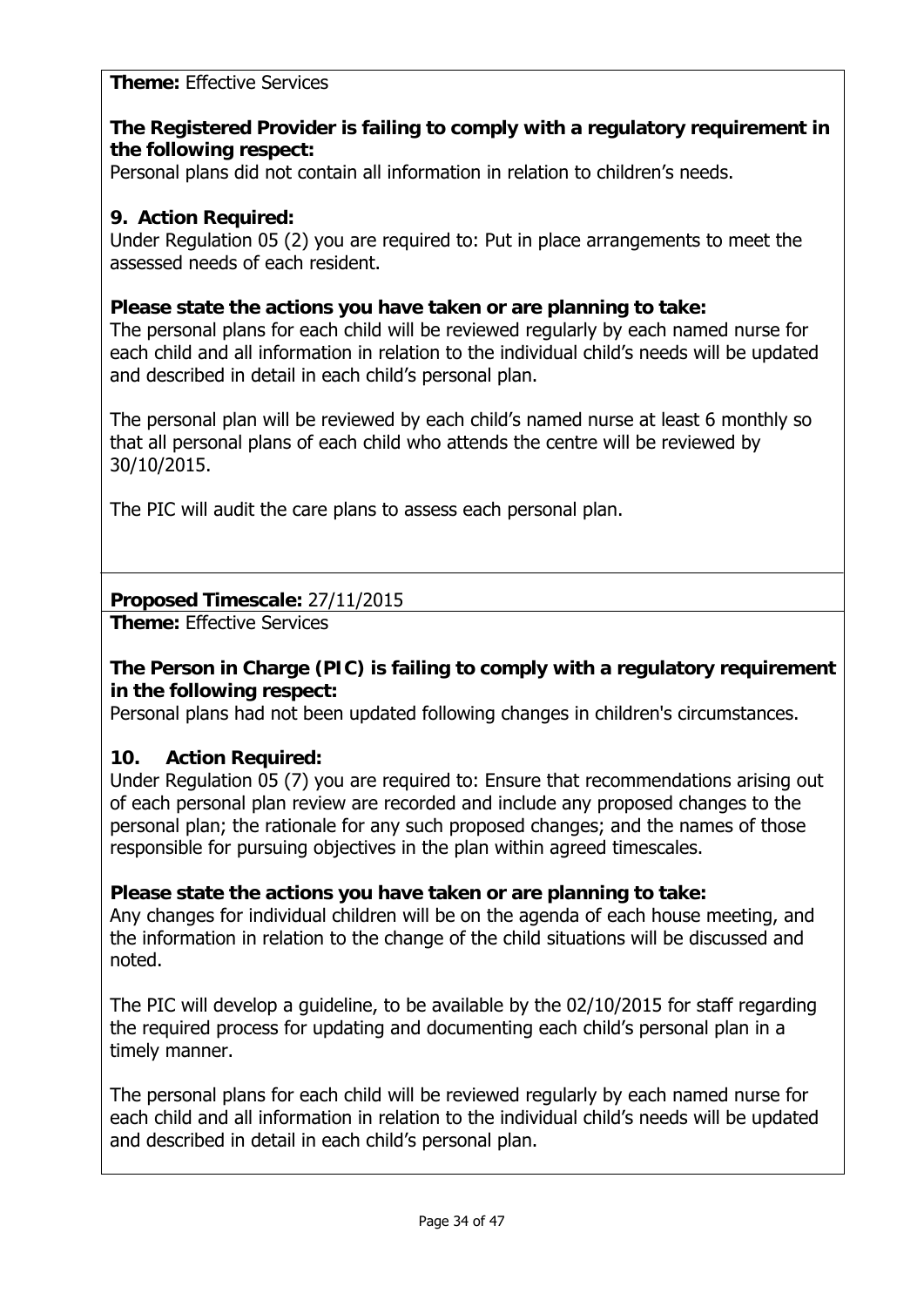The personal plan will be reviewed by each child's named nurse at least 6 monthly so that all personal plans of each child who attends the centre will be reviewed by 30/10/2015.

The PIC will audit the care plans to assess each personal plan.

**Proposed Timescale:** 27/11/2015

**Theme:** Effective Services

## **The Person in Charge (PIC) is failing to comply with a regulatory requirement in the following respect:**

Transitions for children did not include training in life-skills.

## **11. Action Required:**

Under Regulation 25 (3) (b) you are required to: Provide support for residents as they transition between residential services or leave residential services, through the provision of training in the life-skills required for the new living arrangement.

#### **Please state the actions you have taken or are planning to take:**

The PIC will develop a guidance document for all staff to implement the development of transition plans for young teenagers aged  $16 +$  years, which will include the required life skills for each child.

Transition plans will be developed in consultation with children, their representatives, MDT and will incorporate life skills that they will transfer from childhood to adulthood.

## **Proposed Timescale:** 25/09/2015

**Theme:** Effective Services

## **The Person in Charge (PIC) is failing to comply with a regulatory requirement in the following respect:**

Transition plans were not developed in consultation with children and their representatives.

#### **12. Action Required:**

Under Regulation 25 (4) (d) you are required to: Ensure the discharge of residents from the designated centre is discussed, planned for and agreed with residents and, where appropriate, with residents' representatives.

#### **Please state the actions you have taken or are planning to take:**

The PIC will develop a guidance document for all staff to implement the development of transition plans for young teenagers aged  $16 +$  years, which will include the require life skills for each child.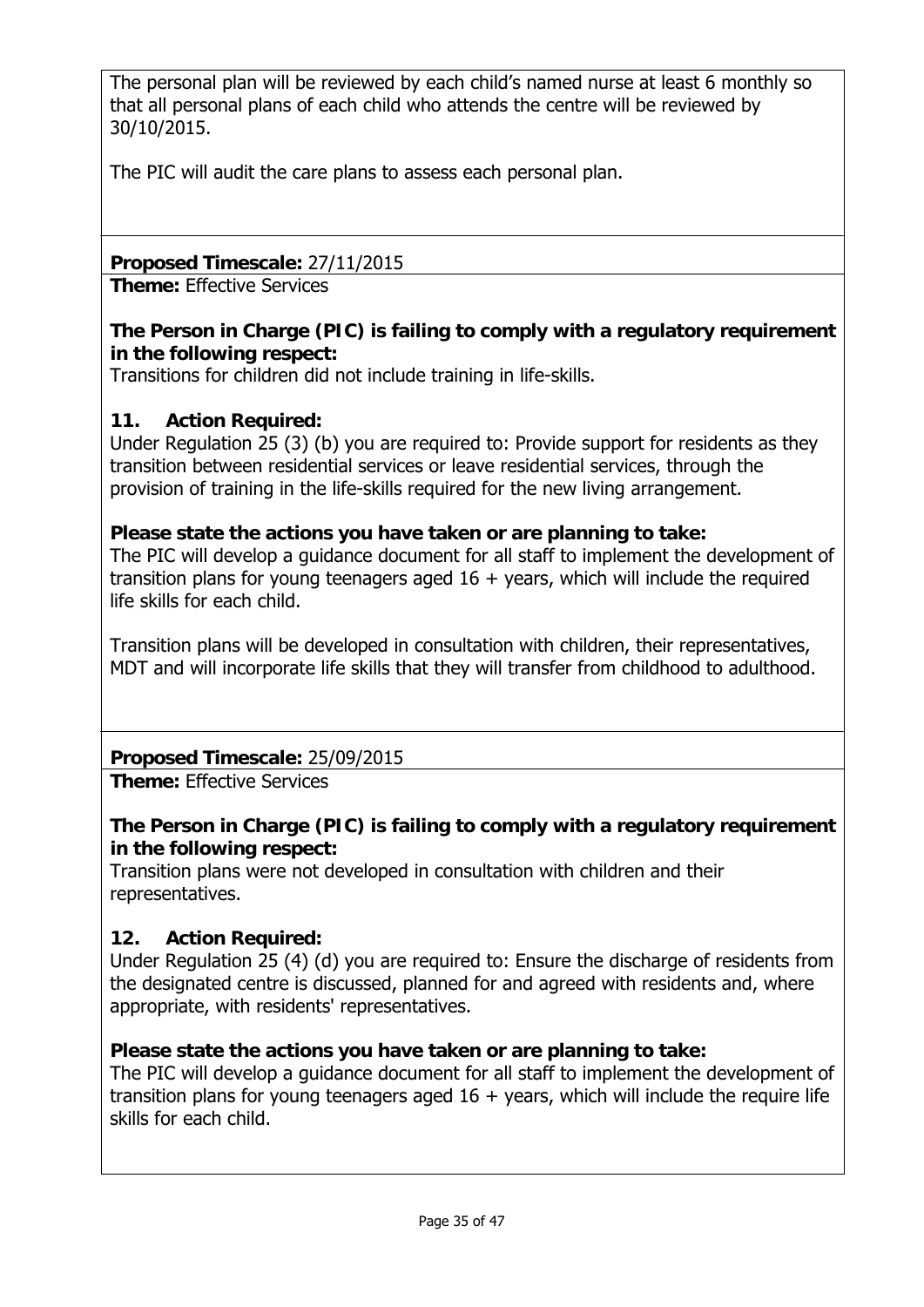Transition plans will be developed in consultation with children and their representatives

## **Proposed Timescale:** 25/09/2015

#### **Outcome 06: Safe and suitable premises**

**Theme:** Effective Services

#### **The Registered Provider is failing to comply with a regulatory requirement in the following respect:**

The design and layout of the centre did not always fully meet the individual and collective needs of the children, at times when the needs and numbers of children and the ratio of staff required to meet their needs was high.

#### **13. Action Required:**

Under Regulation 17 (1) (a) you are required to: Provide premises which are designed and laid out to meet the aims and objectives of the service and the number and needs of residents.

#### **Please state the actions you have taken or are planning to take:**

The Service has submitted plans for a new children's respite facility, which requires sufficient capital funding. A decision is anticipated in November 2015.

The PIC will review, and amend, the admission process to the centre to ensure the capacity of the centre is considered, to incorporate of the needs of children, the use of mobility aids and the fire evacuation plan. This has been in plan since 28/08/15. This process / guideline will be incorporated into the ADT Service policy.

On admission, staff will take into account the number of staff and children in the centre at any one time, to ensure sufficient communal space is provided for children.

#### **Proposed Timescale:** 28/08/2015

**Theme:** Effective Services

#### **The Registered Provider is failing to comply with a regulatory requirement in the following respect:**

There was insufficient communal space to comfortably accommodate all children and staff when the numbers of children and staff in the centre was at its highest.

There was insufficient storage space.

#### **14. Action Required:**

Under Regulation 17 (7) you are required to: Ensure the requirements of Schedule 6 (Matters to be Provided for in Premises of Designated Centre) are met.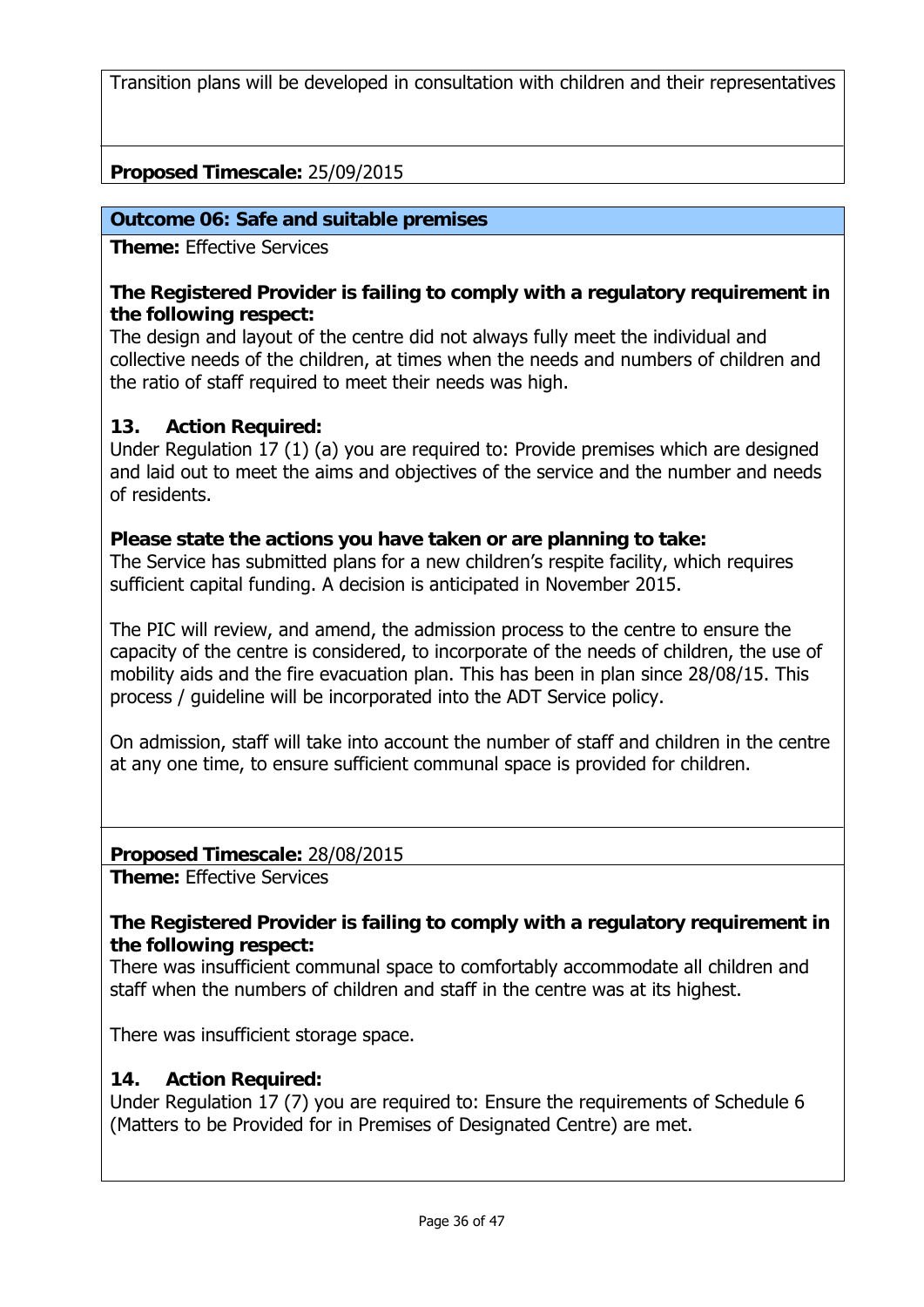**Please state the actions you have taken or are planning to take:**  The Service has submitted plans for a new children respite facility, which requires sufficient capital funding. A decision is anticipated in November 2015.

On admission, staff will take into account the number of staff and children in the centre at any one time, to ensure sufficient communal space is provided for children.

On planning admissions, children will be matched and assessed, in terms of their capacity in terms of individual ages, needs, levels of ability, and occupancy will be reduced to ensure additional communal space.

The PIC has removed all unused items from the centre, to create move space for the residents.

**Proposed Timescale:** 28/08/2015

#### **Outcome 07: Health and Safety and Risk Management**

**Theme:** Effective Services

**The Registered Provider is failing to comply with a regulatory requirement in the following respect:**

Systems in place for the assessment, management and ongoing review of risk were ineffective.

#### **15. Action Required:**

Under Regulation 26 (2) you are required to: Put systems in place in the designated centre for the assessment, management and ongoing review of risk, including a system for responding to emergencies.

#### **Please state the actions you have taken or are planning to take:**

A comprehensive assessment has been completed, and the management of risks have been documented in the centre. Risk assessments have been completed for all identified risks, and controls are in place to manage those risks.

The PIC will audit the risks regularly, and provide updates on the management of those risks at the service health and safety meetings. The PIC will assess and review the risks with management and staff at the monthly meetings within the centre.

**Proposed Timescale:** 28/08/2015

**Theme:** Effective Services

#### **The Registered Provider is failing to comply with a regulatory requirement in the following respect:**

The centre had not been certified as compliant with fire regulations by a suitably qualified fire officer.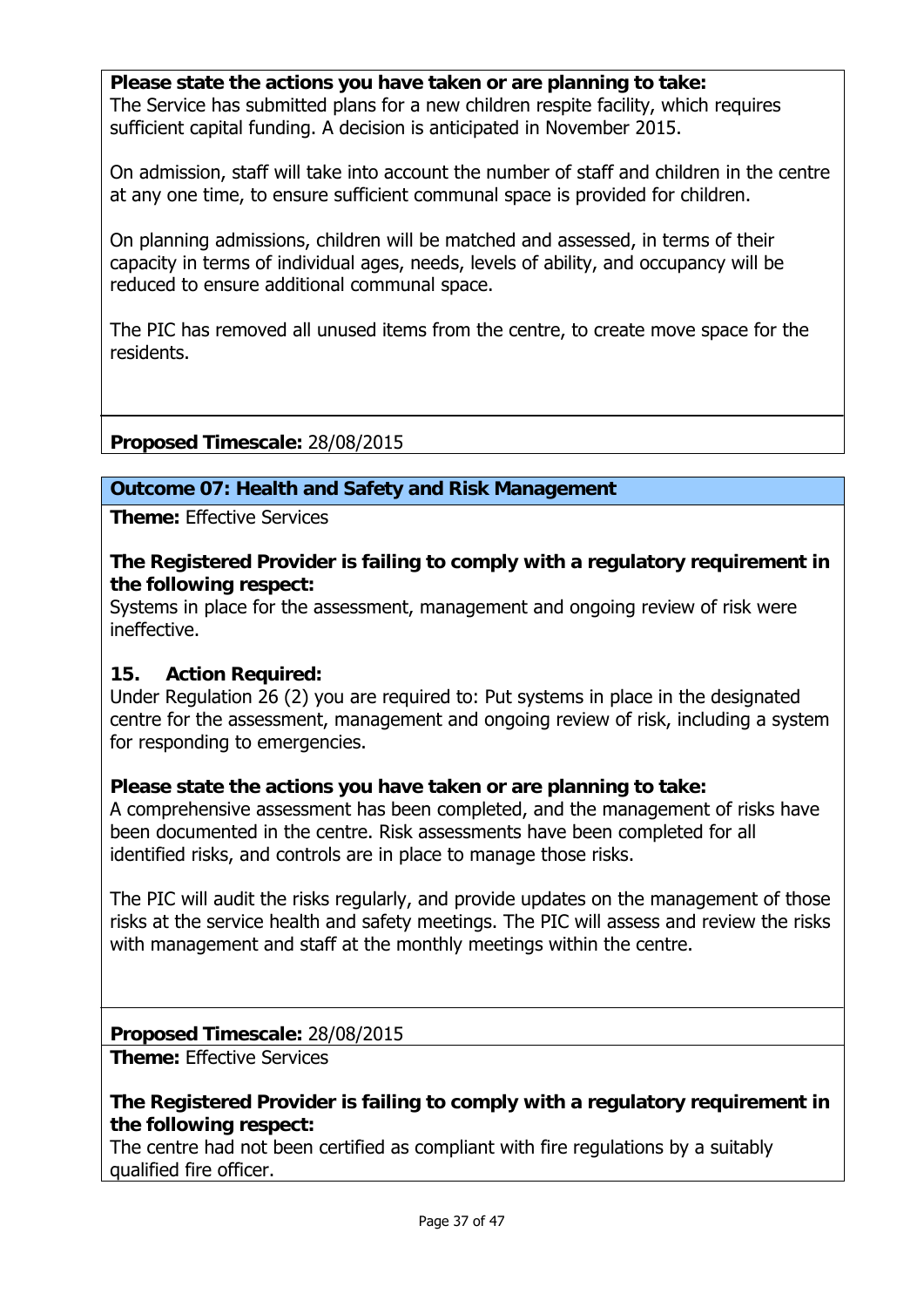## **16. Action Required:**

Under Regulation 28 (1) you are required to: Put in place effective fire safety management systems.

## **Please state the actions you have taken or are planning to take:**

The centre had a full assessment in relation to fire compliance by external Fire Consultants, and works were completed for all high risks in the centre by 28/08/15. Works are ongoing to ensure full compliance.

## **Proposed Timescale:** 12/02/2016

**Theme:** Effective Services

## **The Registered Provider is failing to comply with a regulatory requirement in the following respect:**

It was unclear if fire drills had been undertaken at night time.

There was no signage to indicate to staff and children the location of the assembly point.

#### **17. Action Required:**

Under Regulation 28 (4) (b) you are required to: Ensure, by means of fire safety management and fire drills at suitable intervals, that staff and, as far as is reasonably practicable, residents, are aware of the procedure to be followed in the case of fire.

#### **Please state the actions you have taken or are planning to take:**

A night time drill had taken place in the centre in July 2015, and is now documented in the fire register. A further night time drill is scheduled to occur by 30/11/2015.

Signage indicating the location of the assembly point is in place since 08/10/15.

#### **Proposed Timescale:** 08/10/2015

**Theme:** Effective Services

#### **The Registered Provider is failing to comply with a regulatory requirement in the following respect:**

Given the high needs of service users and the limitations of the building adequate precautions had not been put in place to ensure the safe evacuation of children in the event of a fire.

#### **18. Action Required:**

Under Regulation 28 (2) (a) you are required to: Take adequate precautions against the risk of fire, and provide suitable fire fighting equipment, building services, bedding and furnishings.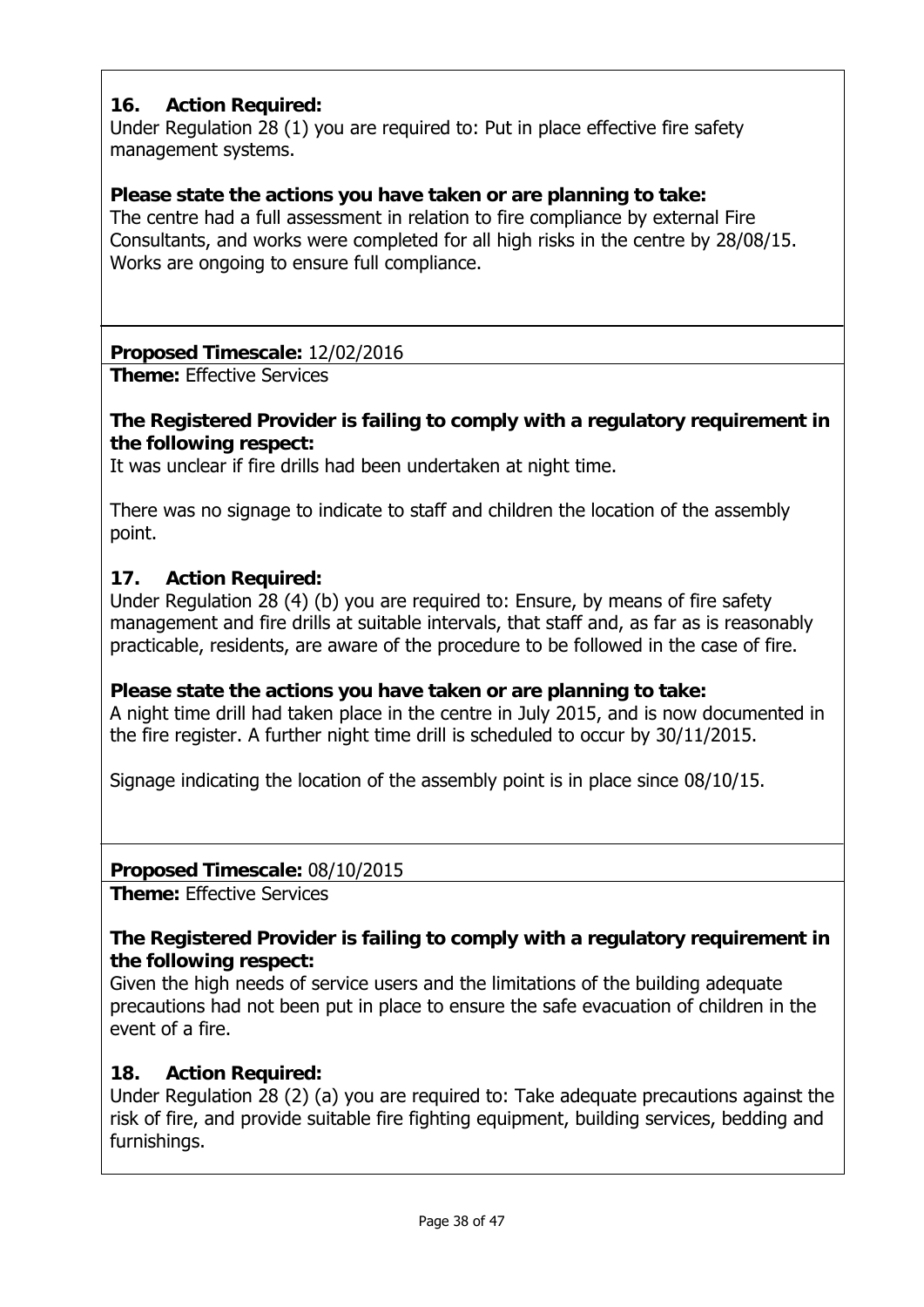**Please state the actions you have taken or are planning to take:**  The planned dates of respite provided to children and families has been revised, to ensure the mix of children is appropriate and that no more than two children who use wheelchairs are admitted to the house at any given time.

The evacuation plan has been revised and updated.

The centre had a full assessment in relation to fire compliance by external Fire Consultants, and works were completed for all high risks in the centre by 28/08/15. Works are ongoing to ensure full compliance.

Individualised fire evacuation aids have been in place since 30/09/2015.

## **Proposed Timescale:** 28/08/2015

#### **Outcome 08: Safeguarding and Safety**

**Theme:** Safe Services

**The Person in Charge (PIC) is failing to comply with a regulatory requirement in the following respect:**

Efforts were not made to identify and alleviate the causes of behaviours that challenge. Records did not demonstrate that alternative measures were always considered first, and the procedures used were always the least restrictive for the shortest duration necessary.

#### **19. Action Required:**

Under Regulation 07 (5) you are required to: Ensure that every effort to identify and alleviate the cause of residents' behaviour is made; that all alternative measures are considered before a restrictive procedure is used; and that the least restrictive procedure, for the shortest duration necessary, is used.

#### **Please state the actions you have taken or are planning to take:**

The PIC will ensure a multi disciplinary review for all children who present with behaviour that challenges. The PIC will review all restrictive practices with the multi disciplinary team.

Where restrictive practices are required, this will be reviewed by the service restrictive practice committee.

#### **Proposed Timescale:** 27/11/2015

**Theme:** Safe Services

#### **The Registered Provider is failing to comply with a regulatory requirement in the following respect:**

Information sharing and monitoring systems were not in place to protect residents from all forms of abuse.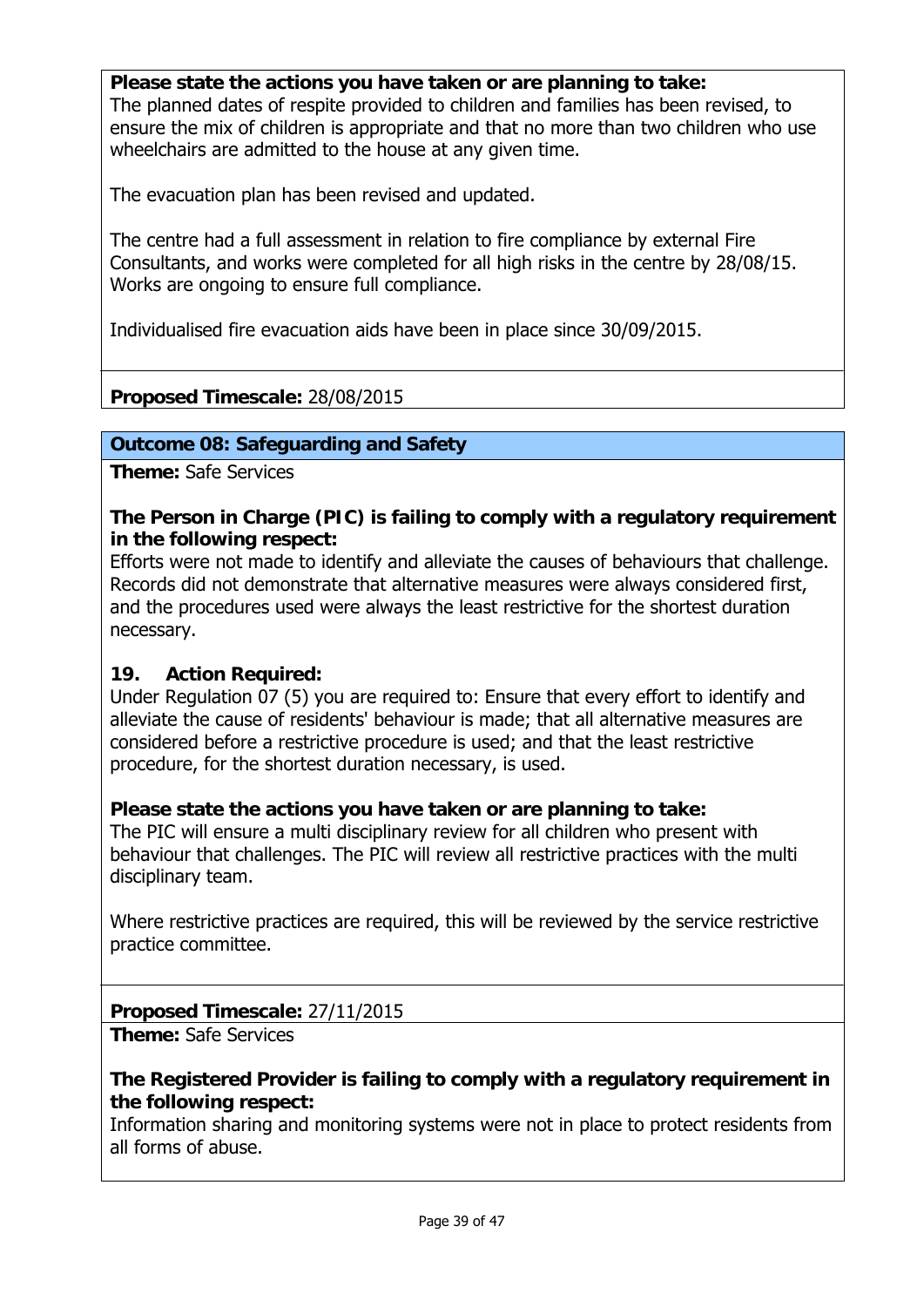#### **20. Action Required:**

Under Regulation 08 (2) you are required to: Protect residents from all forms of abuse.

## **Please state the actions you have taken or are planning to take:**

The PIC will introduce a log system for staff to capture any trends of potential abuse indicators as a measure to share information between staff to protect children. This information is documented by staff in the each child's care plan.

The implementation of this log book is as follows:

• Any potential trend of concern to any aspect of a child's wellbeing noticed by staff is reported to the child's named nurse or the PIC.

• The named nurse will call a meeting with all staff in the centre and outline the potential trend of concern that needs to be tracked and documented in the log by all staff whilst the child is in the centre.

• Where a trend is noticed, the named nurse will complete the service policy on Protection and Welfare Procedures for children and young people (DOCS 062).

• All staff complete a formal communication handover of both written and verbal reports at the start and end of a working shift and throughout the day.

## **Proposed Timescale:** 18/09/2015

**Theme:** Safe Services

**The Person in Charge (PIC) is failing to comply with a regulatory requirement in the following respect:**

Intimate care plans were not personalised and were insufficiently detailed to support staff and safeguard children.

#### **21. Action Required:**

Under Regulation 08 (6) you are required to: Put safeguarding measures in place to ensure that staff providing personal intimate care to residents who require such assistance do so in line with the resident's personal plan and in a manner that respects the resident's dignity and bodily integrity.

#### **Please state the actions you have taken or are planning to take:**

All Children's intimate care plans have been updated by their named nurse to personalise and detail the individual care requirements of each child, so that each child's privacy and dignity is maintained during these processes.

#### **Proposed Timescale:** 16/10/2015

**Theme:** Safe Services

## **The Person in Charge (PIC) is failing to comply with a regulatory requirement in the following respect:**

Staff were not sufficiently trained in appropriate safeguarding measures.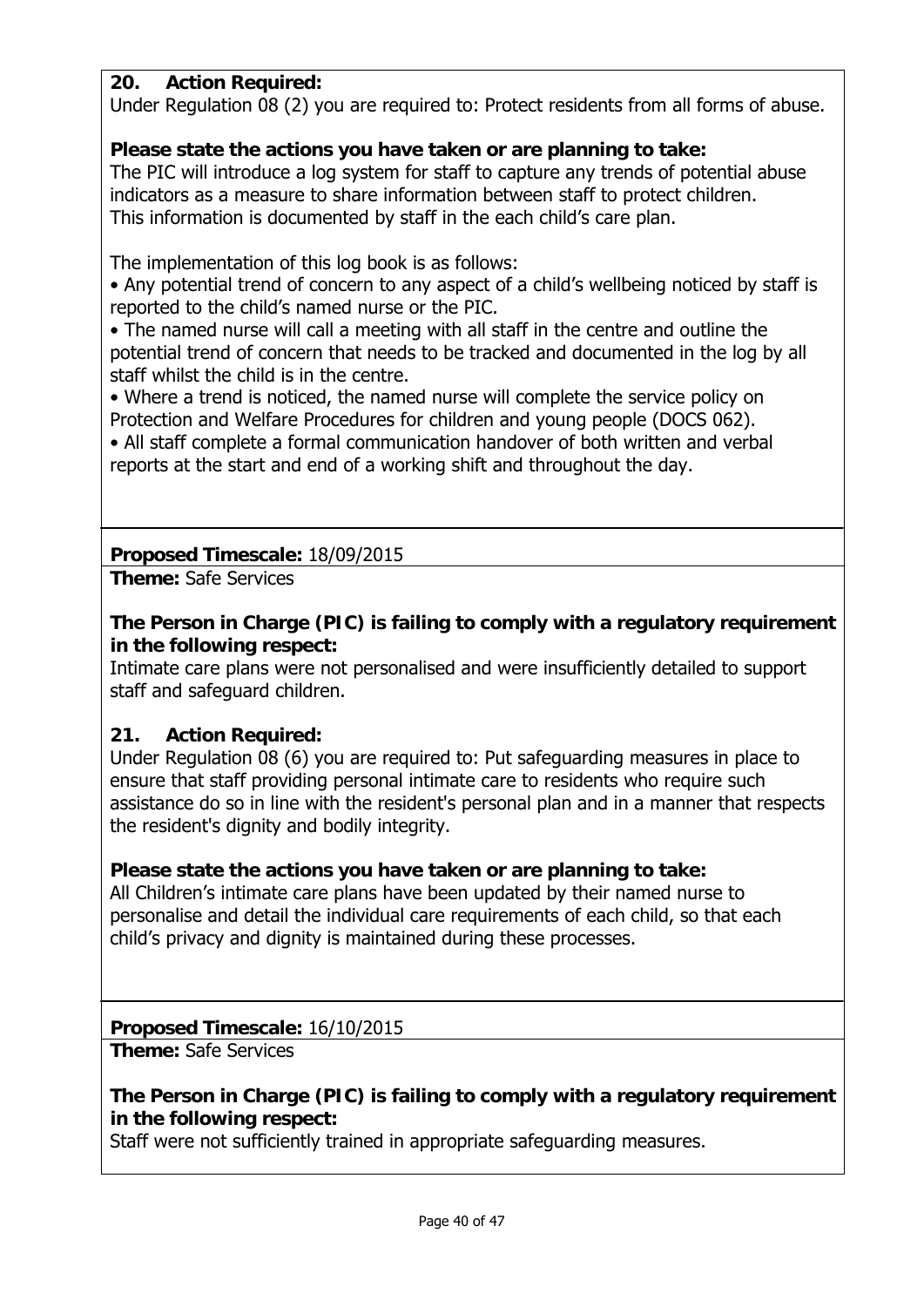## **22. Action Required:**

Under Regulation 08 (7) you are required to: Ensure that all staff receive appropriate training in relation to safeguarding residents and the prevention, detection and response to abuse.

#### **Please state the actions you have taken or are planning to take:**

The Provider Nominee, and the PIC, will reinforce the requirements that all staff attend the mandatory training in relation to safeguarding, detection and abuse, and dates are planned for staff due for updates in training requirements.

Safeguarding principles, and safe care practices, have been discussed with staff in the centre at their house meeting on 18/09/2015.

A guideline will be developed by the PIC and the Provider Nominee which will give guidance to support staff care practices in all aspects of care delivery will set out clear professional boundaries for staff in their interactions with children.

## **Proposed Timescale:** 25/11/2015

#### **Outcome 11. Healthcare Needs**

**Theme:** Health and Development

#### **The Person in Charge (PIC) is failing to comply with a regulatory requirement in the following respect:**

Some children's individual healthcare needs in relation to food and nutrition were not being met.

#### **23. Action Required:**

Under Regulation 18 (2) (d) you are required to: Provide each resident with adequate quantities of food and drink which are consistent with each resident's individual dietary needs and preferences.

#### **Please state the actions you have taken or are planning to take:**

A log book is now in place in the centre for each child, whereby each child's nutritional and fluid intake is documented by staff, and each log will be reviewed daily by the named nurse.

Individual resident's dietary needs, and requirements, will be documented in each child's care plan.

The PIC will audit the nutritional food and fluid logs monthly, to ensure that all children receive the required nutritional and fluid intake which is in accordance with each child's dietary plan.

**Proposed Timescale:** 11/09/2015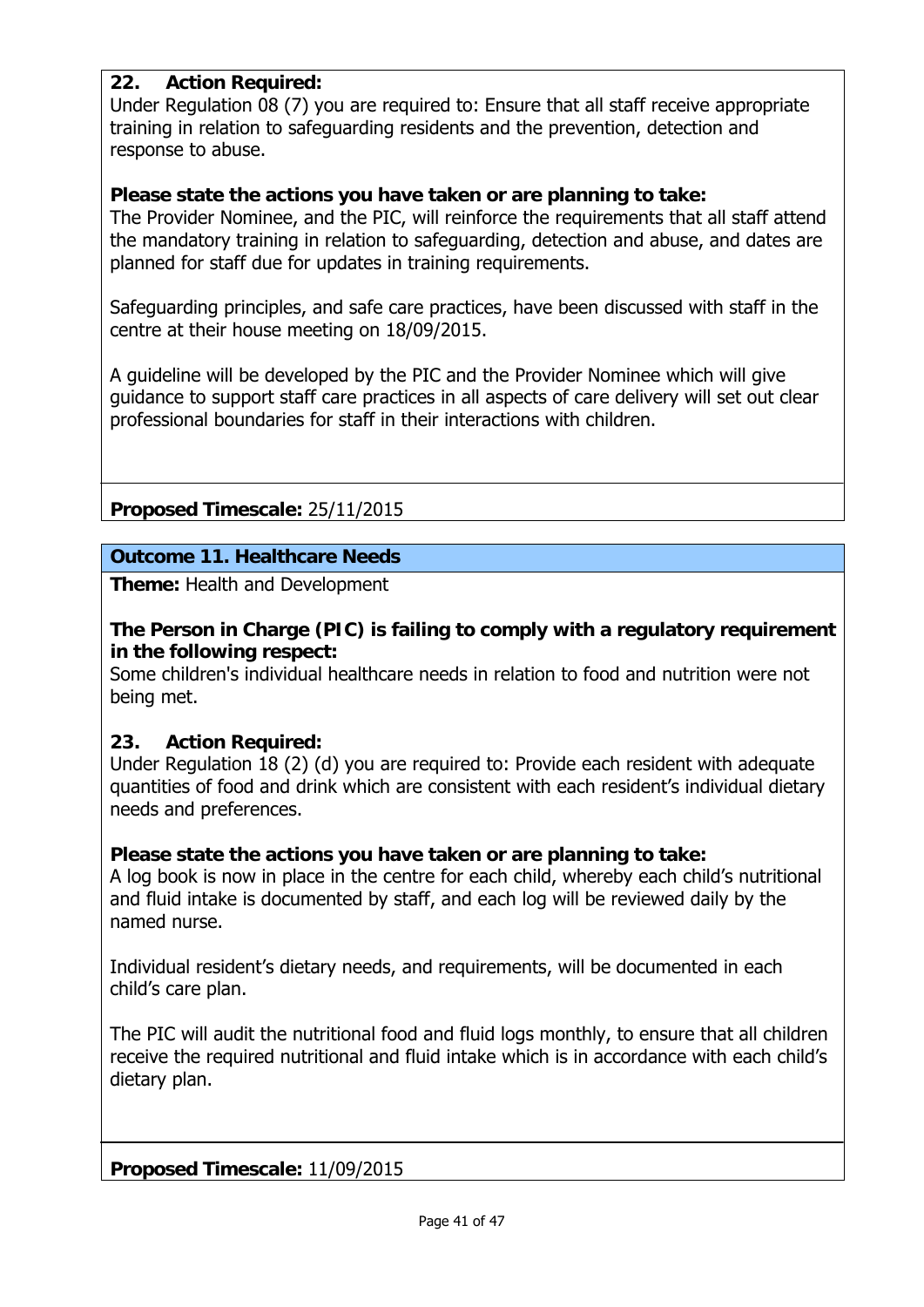#### **Outcome 13: Statement of Purpose**

**Theme:** Leadership, Governance and Management

#### **The Registered Provider is failing to comply with a regulatory requirement in the following respect:**

The statement of purpose did not contain all the requirements under Schedule 1 and did not clearly outline how it intended to meet the broad needs of the children outlined in its criteria for admission.

There were some errors on the statement of purpose.

#### **24. Action Required:**

Under Regulation 03 (1) you are required to: Prepare in writing a statement of purpose containing the information set out in Schedule 1 of the Health Act 2007 (Care and Support of Residents in Designated Centres for Persons (Children and Adults) with Disabilities) Regulations 2013.

#### **Please state the actions you have taken or are planning to take:**

The statement of purpose will be amended to include all the requirements under schedule 1, and will detail how the centre will meet the needs of children outlined in the centre's admission criteria.

The amendment to the Statement of Purpose will be completed by the PIC, in conjunction with the Provider Nominee and in consultation with the Service management.

#### **Proposed Timescale:** 25/09/2015

#### **Outcome 14: Governance and Management**

**Theme:** Leadership, Governance and Management

#### **The Registered Provider is failing to comply with a regulatory requirement in the following respect:**

The person in charge was appointed as person in charge for more than one designated centre, however, as he was on the staff rota for both centres, he was unable to provide sufficient oversight of this centre, as regards operational management and had limited non-contact hours in order to fully ensure the effective governance of the centre.

#### **25. Action Required:**

Under Regulation 14 (4) you are required to: Where a person is appointed as a person in charge of more than one designated centre, satisfy the chief inspector that he or she can ensure the effective governance, operational management and administration of the designated centres concerned.

#### **Please state the actions you have taken or are planning to take:**

The Service will ensure the PIC has 12 hours supernumerary time per week.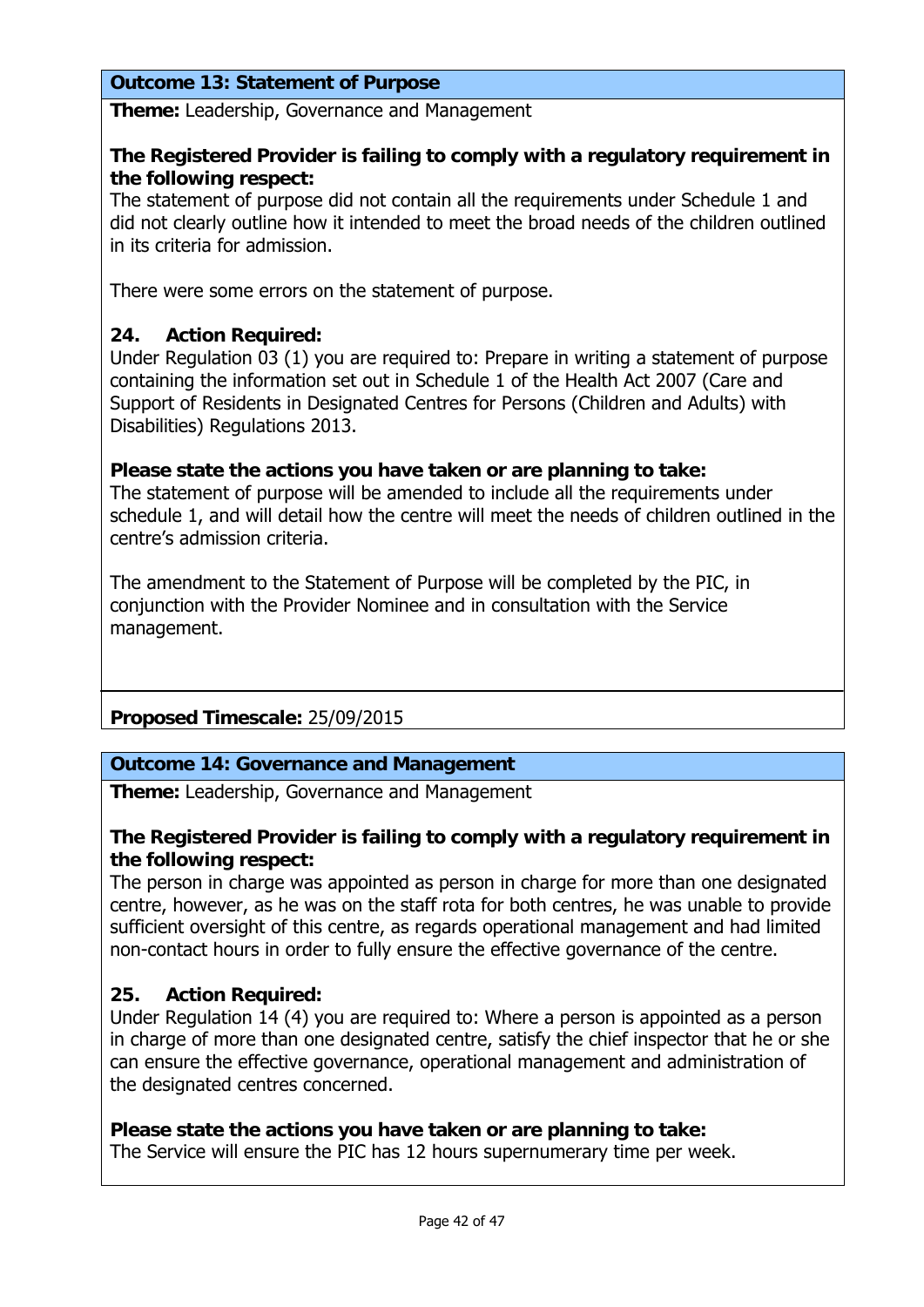The PIC working rota will be changed by 29/10/2015 to ensure onsite management in the centre every other day.

The ACEO of the Service will submit a business case to the HSE for an additional and designated PIC for the centre by 06/11/2015. This development is contingent on additional revenue funding identified.

**Proposed Timescale:** 13/11/2015

**Theme:** Leadership, Governance and Management

## **The Registered Provider is failing to comply with a regulatory requirement in the following respect:**

While the annual review stated that children and families could contribute to the report, there was no evidence in the report to indicate that this had occurred.

## **26. Action Required:**

Under Regulation 23 (1) (e) you are required to: Ensure that the annual review of the quality and safety of care and support in the designated centre provides for consultation with residents and their representatives.

#### **Please state the actions you have taken or are planning to take:**

The Provider Nominee will document the evidence of consultation and contribution of the children and families in the annual review report.

**Proposed Timescale:** 23/10/2015

## **Outcome 16: Use of Resources**

**Theme:** Use of Resources

#### **The Registered Provider is failing to comply with a regulatory requirement in the following respect:**

The centre was not sufficiently resourced to meet the needs of children in accordance with the statement of purpose.

#### **27. Action Required:**

Under Regulation 23 (1) (a) you are required to: Ensure that the designated centre is resourced to ensure the effective delivery of care and support in accordance with the statement of purpose.

#### **Please state the actions you have taken or are planning to take:**

A review of the centre resources will be completed by the PIC and the Provider Nominee, to identify shortfalls of staff, and to ensure that staff are allocated effectively in accordance with the centre statement of purpose.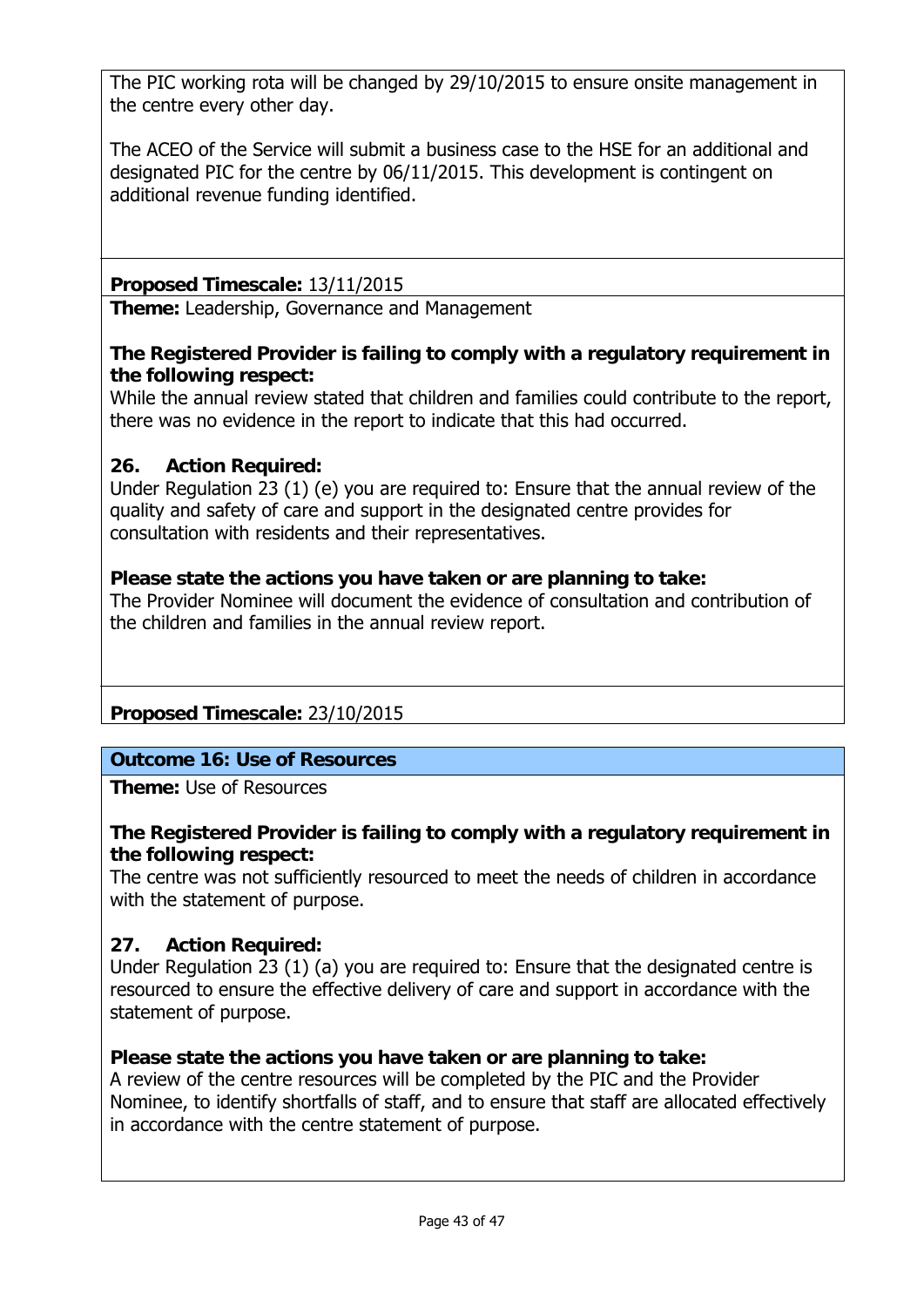Application has been made through the Service Provider to purchase a new vehicle for the centre by the Provider Nominee and will accommodate wheelchair users. The Service Provider is meeting with the HSE for the provision of funds to purchase the vehicle on 16/11/2015 and will await a decision on allocation of funds to purchase a more accessible bus. In the interim, the PIC will swap existing bus with the main centre for a more wheelchair accessible bus to provide transport for the children in respite.

A review of the present roster will be carried out by the PIC and Provider Nominee to ensure resources to the house are maximised.

## **Proposed Timescale:** 02/10/2015

#### **Outcome 17: Workforce**

**Theme:** Responsive Workforce

#### **The Registered Provider is failing to comply with a regulatory requirement in the following respect:**

The staffing requirements and the number and mix of children admitted together required immediate review to ensure their needs were fully and safely met at all times both during the day and at night time, given the complex needs of the children, the high number of wheelchair users admitted at the same time, and the design and layout of the building.

#### **28. Action Required:**

Under Regulation 15 (1) you are required to: Ensure that the number, qualifications and skill mix of staff is appropriate to the number and assessed needs of the residents, the statement of purpose and the size and layout of the designated centre.

#### **Please state the actions you have taken or are planning to take:**

A review of the of the centre resources will be completed by the PIC and the Provider Nominee, to identify shortfalls of staff, and to ensure that staff are allocated effectively in accordance with the centre statement of purpose.

The PIC will ensure resources allocated to the centre will meet the needs of children, and will plan the roster accordingly.

The plan dates of respite provided to children and families has been reviewed, to ensure that the mix of children is appropriate, and that no more than two children who use wheelchairs are admitted to the centre at any given time.

The present evacuation plan has been revised.

A risk assessment has been completed, identifying risks in the house at times of reduced staffing levels and controls to reduce those risks are in place.

**Proposed Timescale:** 24/09/2015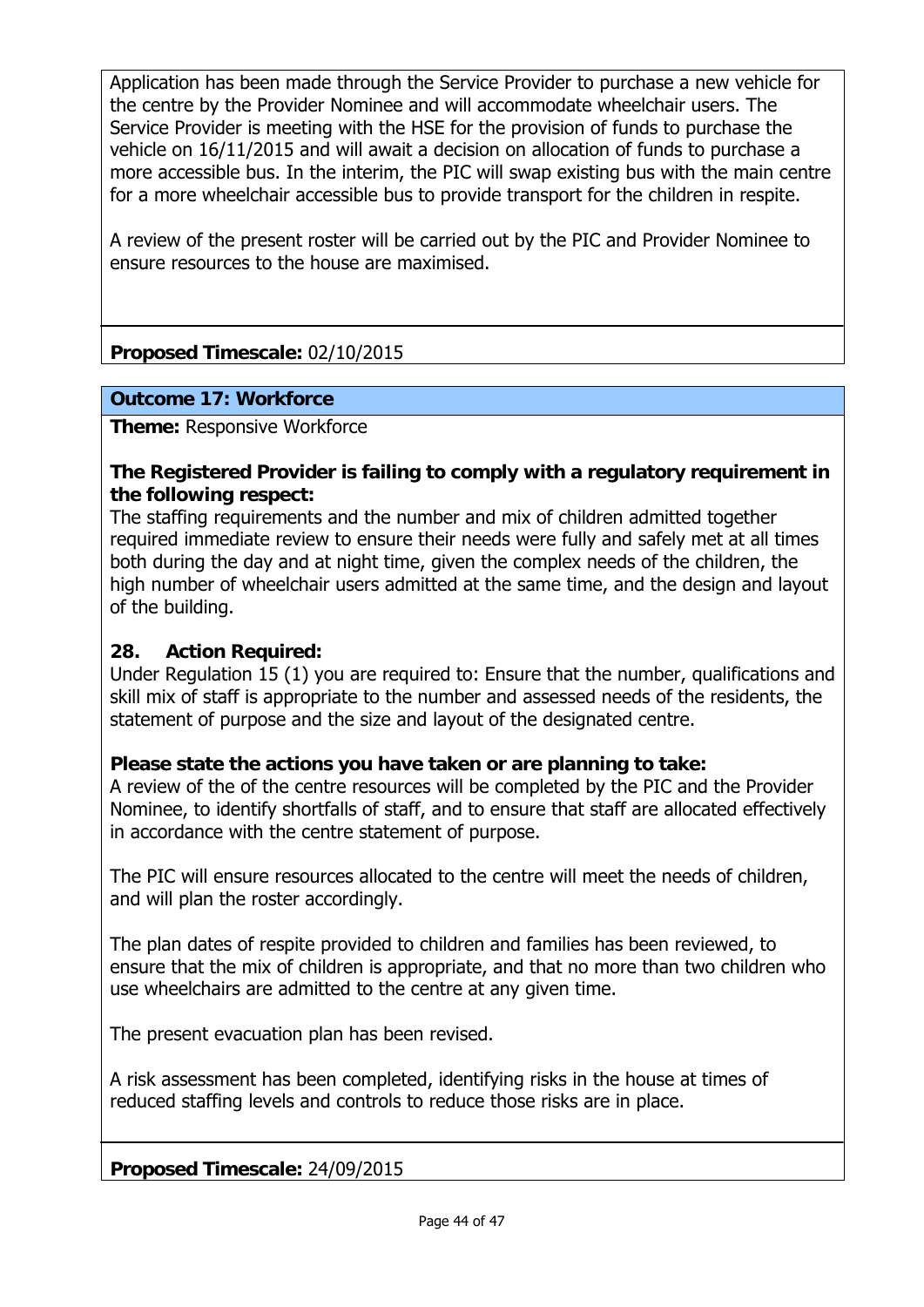**Theme:** Responsive Workforce

## **The Person in Charge (PIC) is failing to comply with a regulatory requirement in the following respect:**

There was no continuous professional development programme in place for staff, and no formal training needs analysis to determine the training needs of staff including access to any refresher training required.

Three staff members required updated medication management training.

## **29. Action Required:**

Under Regulation 16 (1) (a) you are required to: Ensure staff have access to appropriate training, including refresher training, as part of a continuous professional development programme.

#### **Please state the actions you have taken or are planning to take:**

The provider nominee will reissue the training perspective to the PIC of the centre, who will organise training for staff on areas of needs identified.

The PIC has arranged for the three staff members to attend medication management training.

The PIC will ensure that the training requirements / attendance of the individual staff will be discussed at each supervision meeting.

#### **Proposed Timescale:** 23/10/2015

**Theme:** Responsive Workforce

## **The Person in Charge (PIC) is failing to comply with a regulatory requirement in the following respect:**

There was no formal supervision in place for staff.

#### **30. Action Required:**

Under Regulation 16 (1) (b) you are required to: Ensure staff are appropriately supervised.

**Please state the actions you have taken or are planning to take:**  The PIC has commenced formal supervision for all staff.

Formal supervision will occur every 8-10 weeks or more frequently as dictated by individual staff requirements.

**Proposed Timescale:** 10/09/2015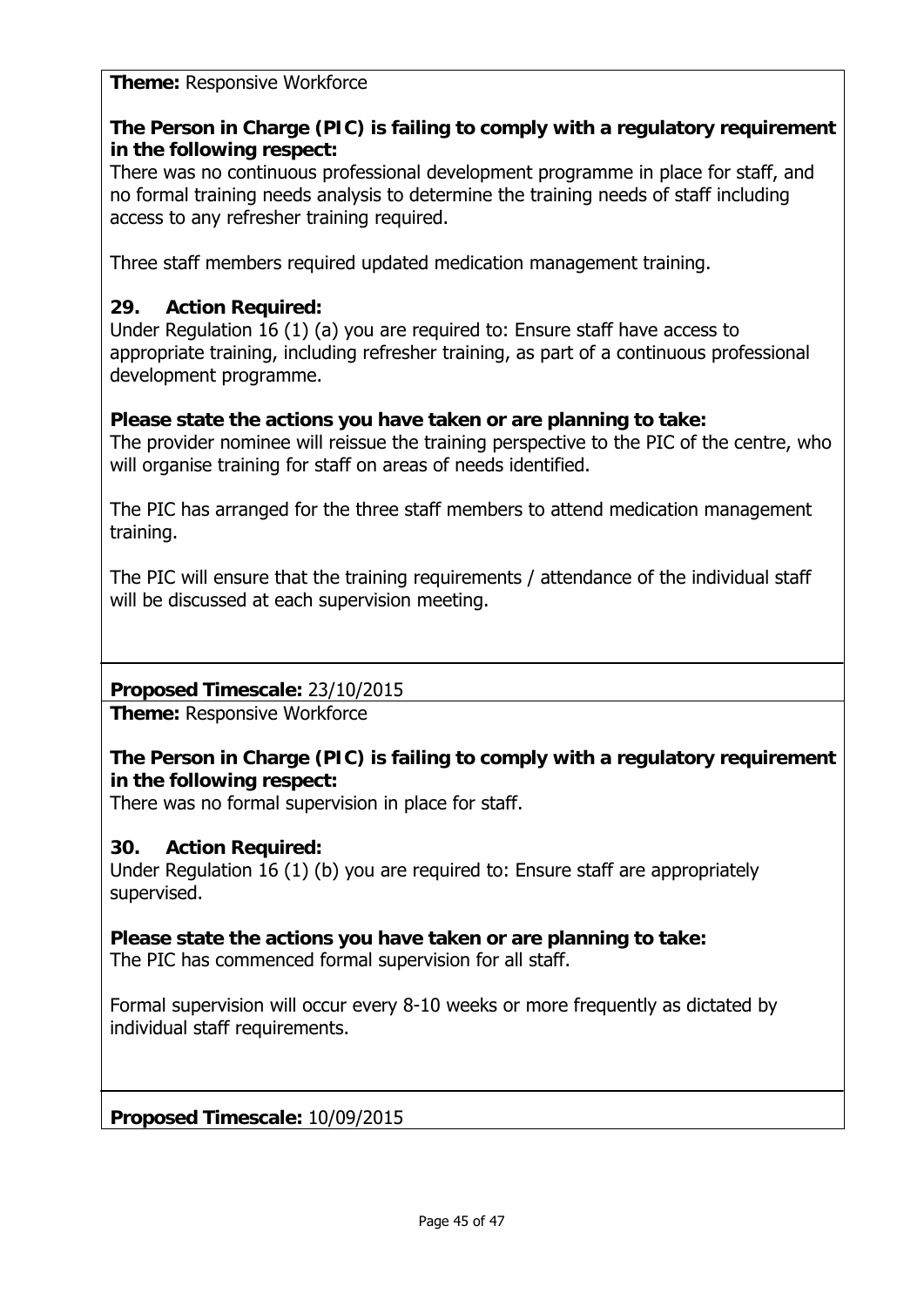#### **Outcome 18: Records and documentation**

**Theme:** Use of Information

#### **The Registered Provider is failing to comply with a regulatory requirement in the following respect:**

Staff and management need to be more familiar with and fully implement the policies required under schedule 5, including policies on restrictive practice, intimate care provision and monitoring of nutritional intake.

## **31. Action Required:**

Under Regulation 04 (2) you are required to: Make the written policies and procedures as set out in Schedule 5 of the Health Act 2007 (Care and Support of Residents in Designated Centres for Persons (Children and Adults) with Disabilities) Regulations 2013 available to staff.

#### **Please state the actions you have taken or are planning to take:**

All policies in relation to schedule 5 including restrictive practices, intimate care and monitoring nutritional intake will be discussed at the next house meeting with staff by the PIC which is scheduled to take place on 18/09/2015.

All staff will be afforded time to review each policy and sign off when they have reviewed the policies. The sign off sheet will be returned to the Provider Nominee to ensure all relevant policies have been read by staff in the centre.

Ongoing review of all such policies will be discussed at the centre's monthly house meetings by the PIC.

**Proposed Timescale:** 29/10/2015

**Theme:** Use of Information

## **The Registered Provider is failing to comply with a regulatory requirement in the following respect:**

A record was not maintained of the food provided to each child, as required under schedule 4.

#### **32. Action Required:**

Under Regulation 21 (4) you are required to: Retain records set out in paragraphs (6), (11), (12), (13), and (14) of Schedule 4 of the Health Act 2007 (Care and Support of Residents in Designated Centres for Persons (Children and Adults) with Disabilities) Regulations 2013 for a period of not less than 4 years from the date of their making.

#### **Please state the actions you have taken or are planning to take:**

A log book is now in place in the centre for each child, whereby each child's nutritional and fluid intake is documented by staff and each log would be reviewed daily by the named nurse.